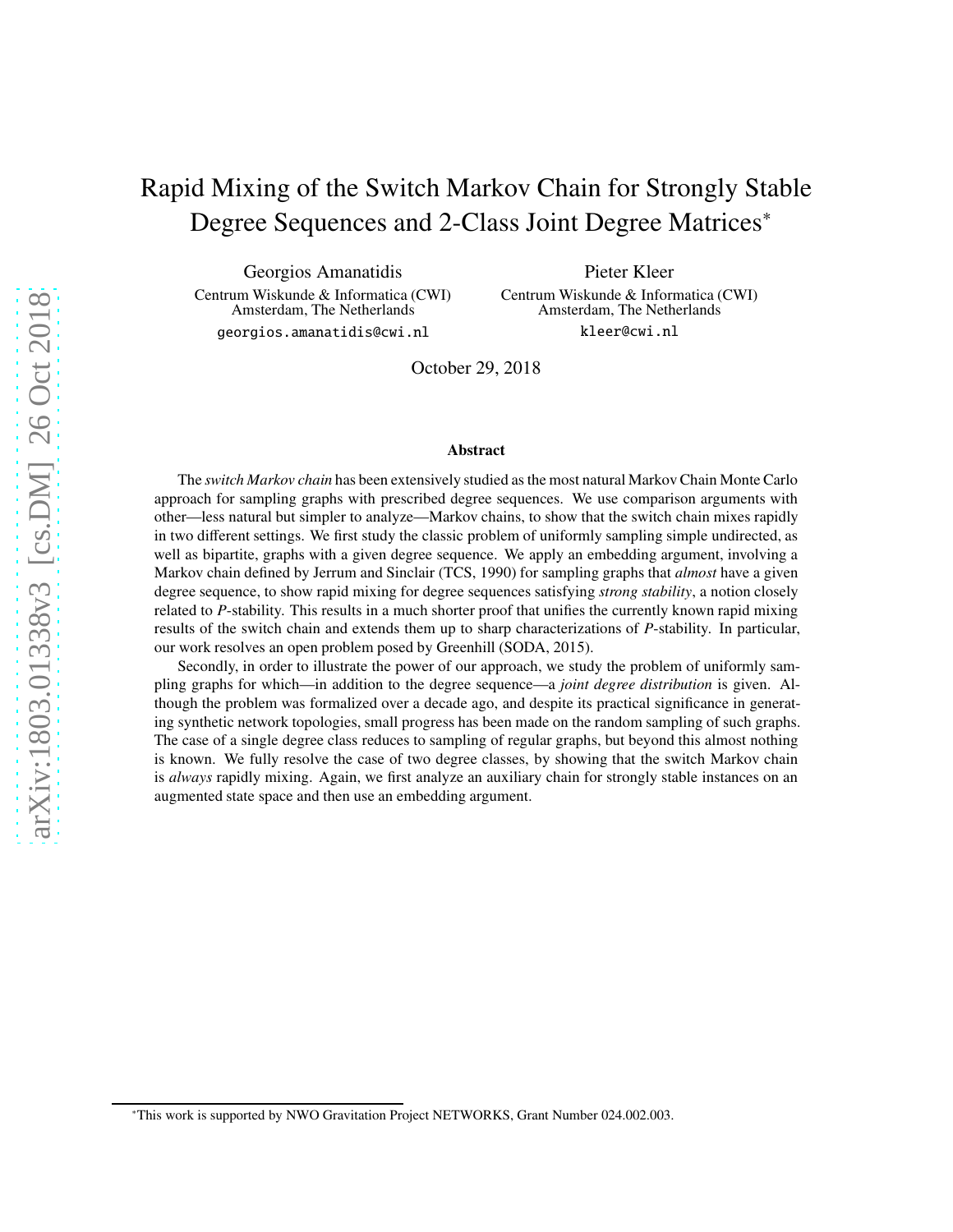# **Contents**

| $\mathbf{1}$   | <b>Introduction</b>                                                    | 1                             |
|----------------|------------------------------------------------------------------------|-------------------------------|
| $\overline{2}$ | <b>Preliminaries</b><br>2.1<br>2.2                                     | 3<br>$\overline{4}$<br>5      |
| 3              | <b>Sampling Undirected Graphs</b><br>3.1<br>3.2                        | 6<br>$\overline{7}$<br>$\tau$ |
| 4              | <b>Sampling Graphs with a Given JDM</b>                                | <b>10</b>                     |
| 5              | <b>Discussion</b>                                                      | 11                            |
|                | A Missing Material from Section 3<br>A.1<br>A.2                        | <b>12</b><br>12<br>13         |
| B              | <b>Sampling Bipartite Graphs</b>                                       | 19                            |
| C              | The JDM Model: An Example                                              | 22                            |
| D              | The PAM Model and the Hinge Flip Markov Chain<br>D.1<br>D.1.2<br>D.1.3 | 23<br>25<br>25<br>31<br>34    |
|                | <b>E</b> Strongly Stable Families for the PAM Model                    | 35                            |
| F              | <b>Switch Markov Chain for Two Regular Degree Classes</b>              | 40                            |
|                | <b>References</b>                                                      | 41                            |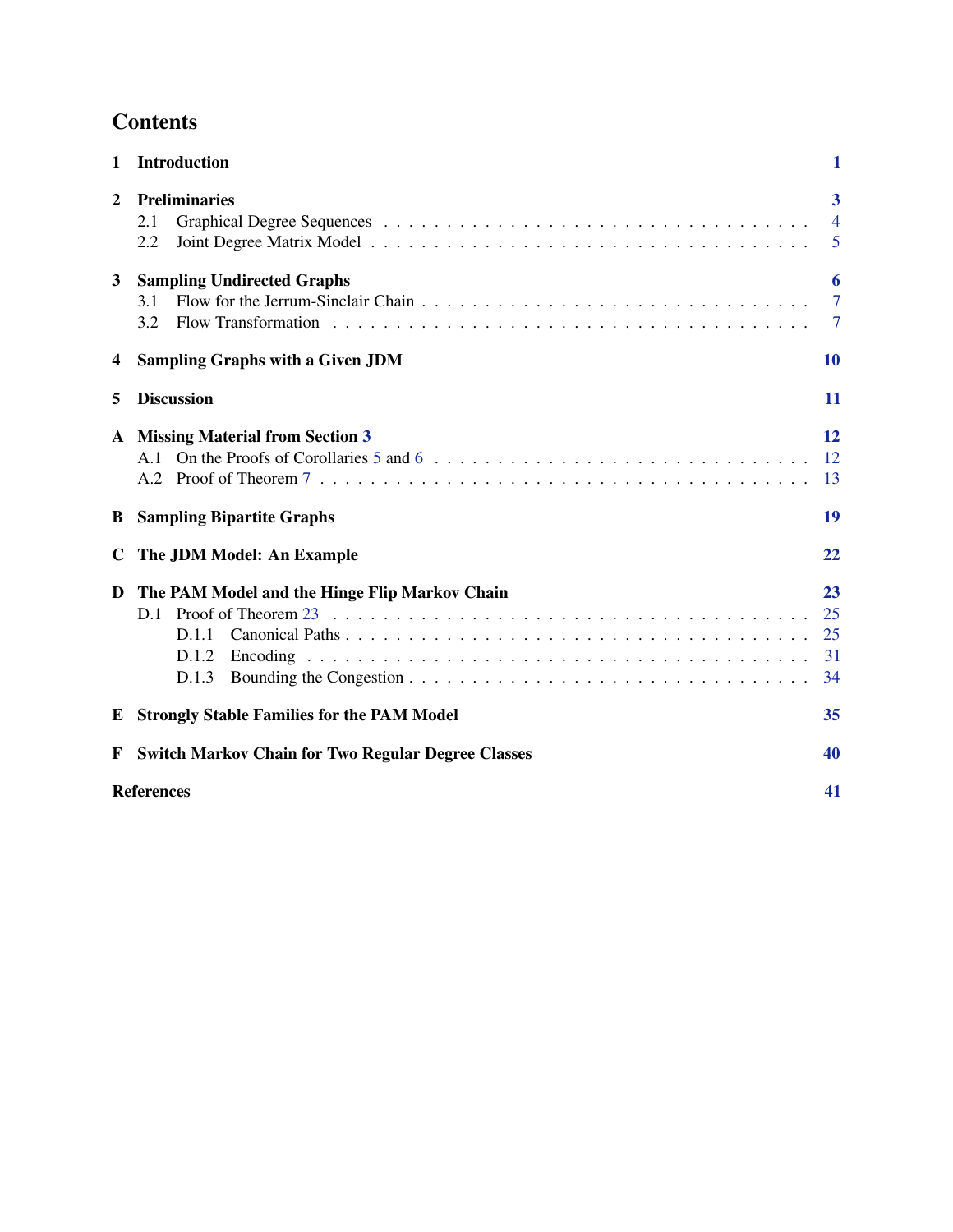# <span id="page-2-0"></span>1 Introduction

The problem of (approximately) uniform sampling of simple graphs with a given degree sequence has received considerable attention, and has applications in domains as diverse as hypothesis testing in network structures [\[35\]](#page-44-0) and ecology, see, e.g., [\[37\]](#page-44-1) and references therein. We refer the interested reader to [\[5\]](#page-42-0) for more pointers to possible applications.

Several variants of the problem have been studied, including sampling undirected, bipartite, connected, or directed graphs. In particular, there is an extensive line of work on Markov Chain Monte Carlo (MCMC) approaches, see, e.g., [\[29,](#page-44-2) [30,](#page-44-3) [20,](#page-43-0) [7,](#page-42-1) [25,](#page-43-1) [34,](#page-44-4) [19,](#page-43-2) [18,](#page-43-3) [9,](#page-42-2) [6\]](#page-42-3). In such an approach one studies a random walk on the space of all graphical realizations.<sup>[1](#page-2-1)</sup> This random walk is induced by making small local changes to a given realization using a probabilistic procedure that defines the Markov chain. The idea, roughly, is that after a sufficient number of steps, the so-called *mixing time*, the resulting graph corresponds to a sample from an almost uniform distribution over all graphical realizations of the given degree sequence. The goal is to show that the chain mixes *rapidly*, meaning that one only needs to perform a polynomial (in the size of the graph) number of transitions of the chain in order to obtain an approximately uniform sample. One of the most well-known probabilistic procedures for making these small changes uses local operations called *switches* (also known as *swaps* or *transpositions*); see, e.g., [\[37\]](#page-44-1) and Figure [1](#page-2-2) for an example. The resulting *switch Markov chain* has been shown to be rapidly mixing for various degree sequences [\[7,](#page-42-1) [24,](#page-43-4) [25,](#page-43-1) [34,](#page-44-4) [19,](#page-43-2) [18\]](#page-43-3), but it is still open whether it is rapidly mixing for all degree sequences.



<span id="page-2-2"></span>Figure 1: Example of a switch in which edges  $\{v, w\}$ ,  $\{x, y\}$  are replaced by  $\{v, y\}$ ,  $\{x, w\}$ . Note that the degree sequence is preserved when applying a switch operation.

In this work, besides the problem of sampling undirected, as well as bipartite, simple graphs with a given degree sequence, we also focus on the problem of sampling undirected simple graphs with a given *joint degree distribution*. That is, in addition to the degrees, the number of edges between nodes of degree *i* and degree *j* is also specified for every pair  $(i, j)$ .<sup>[2](#page-2-3)</sup> The motivation for using such a metric is that this extra information restricts the space of possible realizations to graphs with more desirable structure. This was first observed by Mahadevan et al. [\[32\]](#page-44-5) who argued that the joint degree distribution is a much more reliable metric for a synthetic graph to resemble a real network topology, compared to just using the degree sequence. The joint degree matrix model of Amanatidis, Green, and Mihail [\[1\]](#page-42-4) formalizes this approach. Although there are polynomial-time algorithms that produce a graphical realization of a given joint degree distribution [\[1,](#page-42-4) [2,](#page-42-5) [41,](#page-44-6) [11,](#page-43-5) [22\]](#page-43-6), it is not known how to uniformly sample such a realization efficiently. In particular, bounding the mixing time of the natural restriction of the switch Markov chain for this setting has been an open problem since the introduction of the model [\[1,](#page-42-4) [41,](#page-44-6) [19\]](#page-43-2).

Our Contribution. The proofs of the results in [\[34,](#page-44-4) [24,](#page-43-4) [19,](#page-43-2) [18\]](#page-43-3) for the analysis of the switch Markov chain in undirected (or bipartite) graphs are all using conceptually similar ideas to the ones introduced by Cooper, Dyer and Greenhill [\[7\]](#page-42-1) for the analysis of the switch chain for regular undirected graphs, and are based on the multicommodity flow method of Sinclair [\[39\]](#page-44-7). The individual parts of this template can become quite technical and require long proofs. In this work we take a different approach for proving that the switch chain

<sup>&</sup>lt;sup>1</sup>Sometimes the state space is augmented with a set of auxiliary states, as in [\[29\]](#page-44-2).

<span id="page-2-3"></span><span id="page-2-1"></span><sup>2</sup>We refer the reader to Subsection [2.2](#page-6-0) for an exact definition and also Appendix [C](#page-23-0) for an example.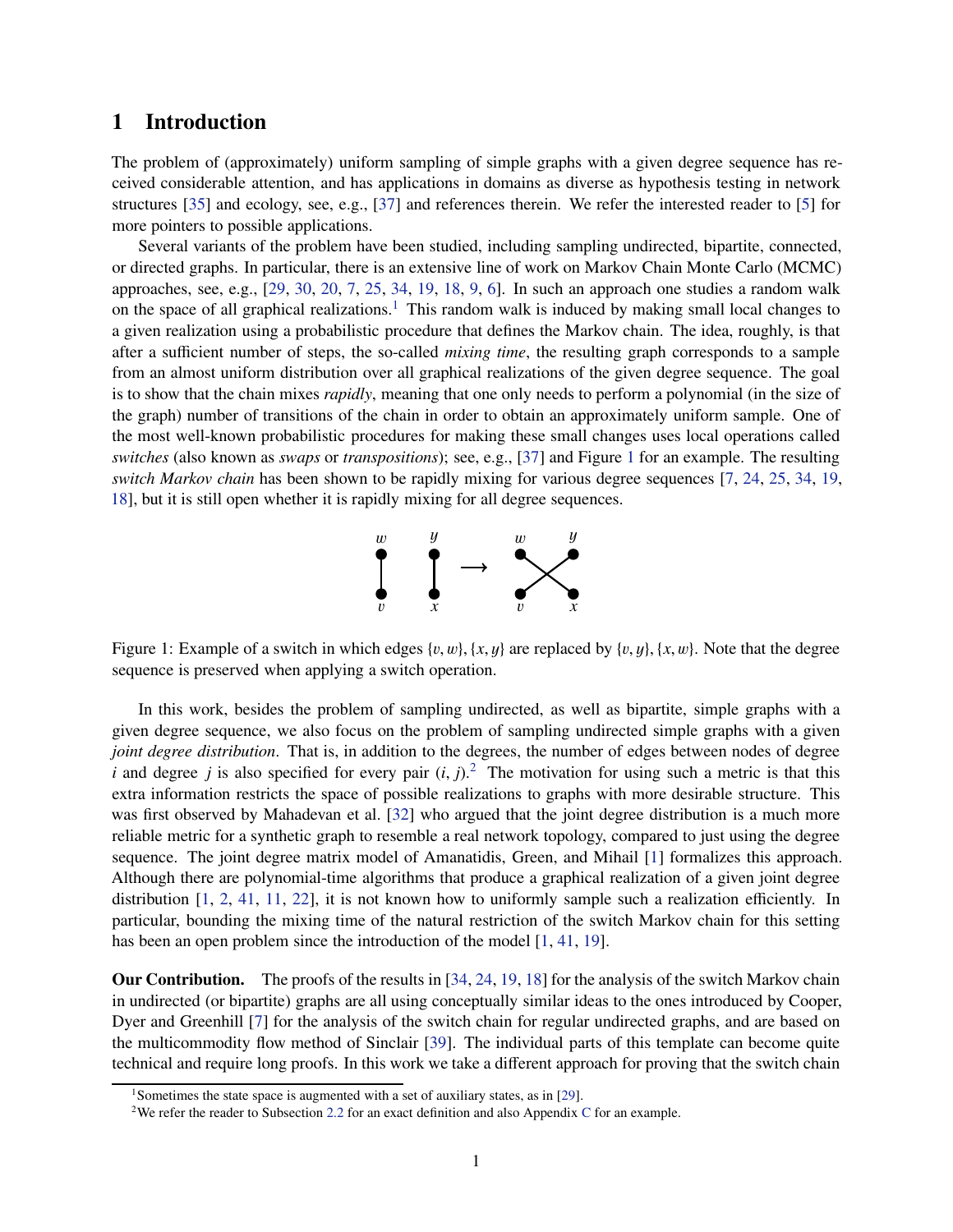is rapidly mixing. First we analyze some easier auxiliary Markov chain; such a chain can be used to sample graphical realizations that *almost* have a given fixed degree sequence or joint degree distribution. We show that there exists an efficient multicommodity flow for the auxiliary chain when the given instance is *strongly* stable, <sup>[3](#page-3-0)</sup> and then show how it can be transformed into an efficient multicommodity flow for the switch chain. Note that this last step compares two Markov chains with different state spaces, as the auxiliary chain samples from a strictly larger set of graphs than the switch chain. Thus, for the flow transformation we use embedding arguments similar to those in Feder et al. [\[20\]](#page-43-0).<sup>[4](#page-3-1)</sup>

Using the aforementioned approach we obtain the following two main results:

1) We show rapid mixing of the switch chain for *strongly stable* families of degree sequences (Theorem [4\)](#page-7-2), thus providing a rather short proof that unifies and extends the results in [\[7,](#page-42-1) [24\]](#page-43-4) (Corollaries [5](#page-7-1) and [6\)](#page-8-2).

We introduce strong stability as a stricter version of the notion of *P*-stability [\[29\]](#page-44-2). The strong stability condition is satisfied by the degree sequences in the works  $[30, 7, 24, 34, 19, 18]$  $[30, 7, 24, 34, 19, 18]$  $[30, 7, 24, 34, 19, 18]$  $[30, 7, 24, 34, 19, 18]$  $[30, 7, 24, 34, 19, 18]$  $[30, 7, 24, 34, 19, 18]$  $[30, 7, 24, 34, 19, 18]$  $[30, 7, 24, 34, 19, 18]$  $[30, 7, 24, 34, 19, 18]$  $[30, 7, 24, 34, 19, 18]$  and by characterizations of *P*-stability [\[27\]](#page-44-8). These characterizations are employed to get Corollaries [5](#page-7-1) and [6.](#page-8-2) In particular, investigating the mixing time for the degree sequences of Corollary [6](#page-8-2) was posed as an open question by Greenhill [\[24\]](#page-43-4); here we resolve it in the positive.

2) We show that the switch chain restricted on the space of the graphic realizations of a given joint degree distribution with two degree classes is *always* rapidly mixing (Theorem [10\)](#page-11-1).

Despite being for the case of two classes, this is the very first rapid mixing result for the problem. Establishing the rapid mixing of the auxiliary chain in this case presents significant challenges. To attack this problem, we rely on ideas introduced by Bhatnagar, Randall, Vazirani and Vigoda [\[4\]](#page-42-6). At the core of this approach lies the *mountain-climbing problem* [\[26,](#page-44-9) [43\]](#page-45-0). We should note that the auxiliary chain used here is analyzed in a much more general model than the joint degree matrix model.

Besides the above results we also unify the results in [\[30,](#page-44-3) [34,](#page-44-4) [19,](#page-43-2) [18\]](#page-43-3) for bipartite degree sequences and extend them for the special case of an equally sized bipartition; see Corollaries [18](#page-20-1) and [19](#page-22-0) in Appendix [B.](#page-20-0) We should note that the unification of the existing results mentioned so far is qualitative rather than quantitative, in the sense that our simpler, indirect approach provides weaker polynomial bounds for the mixing time. For examples of explicit mixing time bounds we refer the reader to [\[7,](#page-42-1) [8,](#page-42-7) [25\]](#page-43-1).

Finally, as a byproduct of our analysis for the auxiliary Markov chain used to prove Theorem [10,](#page-11-1) we obtain the first *fully polynomial almost uniform generator* [\[40\]](#page-44-10) for sampling graphical realizations of certain sparse *partition adjacency matrix* instances with two partition classes [\[10,](#page-43-7) [15\]](#page-43-8) (this is a generalization of the joint degree distribution problem; see Appendix [D](#page-24-0) for definitions). See Corollary [34](#page-41-2) in Appendix [E.](#page-36-0)

Related Work. Here the focus is on MCMC approaches. As such approaches have impractical mixing times in general, we should note that there is a line of work on non-MCMC sampling algorithms which, albeit having weaker properties, do have practical running times. See, e.g., [\[3,](#page-42-8) [21\]](#page-43-9) and references therein.

Jerrum and Sinclair [\[29\]](#page-44-2) give a fully polynomial almost uniform generator for generating graphical realizations of degree sequences coming from any *P-stable* family of sequences (see preliminaries). The auxiliary chain we use to prove Theorem [4,](#page-7-2) henceforth referred to as Jerrum-Sinclair (JS) chain, is presented in [\[29\]](#page-44-2) as a more straightforward implementation of this generator. One drawback is that the algorithms in [\[29\]](#page-44-2) work with auxiliary states. Kannan, Tetali and Vempala [\[30\]](#page-44-3) introduce the switch chain as a simpler and more direct generator that does not have to work with auxiliary states. They addressed the mixing time

<span id="page-3-0"></span><sup>&</sup>lt;sup>3</sup>In the case of sampling graphs with a given degree sequence, the existence of such a flow for the auxiliary chain we use was already claimed in [\[29\]](#page-44-2), at least for the degree sequences satisfying a more restrictive analog of inequality [\(2\)](#page-7-3). For completeness, we give a detailed proof in Appendix [A.2.](#page-14-0)

<span id="page-3-1"></span><sup>4</sup>We also refer the reader to the survey of Dyer et al. [\[13\]](#page-43-10) for more on Markov chain comparison techniques.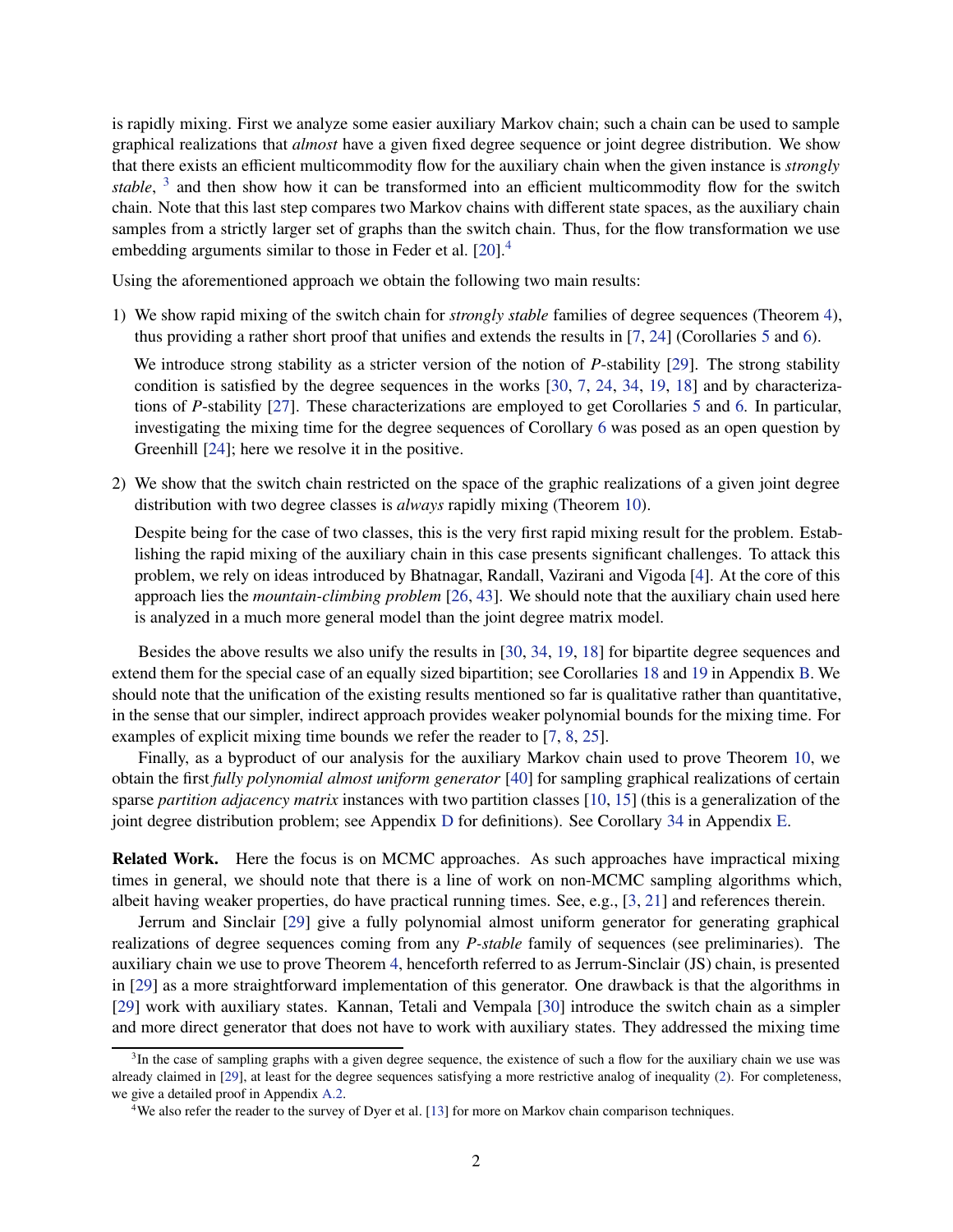of such a switch-based Markov chain for the regular bipartite case. Cooper et al. [\[7\]](#page-42-1) then gave a rapid mixing proof for regular undirected graphs, and later Greenhill [\[24\]](#page-43-4) extended this result to certain ranges of irregular degree sequences (see also Greenhill and Sfragara  $[25]$ ). Miklós, Erdős and Soukup  $[34]$  proved rapid mixing for the *half-regular* bipartite case, and Erdős, Miklós and Toroczkai [\[19\]](#page-43-2) for the *almost halfregular* case. Very recently, Erdős et al. [\[18\]](#page-43-3) presented a range of bipartite degree sequences unifying and generalizing the results in [\[34,](#page-44-4) [19\]](#page-43-2).

Switch-based Markov chain Monte Carlo approaches have also been studied for other graph sampling problems. Feder et al. [\[20\]](#page-43-0) as well as Cooper et al. [\[9\]](#page-42-2) study the mixing time of a Markov chain using a switch-like probabilistic procedure (called a *flip*) for sampling connected graphs. For sampling perfect matchings, switch-based Markov chains have also been studied, see, e.g., the recent work of Dyer, Jerrum and Müller  $[14]$  and references therein. It is interesting to note that Dyer et al.  $[14]$  also use a lemma on the mountain-climbing problem that is very similar to Lemma [26.](#page-29-0)

The joint degree matrix model was first studied by Patrinos and Hakimi [\[36\]](#page-44-11), albeit with a different formulation and name, and was reintroduced in Amanatidis et al. [\[1\]](#page-42-4). While it has been shown that the switch chain restricted on the space of the graphic realizations of any given joint degree distribution is irreducible [\[1,](#page-42-4) [11\]](#page-43-5), almost no progress has been made towards bounding its mixing time. Stanton and Pinar [\[41\]](#page-44-6) performed experiments based on the autocorrelation of each edge, suggesting that the switch chain mixes quickly. The only relevant result is that of Erdős et al. [\[19\]](#page-43-2) showing fast mixing for a related Markov chain over the severely restricted subset of the so-called *balanced* joint degree matrix realizations; this special case, however, lacks several of the technical challenges that arise in the original problem.

Outline. In Section [2](#page-4-0) we give all the necessary preliminaries and we formally describe the JS chain, the switch chain, and the restricted switch chain. Our first main result is Theorem [4](#page-7-2) in Section [3,](#page-7-0) where we show that the switch chain is rapidly mixing for families of strongly stable degree sequences. Given the rapid mixing of the JS chain (Appendix [A.2\)](#page-14-0), the proof of Theorem [4](#page-7-2) in Section [3](#page-7-0) is self-contained. The corresponding result for the bipartite case is completely analogous and is deferred to Appendix [B.](#page-20-0) In Section [4](#page-11-0) we state our second main result, Theorem [10.](#page-11-1) For the sake of presentation, we defer the proof of Theorem [10](#page-11-1) to Appendices [D,](#page-24-0) [E](#page-36-0) and [F,](#page-41-0) and we only include a short discussion of our approach in Section [4.](#page-11-0)

## <span id="page-4-0"></span>2 Preliminaries

We begin with the preliminaries regarding Markov chains and the multicommodity flow method of Sinclair [\[39\]](#page-44-7). For Markov chain definitions not given here, see for example [\[31\]](#page-44-12).

Let  $M = (\Omega, P)$  be an ergodic, time-reversible Markov chain over state space  $\Omega$  with transition matrix *P* and stationary distribution  $\pi$ . We write  $P^t(x, \cdot)$  for the distribution over  $\Omega$  at time step *t* given that the initial state is  $x \in \Omega$ . The *total variation distance* at time *t* with initial state *x* is

$$
\Delta_x(t) = \max_{S \subseteq \Omega} \left| P^t(x, S) - \pi(S) \right| = \frac{1}{2} \sum_{y \in \Omega} \left| P^t(x, y) - \pi(y) \right|,
$$

and the *mixing time*  $\tau(\epsilon)$  is defined as  $\tau(\epsilon) = \max_{x \in \Omega} {\min\{t : \Delta_x(t') \le \epsilon \text{ for all } t' \ge t\}}$ . Informally,  $\tau(\epsilon)$  is the number of steps until the Markov chain is  $\epsilon$ -close to its stationary distribution. A Markov chain is said to be *rapidly mixing* if the mixing time can be upper bounded by a function polynomial in ln( $|\Omega|/\epsilon$ ).

It is well-known that, since the Markov chain is time-reversible, the matrix *P* only has real eigenvalues  $1 = \lambda_0 > \lambda_1 \ge \lambda_2 \ge \cdots \ge \lambda_{|\Omega|-1} > -1$ . We may replace the transition matrix *P* of the Markov chain by  $(P + I)/2$ , to make the chain *lazy*, and hence guarantee that all its eigenvalues are non-negative. It then follows that the second-largest eigenvalue of *P* is  $\lambda_1$ . In this work we always consider the lazy versions of the Markov chains involved. It follows directly from Proposition 1 in [\[39\]](#page-44-7) that  $\tau(\epsilon) \leq \frac{1}{1-\lambda_1}(\ln(1/\pi_*) + \ln(1/\epsilon)),$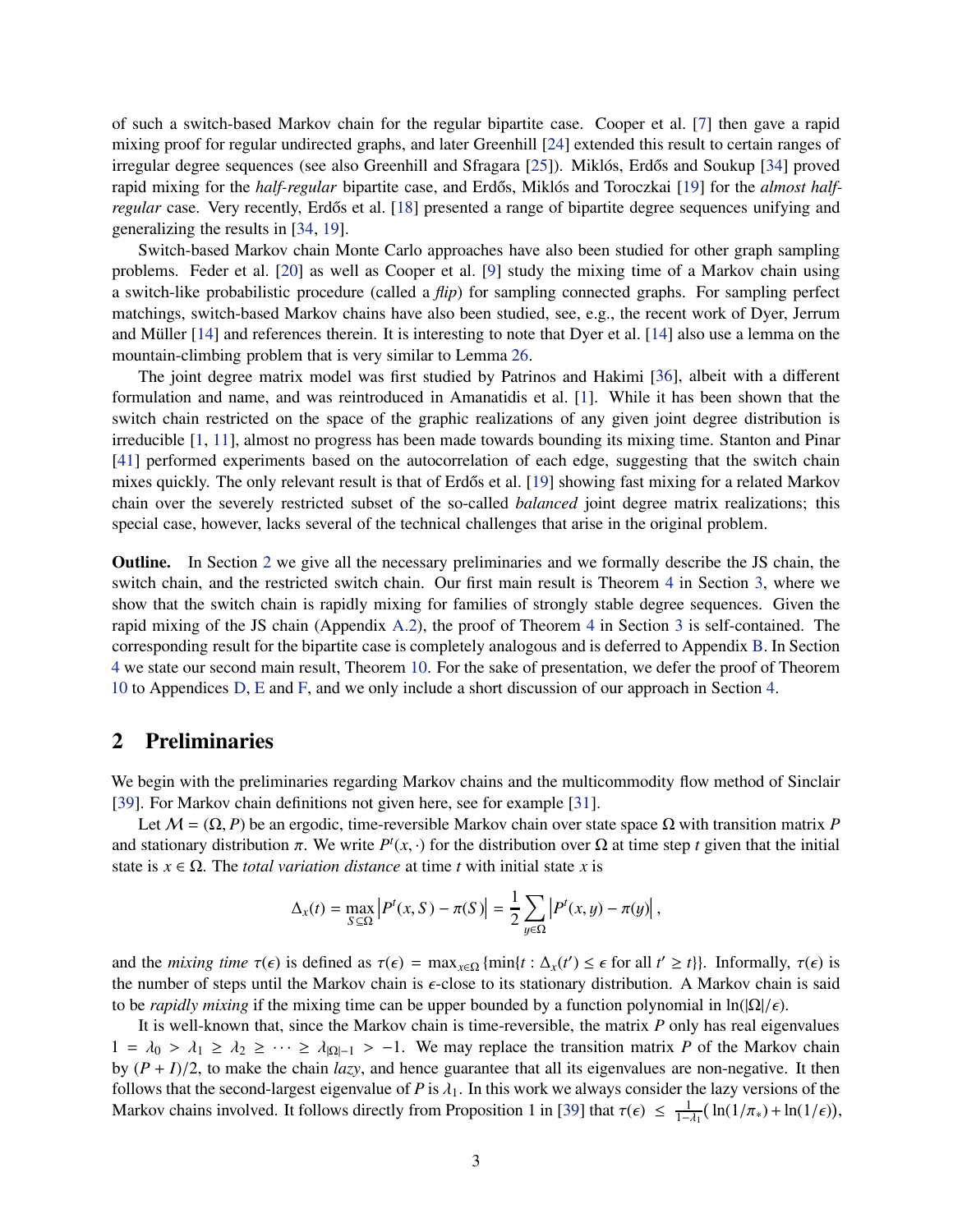where  $\pi_* = \min_{x \in \Omega} \pi(x)$ . For the special case where  $\pi(\cdot)$  is the uniform distribution, as is the case here, the above bound becomes  $\tau(\epsilon) \leq \ln(|\Omega|/\epsilon)/(1 - \lambda_1)$ . The quantity  $(1 - \lambda_1)^{-1}$  can be upper bounded using the *multicommodity flow method* of Sinclair [\[39\]](#page-44-7).

We define the state space graph of the chain M as the directed graph  $\mathbb G$  with node set  $\Omega$  that contains exactly the arcs  $(x, y) \in \Omega \times \Omega$  for which  $P(x, y) > 0$  and  $x \neq y$ . Let  $P = \cup_{x \neq y} P_{xy}$ , where  $P_{xy}$  is the set of simple paths between *x* and *y* in the state space graph G. A *flow f* in  $\Omega$  is a function  $P \to [0, \infty)$  satisfying  $\sum_{p \in \mathcal{P}_{xy}} f(p) = \pi(x)\pi(y)$  for all  $x, y \in \Omega, x \neq y$ . The flow *f* can be extended to a function on oriented edges of G by setting  $f(e) = \sum_{p \in P: e \in p} f(p)$ , so that  $f(e)$  is the total flow routed through  $e \in E(\mathbb{G})$ . Let  $\ell(f) = \max_{p \in \mathcal{P}: f(p) > 0} |p|$  be the length of a longest flow carrying path, and let  $\rho(e) = f(e)/Q(e)$  be the *load* of the edge *e*, where  $Q(e) = \pi(x)P(x, y)$  for  $e = (x, y)$ . The maximum load of the flow is  $\rho(f) = \max_{e \in E(G)} \rho(e)$ . Sinclair ([\[39\]](#page-44-7), Corollary 6') shows that  $(1 - \lambda_1)^{-1} \le \rho(f)\ell(f)$ .

We use the following standard technique for bounding the maximum load of a flow in case the chain M has uniform stationary distribution  $\pi$ . Suppose  $\theta$  is the smallest positive transition probability of the Markov chain between two distinct states. If *b* is such that  $f(e) \le b/|\Omega|$  for all  $e \in E(\mathbb{G})$ , then it follows that  $\rho(f) \le b/\theta$ . Thus, we have

$$
\tau(\epsilon) \leq \frac{\ell(f) \cdot b}{\theta} \ln(|\Omega|/\epsilon).
$$

Now, if  $\ell(f)$ , *b* and  $1/\theta$  can be bounded by a function polynomial in log( $|\Omega|$ ), it follows that the Markov chain M is rapidly mixing. In this case, we say that  $f$  is an *efficient* flow. Note that in this approach the transition probabilities do not play a role as long as  $1/\theta$  is polynomially bounded.

## <span id="page-5-0"></span>2.1 Graphical Degree Sequences

A sequence of non-negative integers  $d = (d_1, \ldots, d_n)$  is called a *graphical degree sequence* if there exists a simple, undirected, labeled graph on *n* nodes having degrees  $d_1, \ldots, d_n$ ; such a graph is called a *graphical realization of d*. For a given degree sequence *d*,  $G(d)$  denotes the set of all graphical realizations of *d*. Throughout this work we only consider sequences *d* with positive components, and for which  $G(d) \neq \emptyset$ . Let  $G'(d) = \bigcup_{d'} G(d')$  with d' ranging over the set  $\left\{d' : d'_{j} \leq d_{j} \text{ for all } j, \text{ and } \sum_{i=1}^{n} |d_{i} - d'_{i}| \leq 2\right\}$ . That is, we have *(i)*  $d' = d$ , or *(ii)* there exist distinct  $\kappa$ ,  $\lambda$  such that  $d'_i = d_i - 1$  if  $i \in {\kappa}$ ,  $\lambda$  and  $d'_i = d_i$  otherwise, or *(iii)* there exists a  $\kappa$  so that  $d'_i = d_i - 2$  if  $i = \kappa$  and  $d'_i = d_i$  otherwise. In the case (ii) we say that  $d'$  has two nodes with degree deficit one, and in the case (iii) we say that  $d'$  has one node with degree deficit two. A family  $D$  of graphical degree sequences is called *P-stable* [\[29\]](#page-44-2), if there exists a polynomial  $q(n)$  such that for all  $d \in \mathcal{D}$ we have  $|G'(d)|/|G(d)| \le q(n)$ , where *n* is the number of components of *d*.

Jerrum and Sinclair [\[29\]](#page-44-2) define the following Markov chain on  $G'(d)$ , which will henceforth be referred to as the *JS chain*.<sup>[5](#page-5-1)</sup> Let  $G \in \mathcal{G}'(d)$  be the current state of the chain:

- With probability  $1/2$ , do nothing.
- Otherwise, select an ordered pair *i*, *j* of nodes uniformly at random and
	- $−$  if *G* ∈ *G*(*d*) and (*i*, *j*) is an edge of *G*, then delete (*i*, *j*) from *G*,
	- $-$  if  $G \notin \mathcal{G}(d)$ , the degree of *i* in *G* is less than  $d_i$ , and  $(i, j)$  is not an edge of *G*, then add  $(i, j)$  to *G*. If the new degree of *j* exceeds  $d_j$ , then select an edge  $(j, k)$  uniformly at random and delete it.

The graphs  $G, G' \in \mathcal{G}'(d)$  are *JS adjacent* if *G* can be obtained from *G'* with positive probability in one transition of the JS chain and vice versa. The following properties of the JS chain are easy to check.

<span id="page-5-1"></span><sup>5</sup>A slightly different definition of stability is given by Jerrum, McKay and Sinclair [\[27\]](#page-44-8). Based on this variant, one could define the corresponding variant of the JS chain. Nevertheless, the definitions of stability in [\[27\]](#page-44-8) and [\[29\]](#page-44-2) (and their corresponding definitions of strong stability) are equivalent. To avoid confusion, here we only use the definitions in [\[29\]](#page-44-2).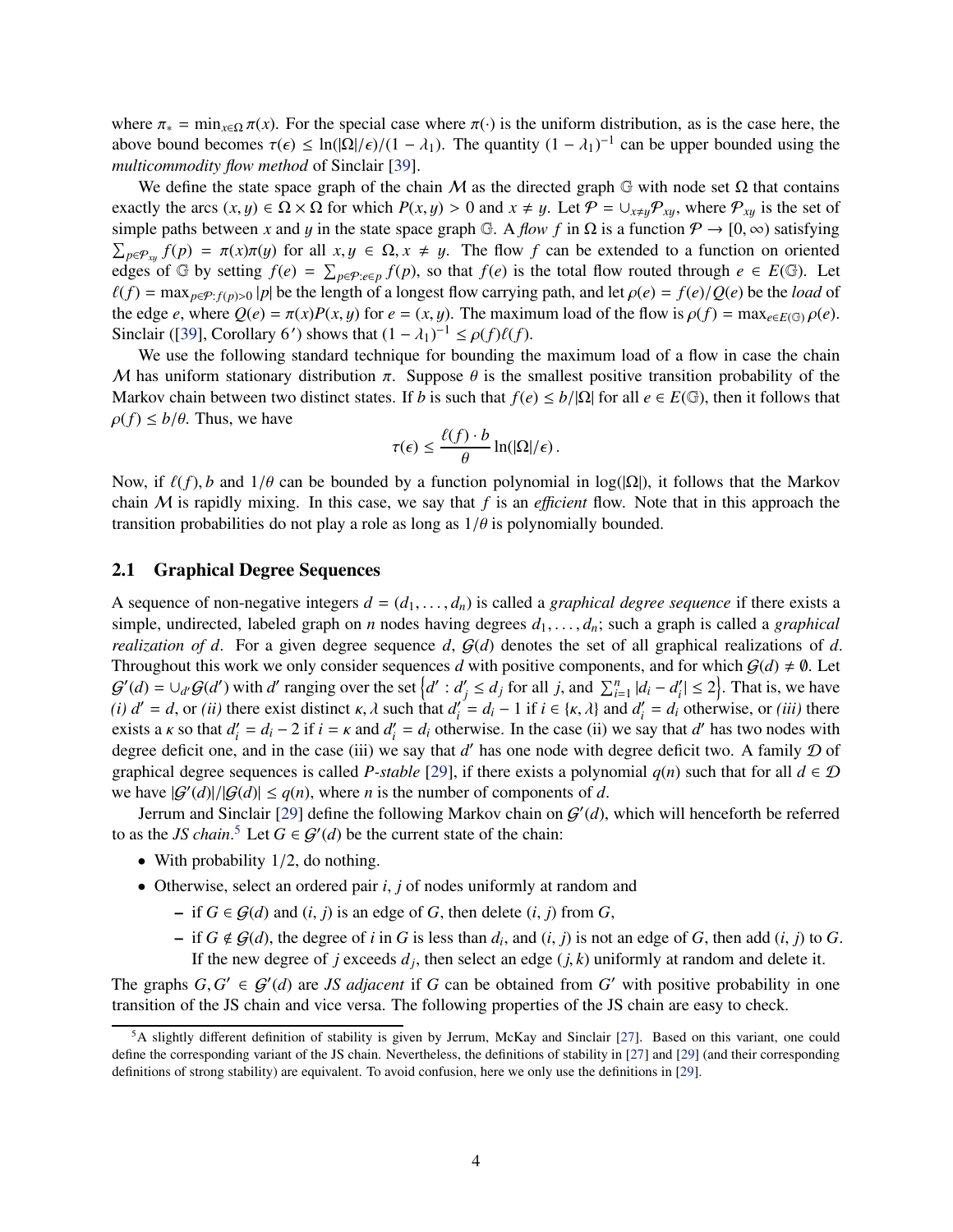Theorem 1 (Follows by [\[29\]](#page-44-2)). *The JS chain is irreducible, aperiodic and symmetric, and, hence, has uniform stationary distribution over*  $G'(d)$ *. Moreover,*  $P(G, G')^{-1} \le 2n^3$  *for all JS adjacent*  $G, G' \in G'(d)$ *, and also the maximum in- and out-degrees of the state space graph of the JS chain are bounded by n*<sup>3</sup> *.*

We say that two graphs *G*, *G'* are within distance *r* in the JS chain if there exists a path of at most length *r* from *G* to *G*' in the state space graph of the JS chain. By dist( $G$ ,  $d$ ) we denote the minimum distance of  $G$ from an element in  $G(d)$ . The following parameter will play a central role in this work. Let

<span id="page-6-4"></span>
$$
k_{JS}(d) = \max_{G \in \mathcal{G}'(d)} \text{dist}(G, d). \tag{1}
$$

Based on the parameter  $k_{JS}(d)$ , we define the notion of *strong stability*. The simple observation in Proposition [3](#page-6-1) justifies the terminology. For the different settings studied in this work, i.e., for sampling bipartite graphs or joint degree matrix realizations, the definition of *kJS* is adjusted accordingly (see Appendices [B](#page-20-0) and [D\)](#page-24-0).

<span id="page-6-3"></span>Definition 2 (Strong stability). A family of graphical degree sequences D is called *strongly stable* if there exists a constant  $\ell$  such that  $k_{JS}(d) \leq \ell$  for all  $d \in \mathcal{D}$ .

## <span id="page-6-1"></span>Proposition 3. *If* D *is strongly stable, then it is P-stable.*

*Proof.* Suppose  $D$  is strongly stable with respect to the constant  $\ell$ . Let  $d \in D$  be a degree sequence with *n* components. For every  $G \in \mathcal{G}'(d) \setminus \mathcal{G}(d)$  choose some  $\varphi(G) \in \mathcal{G}(d)$  within distance  $k = k_{JS}(d)$  of *G*. As the in-degree of any node in the state space graph of the JS chain is bounded by  $n^3$ , the number of paths with length at most *k* that end up at any particular graph in  $\mathcal{G}(d)$  is upper bounded by  $(n^3)^k$ . Therefore,  $|G'(d)|/|G(d)| \le n^{3k} \le n^{3\ell}$ , meaning that  $D$  is stable, since  $\ell$  is constant.

Finally, the lazy version of the *switch chain on*  $G(d)$  is defined as follows (see, e.g., [\[30,](#page-44-3) [7\]](#page-42-1)). Let  $G \in G(d)$ be the current state of the chain:

- With probability  $1/2$ , do nothing.
- Otherwise, select two edges  $\{a, b\}$  and  $\{x, y\}$  uniformly at random, and select a perfect matching *M* on nodes  $\{x, y, a, b\}$  uniformly at random (there are three possible options). If  $M \cap E(G) = \emptyset$ , then delete {*a*, *b*}, {*x*, y} from *E*(*G*) and add the edges of *M*. This local operation is called a *switch*.

The graphs  $G, G' \in \mathcal{G}(d)$  are *switch adjacent* if *G* can be obtained from *G'* with positive probability in one transition of this chain and vice versa. It is well-known that the switch chain is irreducible, aperiodic and symmetric (e.g., [\[25\]](#page-43-1) and references therein), and, thus, has uniform stationary distribution over  $G(d)$ . Furthermore, is it a matter of simple counting that  $P(G, G')^{-1} \le 6n^4$  for all switch adjacent  $G, G' \in \mathcal{G}(d)$ , and the maximum in- and out-degrees of the state space graph of the switch chain are bounded by  $n<sup>4</sup>$ .

## <span id="page-6-0"></span>2.2 Joint Degree Matrix Model

Here in addition to the degrees, we would also like to specify the number of edges between nodes of degree *i* and nodes of degree *j* for every pair  $(i, j)$ . Let  $V = \{1, \ldots, n\}$  be a set of nodes. An instance of the joint degree matrix (JDM) model is given by a partition  $V_1 \cup V_2 \cup \cdots \cup V_q$  of *V* into pairwise disjoint (degree) classes, a symmetric *joint degree matrix c* =  $(c_{ij})_{i,j \in [q]}$  of non-negative integers, and a sequence  $d = (d_1, \ldots, d_q)$  of non-negative integers.<sup>[6](#page-6-2)</sup> We say that the tuple  $((V_i)_{i \in q}, c, d)$  (or just  $(c, d)$  when it is clear what the partition is) is graphical, if there exists a simple, undirected, labeled graph  $G = (V, E)$  on the nodes in *V* such that all nodes in  $V_i$  have degree  $d_i$  and there are precisely  $c_{ij}$  edges between nodes in  $V_i$  and  $V_j$ . Such a G is called

<span id="page-6-2"></span><sup>&</sup>lt;sup>6</sup>This is shorthand notation for the degree sequence. Alternatively, we could write  $\hat{d} = (d_1^1, \ldots, d_1^{|V_1|}, \ldots, d_q^1, \ldots, d_q^{|V_q|})$  corresponding to the definition of a graphical degree sequence. In such a case,  $d_i^j = d_i$  for  $i \in V$  and  $j \in \{1, ..., |V_i|\}$ .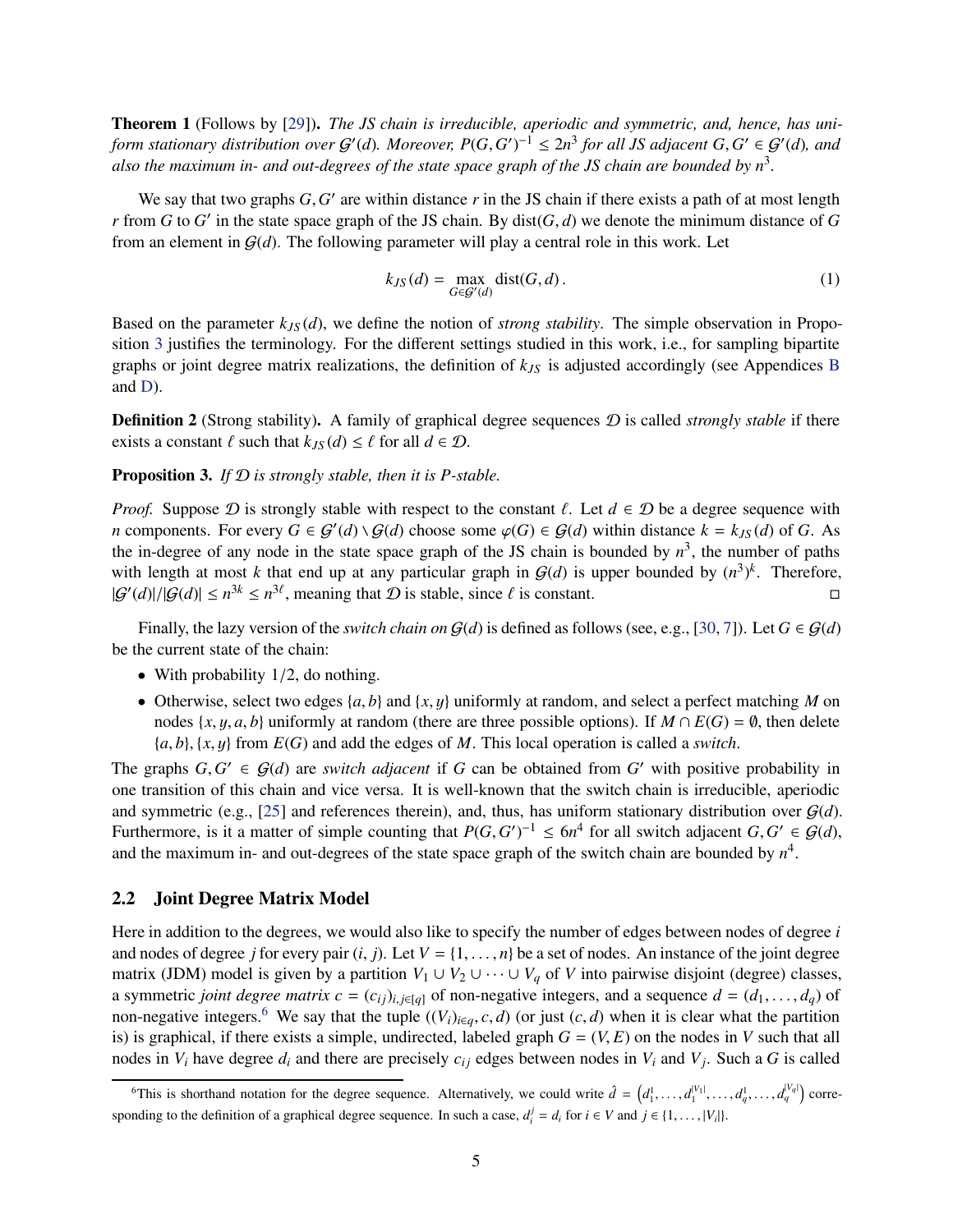a graphical realization of the tuple. We let  $G((V_i)_{i\in q}, c, d)$  (or just  $G(c, d)$ ) denote the set of all graphical realizations of  $((V_i)_{i \in q}, c, d)$ . We focus on the case of  $q = 2$ , i.e., when two degree classes are given.

While switches maintain the degree sequence, this is no longer true for the joint degree constraints. However, some switches do respect these constraints as well, e.g., if  $w, y$  in Figure [1](#page-2-2) are in the same degree class. Thus, we are interested in the following (lazy) *restricted switch Markov chain* for sampling graphical realizations of  $G(c, d)$ . Let  $G \in G(c, d)$  be the current state of the chain:

- With probability  $1/2$ , do nothing.
- Otherwise, try to perform a *switch move*: select two edges  $\{a, b\}$  and  $\{x, y\}$  uniformly at random, and select a perfect matching *M* on nodes  $\{x, y, a, b\}$  uniformly at random. If  $M \cap E(G) = \emptyset$  and  $G + M - (\{a, b\} \cup \{x, y\}) \in \mathcal{G}(c, d)$ , then delete  $\{a, b\}$ ,  $\{x, y\}$  from  $E(G)$  and add the edges of M.

This chain is irreducible, aperiodic and symmetric [\[1,](#page-42-4) [11\]](#page-43-5). Like the switch chain defined above,  $P(G, G')^{-1} \le$  $n^4$  for all adjacent *G*,  $G' \in \mathcal{G}'(c,d)$ , and also the maximum in- and out-degrees of the state space graph are less than  $n^4$ . Since bounding the mixing time of this chain on  $\mathcal{G}(c,d)$  has been elusive [\[1,](#page-42-4) [41,](#page-44-6) [19\]](#page-43-2), we follow a similar approach as in the case of the switch chain for undirected and bipartite graphs. In Appendix [D](#page-24-0) the simpler *hinge flip Markov chain* is defined on a strictly larger state space (and even for a more general model than JDM). This also gives rise to the corresponding strong stability definition. As the whole analysis of this auxiliary chain takes place in the appendix, we defer any further definitions there.

## <span id="page-7-0"></span>3 Sampling Undirected Graphs

The result in Theorem [4](#page-7-2) below is our main result regarding the mixing time of the switch chain for strongly stable degree sequences. Its proof is divided in two parts. First, in Section [3.1,](#page-8-0) by giving an efficient multicommodity flow, we show that for any *d* in a family of strongly stable degree sequences the JS chain is rapidly mixing on  $G'(d)$ . Then, in Section [3.2,](#page-8-1) we show that such an efficient flow for the JS chain on  $G'(d)$ can be transformed into an efficient flow for the switch chain on  $G(d)$ . This yields the following theorem.

<span id="page-7-2"></span>Theorem 4. *Let* D *be a strongly stable family of degree sequences with respect to some constant k. Then there exists a polynomial q(n) such that, for any*  $0 < \epsilon < 1$ *, the mixing time*  $\tau_{sw}$  *of the switch chain for a graphical sequence*  $d = (d_1, \ldots, d_n) \in \mathcal{D}$  *satisfies* 

$$
\tau_{sw}(\epsilon) \le q(n)^k \ln(1/\epsilon).
$$

We discuss two direct corollaries of Theorem [4.](#page-7-2) Both corollaries are consequences of the corresponding results in [\[27\]](#page-44-8), where it is shown that the families of sequences satisfying [\(2\)](#page-7-3) and [\(3\)](#page-8-4), respectively, are (strongly) stable. We work with a slightly different definition of stability here than the one used in [\[27\]](#page-44-8). The reason why the results from [\[27\]](#page-44-8) carry over to the definition used here (which was introduced in [\[29\]](#page-44-2)) is explained in Appendix [A.1.](#page-13-1) The equivalence of these definitions of *P*-stability is also claimed in [\[27\]](#page-44-8).

Corollary [5](#page-7-1) below extends the rapid mixing results in [\[7,](#page-42-1) [25\]](#page-43-1). In particular, the condition of [\[25\]](#page-43-1) for rapid mixing is  $\delta \ge 1$  and  $3 \le \Delta \le \frac{1}{3}$ 3  $\sqrt{2m}$ , which is a special case of the condition [\(2\)](#page-7-3) below.<sup>[7](#page-7-4)</sup>

<span id="page-7-1"></span>Corollary 5. Let  $D = D(\delta, \Delta, m)$  be the set of all graphical degree sequences  $d = (d_1, \ldots, d_n)$  satisfying

<span id="page-7-3"></span>
$$
(2m - n\delta)(n\Delta - 2m) \le (\Delta - \delta)[(2m - n\delta)(n - \Delta - 1) + (n\Delta - 2m)\delta]
$$
 (2)

*where*  $\delta$  *and*  $\Delta$  *are the minimum and maximum component of d, respectively, and m* =  $\frac{1}{2}$  $\frac{1}{2} \sum_{i=1}^{n} d_i$ *. For any d* ∈  $D$ *, we have k<sub><i>JS*</sub> (*d*) ≤ 6. *Hence, the switch chain is rapidly mixing for sequences in*  $D$ *.* 

<span id="page-7-4"></span>The condition in Theorem 1.1 in [\[25\]](#page-43-1) is a special case of the condition of Theorem 3.1 in [\[29\]](#page-44-2) which in turn is a special case of the condition of Corollary [5.](#page-7-1) See also the remark after Theorem 8 in [\[27\]](#page-44-8).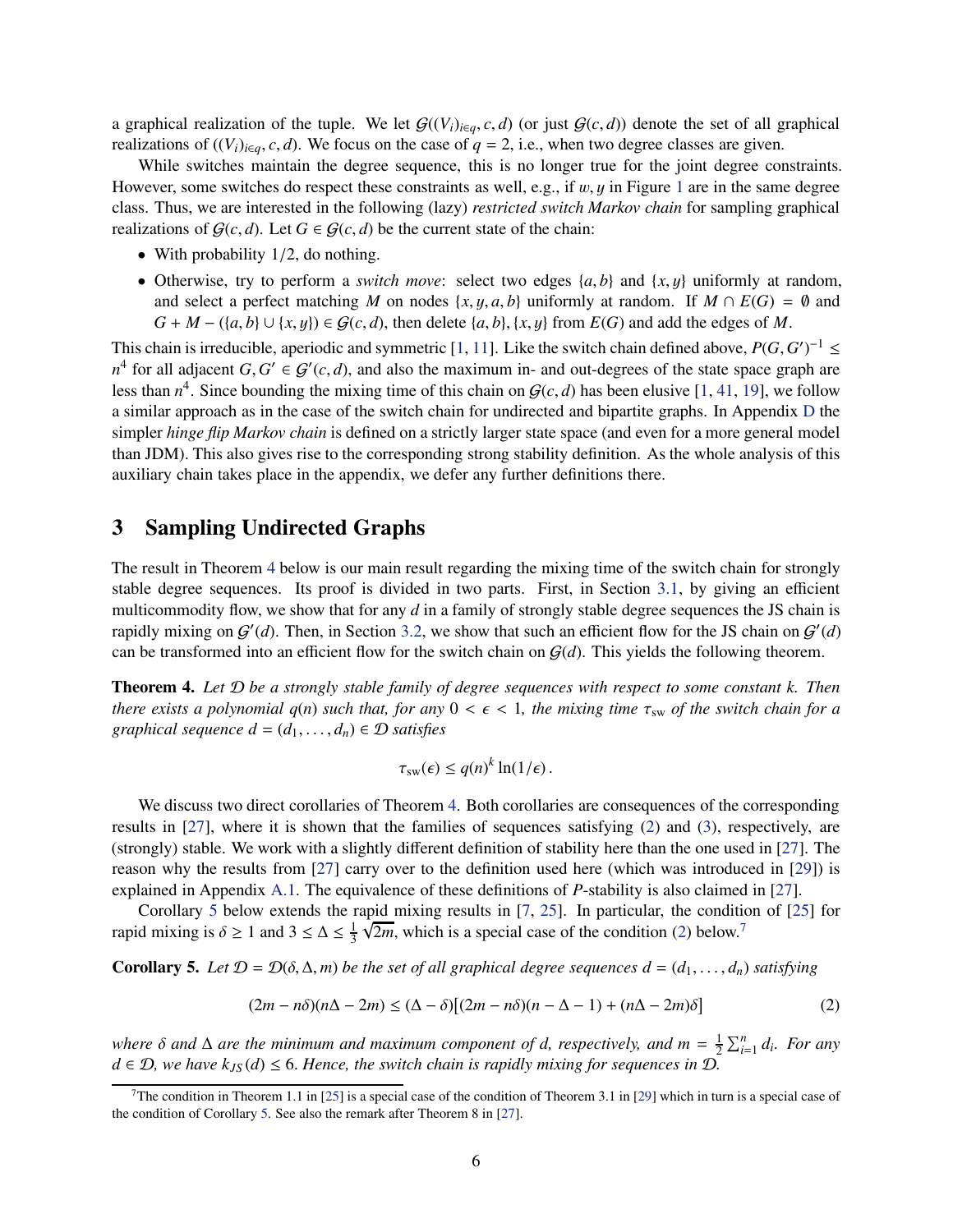The next corollary is a special case of the Corollary [5](#page-7-1) and answers an open question posed in [\[25\]](#page-43-1). It is a result of similar flavor, but the corresponding condition is stated only in terms of  $\delta$  and  $\Delta$ .

<span id="page-8-2"></span>**Corollary 6.** Let  $\mathcal{D} = \mathcal{D}(\delta, \Delta)$  be the set of all graphical degree sequences  $d = (d_1, \ldots, d_n)$  satisfying

<span id="page-8-4"></span>
$$
(\Delta - \delta + 1)^2 \le 4\delta(n - \Delta - 1)
$$
\n(3)

*where*  $\delta$  *and*  $\Delta$  *are the minimum and maximum component of d, respectively. For any*  $d \in D$ *, we have*  $k_{JS}(d) \leq 6$ . Hence, the switch chain is rapidly mixing for sequences in  $D$ .

Explicit families satisfying these conditions are given in [\[27\]](#page-44-8). For instance, all sequences  $d = (d_1, \ldots, d_n)$ with (i)  $\delta(d) \ge 1$  and  $\Delta(d) \le 2\sqrt{n} - 2$ , or (ii)  $\delta(d) \ge \frac{1}{4}$  $\frac{1}{4}n$  and  $\Delta(d) \leq \frac{3}{4}$  $\frac{3}{4}n - 1$  satisfy [\(3\)](#page-8-4) but not necessarily the conditions in [\[25\]](#page-43-1). We refer the reader to [\[27,](#page-44-8) [38\]](#page-44-13) for more examples. The bounds in Corollaries [5](#page-7-1) and [6](#page-8-2) are in a sense best possible with respect to the graph parameters involved. Namely, there exist non-stable degree sequence families the members of which only slightly violate [\(3\)](#page-8-4); see the discussion in [\[27\]](#page-44-8) for details.

## <span id="page-8-0"></span>3.1 Flow for the Jerrum-Sinclair Chain

Jerrum and Sinclair [\[29\]](#page-44-2) claim, without proof, that the JS chain is rapidly mixing for (some) families of stable degree sequences. For completeness, we prove in Theorem [7](#page-8-3) that the chain is rapidly mixing for any family of strongly stable degree sequences. For the proof of the theorem see Appendix [A.2.](#page-14-0)

<span id="page-8-3"></span>Theorem 7 ([\[29\]](#page-44-2)). *Let* D *be a strongly stable family of degree sequences with respect to some constant k. Then there exist polynomials*  $p(n)$  *and*  $r(n)$  *such that for any*  $d = (d_1, \ldots, d_n) \in \mathcal{D}$  *there exists an efficient multicommodity flow f for the JS chain on*  $G'(d)$  *satisfying*  $\max_e f(e) \leq p(n)/|G'(d)|$  *and*  $\ell(f) \leq r(n)$ *.* 

Our proof of Theorem [7](#page-8-3) uses conceptually similar arguments to the ones used in [\[7\]](#page-42-1) for the analysis of the switch chain on regular undirected graphs. However, the analysis done here for the JS chain is, in our opinion, easier and cleaner than the corresponding analysis for the switch chain. In particular, the so-called *circuit processing procedure* is simpler in our setting, as it only involves altering edges in the symmetric difference of two graphical realizations in a straightforward fashion. In the switch chain analyses [\[7,](#page-42-1) [25,](#page-43-1) [34,](#page-44-4) [19,](#page-43-2) [18\]](#page-43-3) one also has to temporarily alter edges that are not in the symmetric difference and this significantly complicates things. Moreover, for the analysis of the JS chain, we can rely on arguments used (in a somewhat different context) by Jerrum and Sinclair [\[28\]](#page-44-14) for the analysis of a Markov chain for sampling (near) perfect matchings of a given graph. This usage of arguments in [\[28\]](#page-44-14) was suggested by Jerrum and Sinclair [\[29\]](#page-44-2) for showing that the JS chain is rapidly mixing for stable degree sequences.

## <span id="page-8-1"></span>3.2 Flow Transformation

Next we show that, when *d* comes from a family of strongly stable degree sequences, an efficient multicommodity flow for the JS chain on  $G'(d)$  can be transformed into an efficient multicommodity flow for the switch chain on  $G(d)$ . In combination with Theorem [7](#page-8-3) this implies that if D is strongly stable, then for any sequence in  $D$  there exists an efficient flow for the switch chain. For the sake of simplicity, we did not attempt to optimize the bounds in the proof of Theorem [8.](#page-8-5)

<span id="page-8-5"></span>Theorem 8. *Let* D *be a strongly stable family of degree sequences with respect to some constant k, and let*  $p(n)$  *and r*(*n*) *be polynomials such that for any*  $d = (d_1, \ldots, d_n) \in \mathcal{D}$  *<i>there exists an efficient multicommodity flow*  $f_d$  *for the JS chain on*  $G'(d)$  *with the property that max<sub>e</sub>*  $f(e) \leq p(n)/|G'(d)|$  *and*  $\ell(f) \leq r(n)$ *.* 

*Then there exists a polynomial t(n) such that for all*  $d = (d_1, \ldots, d_n) \in \mathcal{D}$  *there is a feasible multicommodity flow*  $g_d$  *for the switch chain on*  $G(d)$  *with* (i)  $\ell(g_d) \leq 2k \cdot \ell(f_d)$ *, and* (ii) *for every edge e of the state space graph of the switch chain, we have*

<span id="page-8-6"></span>
$$
g_d(e) \le t(n)^k \cdot \frac{p(n)}{|\mathcal{G}(d)|} \,. \tag{4}
$$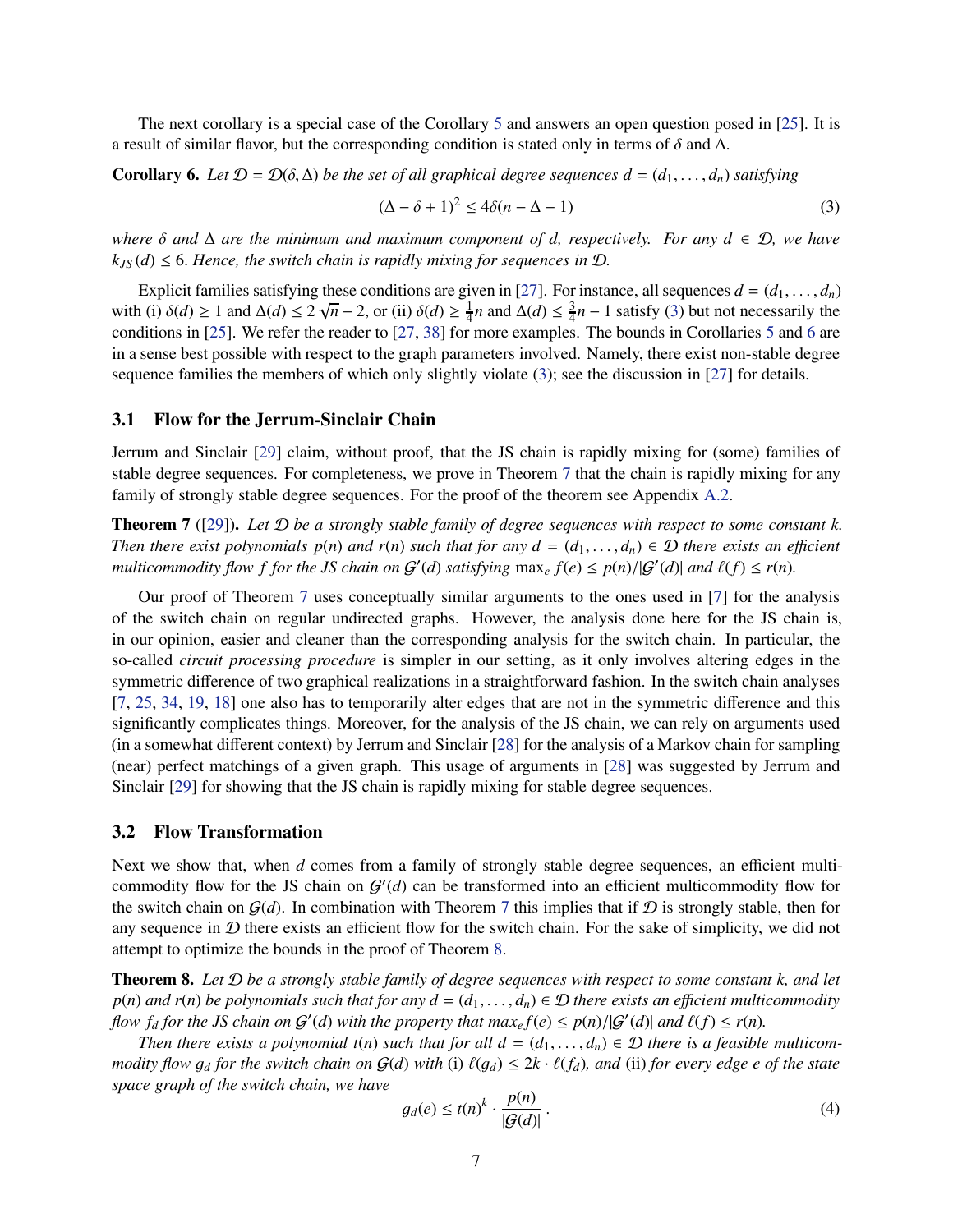*Proof.* Let  $d \in \mathcal{D}$ . For simplicity we will write f and g instead of  $f_d$  and  $g_d$  respectively. Since there are two Markov chains involved in the proof, each with a different state space graph, we should clarify that  $P_{x}$ refers to the set of simple paths between *x* and y in the state space graph of the *JS chain*. We first introduce some additional notation.

For every pair  $(x, y) \in \mathcal{G}'(d) \times \mathcal{G}'(d)$  with  $x \neq y$ , and for any  $p \in \mathcal{P}_{xy}$ , we write  $\alpha(p) = f(p)|\mathcal{G}'(d)|^2$ . Recall that since the stationary distribution of the JS chain is uniform on  $G'(d)$  we have  $\sum_{p \in \mathcal{P}_{xy}} f(p) =$  $|\mathcal{G}'(d)|^{-2}$ . Thus,  $\sum_{p \in \mathcal{P}_{xy}} \alpha(p) = 1$ . Moreover, we define  $\alpha(e) = \sum_{p \in \mathcal{P}_{xy}} \alpha(p) = f(e)|\mathcal{G}'(d)|^2$ .

Now, for every  $G \in \mathcal{G}'(d) \setminus \mathcal{G}(d)$  choose some  $\varphi(G) \in \mathcal{G}(d)$  that is within distance k of G in the JS chain, and take  $\varphi(G) = G$  for  $G \in \mathcal{G}(d)$ . Based on the arguments in the proof of Proposition [3,](#page-6-1) it follows that for any  $H \in \mathcal{G}(d)$ ,

<span id="page-9-1"></span>
$$
|\varphi^{-1}(H)| \le n^{3k},\tag{5}
$$

using that the maximum in-degree of any element in the state space graph of the JS chain is upper bounded by  $n^3$ . In particular, this implies that

<span id="page-9-0"></span> $\vert$ 

$$
\frac{\mathcal{G}'(d)|}{|\mathcal{G}(d)|} \le n^{3k} \,. \tag{6}
$$

Let the flow *h* be defined as follows for any given pair  $(x, y)$ . If  $(x, y) \in G(d) \times G(d)$ , take  $h(p) = \alpha(p)/|G(d)|^2$ for all  $p \in \mathcal{P}_{x,y}$ . If either *x* or *y* is not contained in  $\mathcal{G}(d)$ , take  $h(p) = 0$  for every  $p \in \mathcal{P}_{x,y}$ . Note that *h* is a multicommodity flow that routes  $1/|G(d)|^2$  units of flow between any pair  $(x, y) \in G(d) \times G(d)$ , and zero units of flow between any other pair of states in  $G'(d)$ .

Note that

<span id="page-9-2"></span>
$$
h(e) \le \frac{|G'(d)|^2}{|G(d)|^2} \cdot f(e) \le \frac{|G'(d)|^2}{|G(d)|^2} \cdot \frac{p(n)}{|G'(d)|} = \frac{p(n)}{|G(d)|} \cdot \frac{|G'(d)|}{|G(d)|} \le n^{3k} \cdot \frac{p(n)}{|G(d)|},\tag{7}
$$

using the definition of  $h$  in the first inequality, the assumption on  $f$  in the second inequality, and the upper bound of [\(6\)](#page-9-0) in the last one.

Next, we merge the "auxiliary states" in  $G'(d) \setminus G(d)$ , i.e., the states not reached by the switch chain, with the elements of  $G(d)$ . Informally speaking, for every  $H \in G(d)$  we merge all the nodes in  $\varphi^{-1}(H)$  into a *supernode*. Self-loops created in this process are removed, and parallel arcs between states are merged into one arc that gets all the flow of the parallel arcs. Formally, we consider the graph  $\Gamma$  where  $V(\Gamma) = G(d)$  and  $e = (H, H') \in E(\Gamma)$  if and only if *H* and *H'* are switch adjacent or if there exist  $G \in \varphi^{-1}(H)$  and  $G' \in \varphi^{-1}(H')$ such that *G* and *G'* are JS adjacent. Moreover, for a given *h*-flow carrying path  $(G_1, G_2, \ldots, G_q) = p \in \mathcal{P}_{xy}$ , let  $p'_\Gamma = (\varphi(G_1), \varphi(G_2), \dots, \varphi(G_q))$  be the corresponding (possibly non-simple) directed path in Γ. Any selfloops and cycles can be removed from  $p'_\Gamma$  and let  $p_\Gamma$  be the resulting simple path in Γ. Over  $p_\Gamma$  we route  $h_{\Gamma}(p_{\Gamma}) = h(p)$  units of flow. Note that  $h_{\Gamma}$  is a flow that routes  $1/|G(d)|^2$  units of flow between any pair of states  $(x, y) \in G(d) \times G(d)$  in the graph  $\Gamma$  and that  $\ell(h_{\Gamma}) \leq \ell(f)$ . Furthermore, the flow  $h_{\Gamma}$  on an edge  $(H, H') \in E(\Gamma)$  is then bounded by

<span id="page-9-3"></span>
$$
h_{\Gamma}(H, H') \leq \sum_{\substack{(G, G') \in \varphi^{-1}(H) \times \varphi^{-1}(H') \\ G \text{ and } G' \text{ are JS adjacent}}} h(G, G'), \tag{8}
$$

where the inequality (instead of an equality) follows from the fact that when we map a path  $p \in \mathcal{P}_{xy}$  to the corresponding path  $p_{\Gamma}$ , some edges of the intermediate path  $p_{\Gamma}'$  may be deleted. Using [\(5\)](#page-9-1), it follows that  $|\varphi^{-1}(H) \times \varphi^{-1}(H')| \leq n^{3k} \cdot n^{3k} = n^{6k}$  and therefore, in combination with [\(7\)](#page-9-2) and [\(8\)](#page-9-3), we have that

<span id="page-9-4"></span>
$$
h_{\Gamma}(e) \le n^{3k} \cdot n^{6k} \cdot \frac{p(n)}{|\mathcal{G}(d)|}.
$$
\n(9)

Now recall how  $E(\Gamma)$  was defined. An edge (*H*, *H'*) might have been added because: *(i) H* and *H'* are switch adjacent (we call these edges of Γ *legal*), or *(ii) H* and *H* ′ are *not* switch adjacent but there exist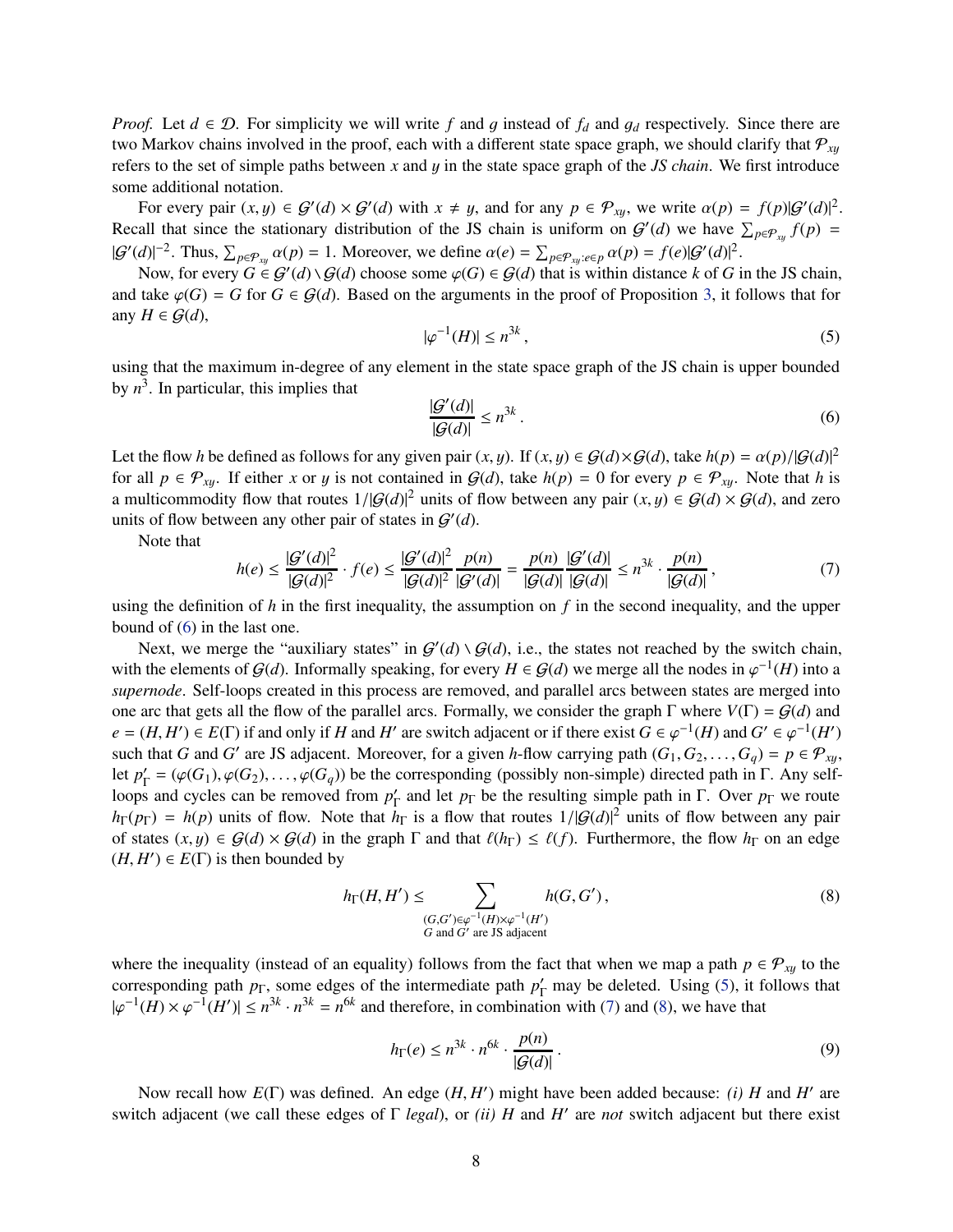

<span id="page-10-0"></span>Figure 2: The dashed edge on the left represents an illegal edge, and the bold path represents a "short" detour. The shortcutted path on the right is the result of removing any loops and cycles.

 $G \in \varphi^{-1}(H)$  and  $G' \in \varphi^{-1}(H')$  that are JS adjacent (we call these edges of  $\Gamma$  *illegal*). The final step of the proof consists of showing that the flow on every illegal edge in *E*(Γ) can be rerouted over a "short" path consisting only of legal edges. In particular, for every flow carrying path *p* using *e*, we are going to show that the flow  $h_{\Gamma}(p)$  is rerouted over some legal detour, the length of which is bounded by a multiple of *k*. Doing this iteratively for every remaining illegal edge on *p*, we obtain a directed path *p* ′′ only using legal edges, i.e., edges of the state space graph of the switch chain. Of course, p'' might not be simple, so any self-loops and cycles can be removed, as before, to obtain the simple legal path p'. Figure [2](#page-10-0) illustrates this procedure for a path with a single illegal edge. Note that deleting self-loops and cycles only decreases the amount of flow on an edge.

The crucial observation here is that if  $(H, H') \in E(\Gamma)$ , then  $|E(H) \triangle E(H')| \leq 4k$ . That is, even though *H* and *H* ′ might not be switch adjacent, they are not too far apart. To see this, first note that the symmetric difference of any two JS adjacent graphs has size at most 2. Moreover, if one of any two JS adjacent graphs is in  $G(d)$ , then their symmetric difference has size 1. In particular, for any  $G^* \in G'(d)$ , we have  $|E(G^*)\triangle E(\varphi(G^*))|$  ≤ 2*k* − 1.

Clearly, if  $(H, H') \in E(\Gamma)$  is legal, then  $|E(H) \triangle E(H')| = 4 \le 4k$ . Assume  $(H, H') \in E(\Gamma)$  is illegal. Then there exist JS adjacent  $G \in \varphi^{-1}(H)$  and  $G' \in \varphi^{-1}(H')$  and according to the above we have

$$
|E(H)\triangle E(H')| \le |E(H)\triangle E(G)| + |E(G)\triangle E(G')| + |E(G')\triangle E(H')|
$$
  

$$
\le 2k - 1 + 2 + 2k - 1 \le 4k.
$$

Moreover, this implies that we can go from  $H$  to  $H'$  in a "small" number of moves in the switch chain. This easily follows from most results showing that the state space of the switch chain is connected, e.g., from  $[42]$ .<sup>[8](#page-10-1)</sup> Specifically, here we use the following result of Erdős, Király, and Miklós [\[16\]](#page-43-12) which implies that we can go from  $H$  to  $H'$  in  $2k$  switches.

<span id="page-10-2"></span>**Theorem 9** (follows from Theorem 3.6 in [\[16\]](#page-43-12)). Let  $d = (d_1, \ldots, d_n)$  be a degree sequence. For any two *graphs H*,  $H' \in \mathcal{G}(d)$ , *H* can be transformed into  $H'$  using at most  $\frac{1}{2}|E(H)\triangle E(H')|$  switches.

For every *illegal* edge  $e \in E(\Gamma)$ , we choose such a (simple) path from *H* to *H'* with at most 2*k* transitions and reroute the flow of *e* over this path. Note that for any legal edge  $e \in E(\Gamma)$ , the number of illegal edge detours that use *e* for this rerouting procedure, is at most  $(n^4)^{2k} \cdot (n^4)^{2k} = n^{16k}$ , using the fact that in the state space graph of the switch chain the maximum degree of an element is at most  $n^4$  and any illegal edge using *e* in its rerouting procedure must lie within distance 2*k* of *e*. Combining this with [\(9\)](#page-9-4), we see that the resulting flow,  $g$ , satisfies

$$
g(e) \leq \frac{p(n) \cdot n^{9k} + p(n) \cdot n^{16k}}{|G(d)|}.
$$

<span id="page-10-1"></span> $8$ To be precise, we can focus on the subgraph induced by the nodes with positive degree in the symmetric difference. Taylor's proof on the connectivity of the state space of the switch chain [\[42\]](#page-45-1) implies that we can find  $O(k^2)$  switches to get from *H* to *H'*, only using edges in this induced subgraph.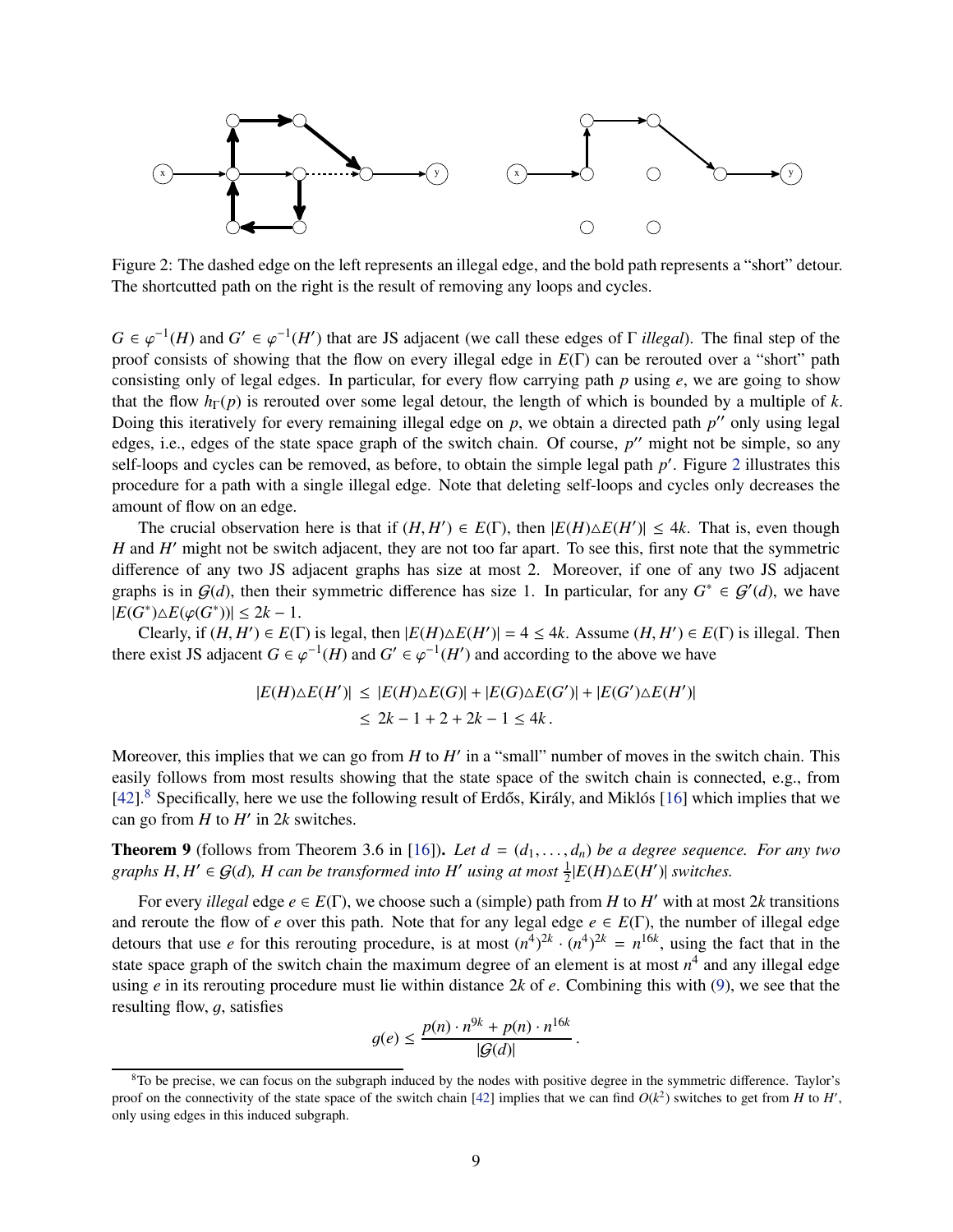Note that the  $\ell(q) \leq 2k\ell(h_{\Gamma})$ . This holds because every illegal edge on a flow-carrying path gives rise to at most 2*k* additional edges as a result of rerouting the flow over legal edges, and the removal of loops and cycles from any resulting non-simple path can only decrease its length. Combining this inequality with  $\ell(h_{\Gamma}) \leq \ell(f)$  (as we noted above), we get  $\ell(g) \leq 2k \cdot \ell(f)$ . This completes the proof of [\(4\)](#page-8-6), as we have now constructed a feasible multicommodity flow q in the state space graph of the switch chain with the desired properties.

# <span id="page-11-0"></span>4 Sampling Graphs with a Given JDM

We may use a similar high level approach to that in Section [3](#page-7-0) to show that the (restricted) switch chain defined in Subsection [2.2](#page-6-0) is *always* rapidly mixing for JDM instances with two degree classes.

<span id="page-11-1"></span>Theorem 10. *Let* D *be the family of instances of the joint degree matrix model with two degree classes. Then the switch chain is rapidly mixing for instances in* D*.*

In analogy to the JS chain we first analyze a simpler Markov chain, called the *hinge flip chain*, that adds and removes (at most) one edge at a time. Very much like the JS chain, the hinge flip chain might slightly violate the degree constraints. Now, however, the joint degree constraints might be violated as well. The definition of *strong stability* is appropriately adjusted to account for both deviations from the original requirements. Finally, we use a similar embedding argument as in Theorem [8.](#page-8-5) The relevant definitions, as well as the analysis of this auxiliary chain are deferred to Appendix [D](#page-24-0) due to space constraints. Here we present a high level outline of the proof of Theorem [10.](#page-11-1)

Rapid Mixing of the Hinge Flip Chain. The first step of the proof is to show that the hinge flip chain defined on a *strict superset* of the target state space mixes rapidly for strongly stable instances. Appendix [D](#page-24-0) is dedicated to this step. The fact that we do not want to deviate by more than a constant from the joint degree constraints makes the analysis much more challenging than the one for the JS chain presented in Appendix [A.2.](#page-14-0) In order to overcome the difficulties that arise due to this fact, we rely on ideas introduced by Bhatnagar et al. [\[4\]](#page-42-6) for uniformly sampling bichromatic matchings. In particular, in the circuit processing part of the proof, we process a circuit at multiple places *simultaneously* in case there is only one circuit in the canonical decomposition of a pairing, or we process multiple circuits *simultaneously* in case the decomposition yields multiple circuits. At the core of this approach lies a variant of the *mountain-climbing problem* [\[26,](#page-44-9) [43\]](#page-45-0). In our case the analysis is more involved than that of [\[4\]](#page-42-6), and we therefore use different arguments in various parts of the proof.

It is interesting to note that the analysis of the hinge flip chain is not carried out in the JDM model but in the more general Partition Adjacency Matrix (PAM) model [\[10,](#page-43-7) [15\]](#page-43-8). The difference from the JDM model is that in each class  $V_i$  the nodes need not have the same constant degree but rather follow a given degree sequence of size  $|V_i|$ . Given that small deviations from the prescribed degrees cannot be directly handled—by definition—by the JDM model, the PAM model is indeed a more natural choice for this step.

Strong Stability of JDM Instances. Next we show that for any JDM instance, any graph in the state space of the hinge flip chain (i.e., graphs that satisfy or *almost* satisfy the joint degree requirements) can be transformed to a graphical realization of the original instance within 6 hinge flips at most. That is, the set of JDM instances is a strongly stable family of instances of the PAM model and thus the hinge flip chain mixes rapidly for JDM instances. See Theorem [31](#page-36-1) in Appendix [E.](#page-36-0)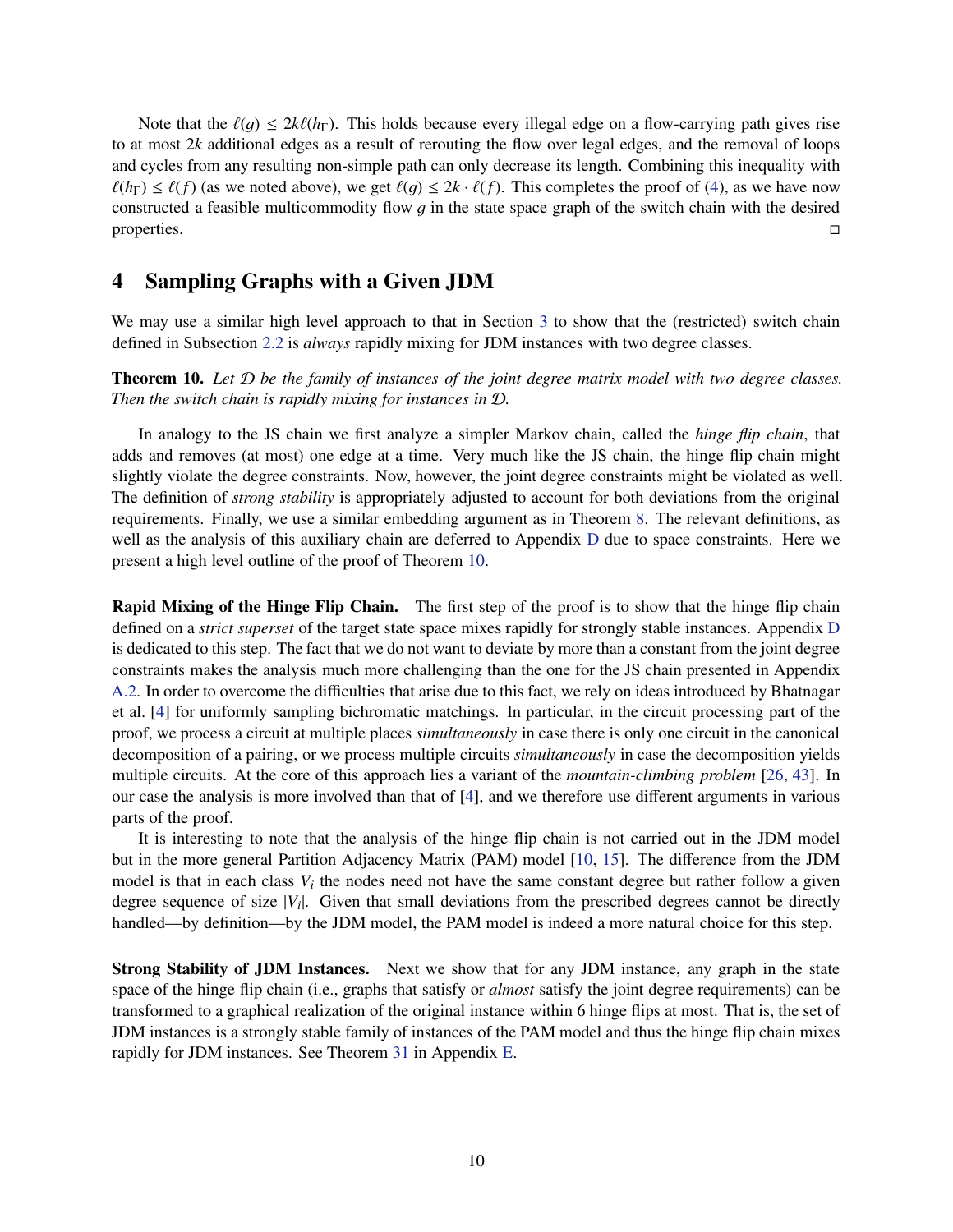Flow Transformation. The final step is an embedding argument, along the lines of the argument of Subsection [3.2,](#page-8-1) for transforming the efficient flow for the hinge flip chain to an efficient flow for the switch chain. As an intermediate step we need an analog of Theorem [9,](#page-10-2) but this directly follows from the proof of irreducibility of the switch chain in [\[1\]](#page-42-4). See Appendix [F.](#page-41-0)

# <span id="page-12-0"></span>5 Discussion

We believe that our ideas can be also used to simplify the switch chain analyses in settings where there is some given forbidden edge set, the elements of which cannot be used in any (bipartite) graphical realization [\[23,](#page-43-13) [25,](#page-43-1) [17,](#page-43-14) [18\]](#page-43-3). This is an interesting direction for future work, as it captures the case of sampling directed graphs.

Moreover, we suspect it can be shown that the condition in [\(17\)](#page-21-0) is essentially best possible in terms of  $\delta_r$  and  $\Delta_r$  in a similar sense as described in [\[27\]](#page-44-8) for the results in Corollaries [5](#page-7-1) and [6.](#page-8-2)<sup>[9](#page-12-1)</sup> While this is an interesting question, our goal here is not to give a full bipartite analogue of [\[27\]](#page-44-8). Even so, a deeper understanding of when a family of bipartite degree sequences is strongly stable is missing. In particular, is it possible to unify the results of Corollaries [18](#page-20-1) and [19](#page-22-0) under a single condition similar to [\(2\)](#page-7-3)?

Further, it is not clear whether there exist degree sequence families—bipartite or not—that are *P*-stable but not strongly stable. For instance, in a recent work by Gao and Wormald [\[21\]](#page-43-9), who provide a very efficient non-MCMC approximate sampler for certain power-law degree sequences, it is argued that these power-law degree sequences are *P*-stable. Is it the case these sequences are strongly stable as well? Theorem [4](#page-7-2) would then directly imply that the switch chain is rapidly mixing for this family.

A central open question is how to go beyond (strong) stability. We suspect that the proof template of [\[7\]](#page-42-1) cannot be used for proving rapid mixing of the switch chain for general families of degree sequences. The intuition is that it relies on the fact that there is a set of auxiliary states that is not much larger than the set of actual graphical realizations for a given degree sequence; this property seems very closely related to *P*-stability, and also arises explicitly in the analysis of the bipartite case in [\[30\]](#page-44-3). This observation suggests the need for a novel approach for studying the mixing of the switch chain on non-stable degree families.

Finally, the problem of sampling graphic realizations of a given joint degree distribution with three or more degree classes is also open. Although our proof breaks down for more than two classes, we hope that our high level approach can facilitate progress on the problem.

## Acknowledgements

We are grateful to Péter Erdős, Tamás Mezei and István Miklós for their useful comments.

<span id="page-12-1"></span><sup>&</sup>lt;sup>9</sup>We suggest using the same ideas as the proof of Theorem 6 in [\[27\]](#page-44-8) based on a non-stable family of bipartite degree sequences presented in [\[30\]](#page-44-3).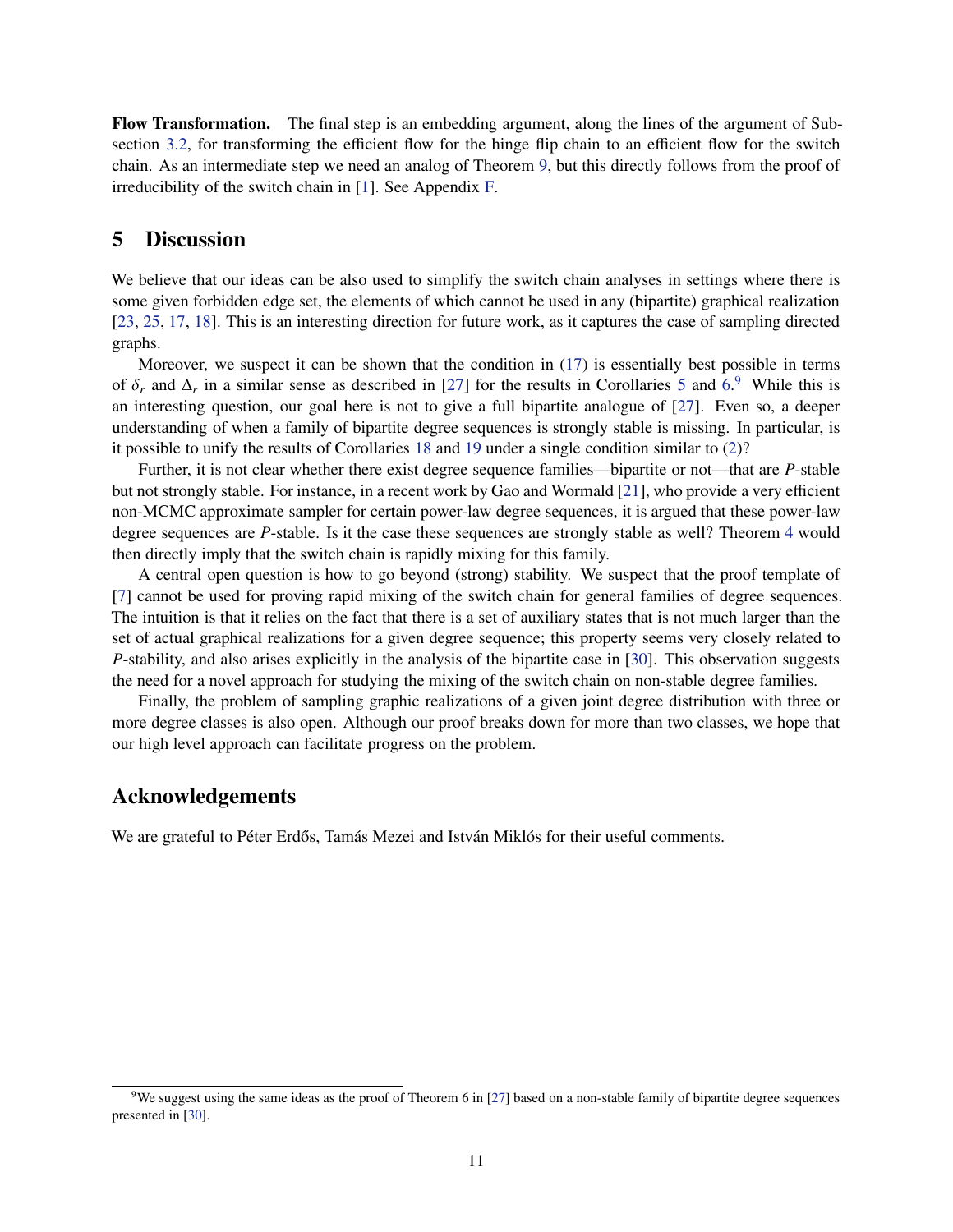# <span id="page-13-1"></span><span id="page-13-0"></span>A Missing Material from Section [3](#page-7-0)

## A.1 On the Proofs of Corollaries [5](#page-7-1) and [6](#page-8-2)

Since a slightly different notion of stability (used in [\[27\]](#page-44-8)) is defined below, to avoid confusion, we should clarify that whenever *strong* stability is mentioned it is meant in the sense of Definition [2.](#page-6-3)

We first introduce some notation, using the same terminology as in [\[27\]](#page-44-8). Let  $G = (V, E)$  be an undirected graph. For distinct  $u, v \in V$  we say that  $u, v$  are co-adjacent if  $\{u, v\} \notin E$ , and  $\{u, v\}$  is called a co-edge. An alternating path of length *q* in *G* is a sequence of nodes  $v_0, v_1, \ldots, v_q$  such that (i)  $\{v_i, v_{i+1}\}$  is an edge when *i* is even, and a co-edge if *i* is odd, or (ii)  $\{v_i, v_{i+1}\}$  is a co-edge when *i* is even, and an edge if *i* is odd. The path is called a cycle if  $v_0 = v_q$ . We will always specify if a path is of type (*i*) or (*ii*).

The definition of *P*-stability in [\[27\]](#page-44-8)—which we here call  $\pm P$ -stability—is based on the following definition. Let  $\mathcal{G}^{\prime\prime}(d) = \cup_{d'} \mathcal{G}(d')$  with *d'* ranging over the set

$$
\{d\} \cup \left\{d' : \sum_{i=1}^n d_i = \sum_{i=1}^n d'_i \text{ and } \sum_{i=1}^n |d_i - d'_i| = 2\right\}.
$$

That is, either  $d = d'$ , or  $d'$  has one node with deficit one and one node with surplus one. A family of sequences is  $\pm P$ -stable if there exists a polynomial p such that  $|G''(d)|/|G(d)| \leq p(n)$  for every  $d =$  $(d_1, \ldots, d_n)$  in the family. In order to show in [\[27\]](#page-44-8) that the families corresponding to the conditions in Corollaries [5](#page-7-1) and [6](#page-8-2) are  $\pm P$ -stable, it is shown that for any  $G \in \mathcal{G}''(d)$  there always exists a *short alternating path* of even length, starting with an edge and ending with a co-edge, connecting the node with surplus one to the node with deficit one. The connection with our definition of strong stability is as follows.

**Lemma 11.** Let  $D$  be a family of sequences, and assume that there exists a constant  $k_0$  such that for all *d* ∈ D and any  $G \in \mathcal{G}''(d) \setminus \mathcal{G}(d)$ , there exists an alternating path of length at most  $k_0$ , starting with an *edge and ending with a co-edge, connecting the node with surplus one to the node with deficit one. Then the family*  $\mathcal{D}$  *is strongly stable with respect to*  $k_0/2 + 1$ *.* 

*Proof.* Let  $H \in \mathcal{G}'(d)$  be such that there are two nodes  $u \neq v$  with deficit one (the case of one node with deficit two is very similar). Since *u* has deficit one, there is some *x* so that  $\{u, x\}$  is a co-edge. Then the graph  $H + \{u, x\} \in \mathcal{G}''(d)$  as now *x* has surplus one, and *v* still has deficit one (note that if  $x = v$  we are immediately done).

The assumption now implies that there is an alternating path of length at most  $k_0$  starting at *x* with an edge, and ending at v with a co-edge. But this implies that in *H*, there exists an alternating path starting at *u* and ending at *v* of length at most  $k_0 + 1$ , where both the first and last edge on this path are co-edges. This certainly implies that  $k_{JS}(d) \le k_0/2 + 1$  by using a sequence of (see beginning of Appendix [A.2](#page-14-0) below for definitions) Type 1 transitions and finally a Type 2 transition definitions) Type 1 transitions, and finally a Type 2 transition.

The following two corollaries now explain why the families presented in Corollaries [5](#page-7-1) and [6](#page-8-2) are strongly stable. The value of  $k_0 = 10$  used below follows directly from the proofs of Theorems 8 and 2 in [\[27\]](#page-44-8).

Corollary 12. Let  $D = D(\delta, \Delta, m)$  be the set of all graphical degree sequences  $d = (d_1, \ldots, d_n)$  satisfying

$$
(2m - n\delta)(n\Delta - 2m) \le (\Delta - \delta)[(2m - n\delta)(n - \Delta - 1) + (n\Delta - 2m)\delta]
$$
 (2)

*where*  $\delta$  *and*  $\Delta$  *are the minimum and maximum component of d, respectively, and m* =  $\frac{1}{2}$  $\frac{1}{2} \sum_{i=1}^{n} d_i$ *. For all*  $d ∈ D$  and any  $G ∈ G''(d) \ G(d)$ *, there exists an alternating path of length at most* 10*, starting with an edge and ending with a co-edge, connecting the node with surplus one to the node with deficit one. Hence,* D *is strongly stable.*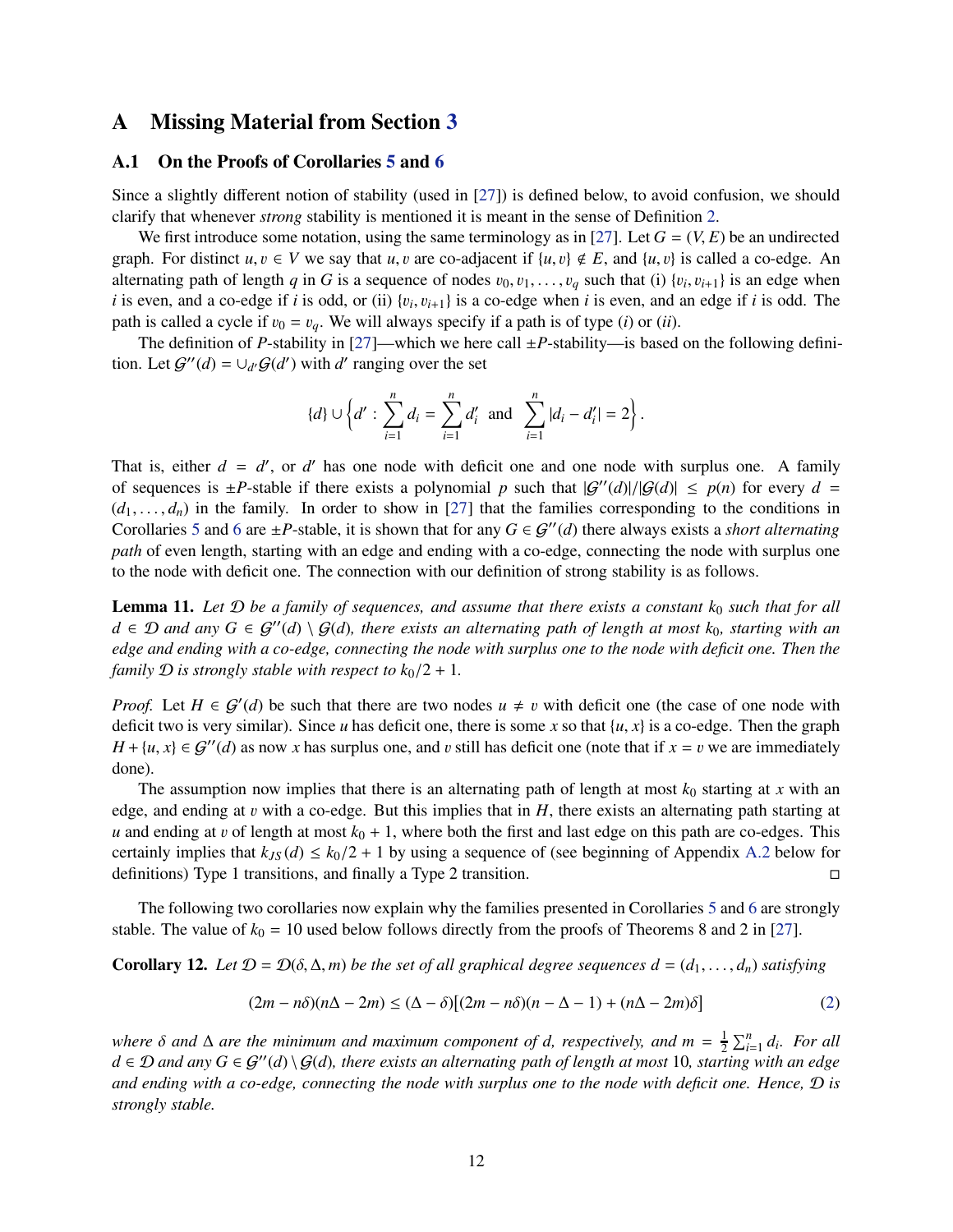Corollary 13. Let  $\mathcal{D} = \mathcal{D}(\delta, \Delta)$  be the set of all graphical degree sequences  $d = (d_1, \ldots, d_n)$  satisfying

$$
(\delta_{\max} - \delta_{\min} + 1)^2 \le 4\delta_{\min}(n - \delta_{\max} - 1)
$$
\n(3)

*where* δ *and* ∆ *are the minimum and maximum component of d, respectively. For all d* ∈ D *and any*  $G \in \mathcal{G}''(d) \setminus \mathcal{G}(d)$ , there exists an alternating path of length at most 10, starting with an edge and ending *with a co-edge, connecting the node with surplus one to the node with deficit one. Hence,* D *is strongly stable.*

## <span id="page-14-0"></span>A.2 Proof of Theorem [7](#page-8-3)

For the reader's convenience, we repeat the description of the JS chain [\[29\]](#page-44-2) here (ignoring the lazy part). We also introduce some shorthand terminology for the type of moves defining the chain: in state  $G \in \mathcal{G}'(d)$ , select an ordered pair *i*, *j* of nodes uniformly at random and then

- (i) if  $G \in \mathcal{G}(d)$  and  $(i, j)$  is an edge of  $G$ , delete  $(i, j)$  from  $G$  (*Type 0 transition*),
- (ii) if  $G \notin \mathcal{G}(d)$  and the degree of *i* in *G* is less than  $d_i$ , and  $(i, j)$  is not an edge of *G*, add  $(i, j)$  to *G*; if this causes the degree of *j* to exceed *d<sup>j</sup>* , select an edge (*j*, *k*) uniformly at random and delete it (*Type 1 transition*).

In case the degree of *j* does not exceed *d<sup>j</sup>* in (ii), we call this a *Type 2 transition*.

Theorem [7.](#page-8-3) *Let* D *be a strongly stable family of degree sequences with respect to some constant k. Then there exist polynomials p(n) and r(n) such that for any*  $d = (d_1, \ldots, d_n) \in \mathcal{D}$  *there exists an efficient multicommodity flow f for the JS chain on*  $G'(d)$  *satisfying*  $\max_e f(e) \leq p(n)/|G'(d)|$  *and*  $\ell(f) \leq r(n)$ *.* 

We will use the following idea from [\[28\]](#page-44-14)—used in a different setting—in order to restrict ourselves to establishing flow between states in  $\mathcal{G}(d)$ , rather than between all states in  $\mathcal{G}'(d)$ . Assume that *d* is is a degree sequence with *n* components that is a member of a strongly stable family of degree sequences (with respect to some *k*).

<span id="page-14-2"></span>**Lemma 14.** Let  $f'$  be a flow that routes  $1/|G'(d)|^2$  units of flow between any pair of states in  $G(d)$  in the JS *chain, so that f* ′ (*e*) ≤ *b*/|G′ (*d*)| *for all e in the state space graph of the JS chain. Then f* ′ *can be extended to* a flow f that routes  $1/|G'(d)|^2$  units of flow between any pair of states in  $G'(d)$  with the property that for all *e in the state space graph of the JS chain*

$$
f(e) \le q(n) \frac{b}{|\mathcal{G}'(d)|},
$$

*where q*(·) *is a polynomial whose degree only depends on*  $k_{JS}(d)$ *. Moreover,*  $\ell(f) \leq \ell(f') + 2k_{JS}(d)$ .<sup>[10](#page-14-1)</sup>

We now continue with the proof of Theorem [7.](#page-8-3) It consists of four parts following, in a conceptual sense, the proof template in [\[7\]](#page-42-1) developed for proving rapid mixing of the switch chain for regular graphs. Certain parts use similar ideas as in [\[28\]](#page-44-14) where a Markov chain for sampling (near)-perfect matchings is studied. Whenever we refer to [\[28\]](#page-44-14), the reader is referred to Section 3 of [\[28\]](#page-44-14).

<span id="page-14-1"></span><sup>&</sup>lt;sup>10</sup>We omit the proof of Lemma [14](#page-14-2) as the lemma is actually not needed for proving Theorem [4.](#page-7-2) Careful consideration of the proof of Theorem [8](#page-8-5) shows that we can only focus on flow between states in  $G(d)$ , since the flow *h* given in the proof of Theorem 8 only has positive flow between states corresponding to elements in G(*d*). That is, when defining the flow *h*, we essentially forget about all flow in *f* between any pair of states where at least one state is an auxiliary state, i.e., an element of  $G'(d) \setminus G(d)$ . Said differently, in Theorem [8](#page-8-5) we could start with the assumption that *f* routes  $1/|G'(d)|^2$  units of flow between any pair of states in  $G(d)$  in the state space graph of the JS chain, and then the transformation still works. However, the formulations of Theorems [7](#page-8-3) and [8](#page-8-5) are more natural describing a comparison between the JS and switch chains.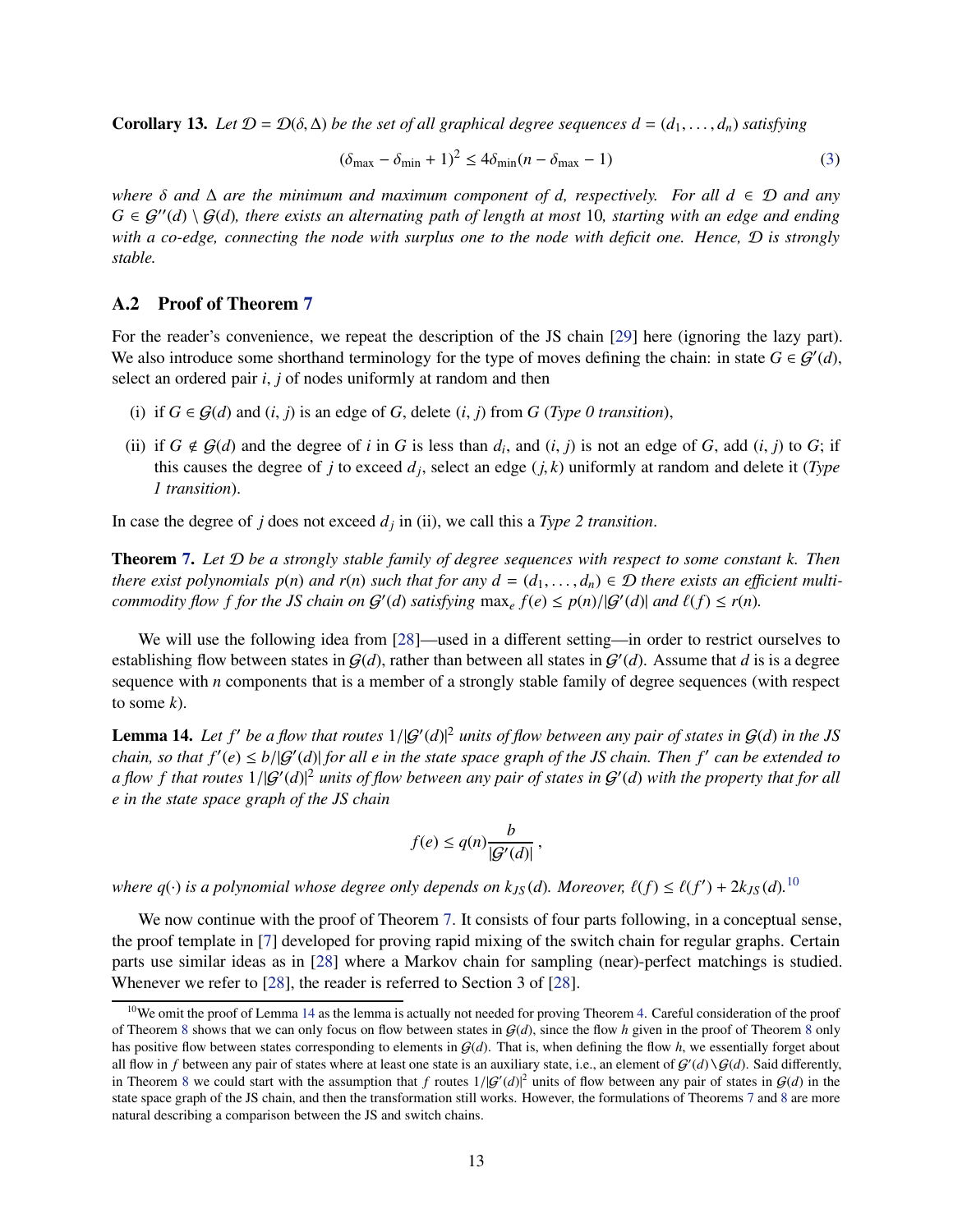*Proof of Theorem* [7.](#page-8-3) We only need to define a flow  $f'$  as in Lemma [14](#page-14-2) so that  $b \leq p_1(n)$  and  $\ell(f') \leq p_2(n)$ for some polynomials  $p_1(\cdot), p_2(\cdot)$  whose degrees may only depend on  $k = k_{JS}(d)$ . Actually, we are going to show that we may use  $p_1(n) = p_2(n) = n^2$ . Then the theorem follows from the lemma and the fact that  $ln(|G'(d)|)$  is upper bounded by a polynomial in *n*. The latter follows from Equation (1) of McKay and Wormald [\[33\]](#page-44-15) that implies that

$$
|\mathcal{G}(d')| \leq n^{n^2}
$$

for any degree sequence d' with *n* components (see also [\[25\]](#page-43-1)). So, by the definition of  $|G'(d)|$  we have

$$
|G'(d)| \le \left(\frac{n(n-1)}{2} + n + 1\right)n^{n^2},
$$

and thus  $ln(|G'(d)|) \leq 3n^3$ .

Before we define f', we first introduce some basic terminology similar to that in [\[7\]](#page-42-1). Let *V* be a set of labeled vertices, let  $\prec_E$  be a fixed total order on the set {{v, w} : v, w ∈ V} of edges, and let  $\prec_C$  be a total order on all *circuits* on the complete graph  $K_V$ , i.e.,  $\lt_C$  is a total order on the closed walks in  $K_V$  that visit every edge at most once. We fix for every circuit one of its vertices where the walk begins and ends.

For given  $G, G \in \mathcal{G}(d)$ , let  $H = G \triangle G'$  be their symmetric difference. We refer to the edges in  $G \setminus G'$  as *blue*, and the edges in  $G' \setminus G$  as *red*. A *pairing* of red and blue edges in *H* is a bijective mapping that, for each node  $v \in V$ , maps every red edge adjacent to v, to a blue edge adjacent to v. The set of all pairings is denoted by  $\Psi(G, G')$ , and, with  $\theta_v$  the number of red edges adjacent to v (which is the same as the number of blue edges adjacent to *v*), we have  $|\Psi(G, G')| = \Pi_{v \in V} \theta_v!$ .

Canonical Path Description [\[7\]](#page-42-1). Similar to the approach in [\[7\]](#page-42-1), the goal is to construct for each pairing  $\psi \in \Psi(G, G')$  a canonical path from *G* to *G'* that carries a  $|\Psi(G, G')|^{-1}$  fraction of the total flow from *G* to *G'* in  $f'$ . For notational convenience, for the remaining of the proof we write *uv* instead of  $\{u, v\}$  to denote an edge. For a given pairing ψ and the total order ≺*<sup>E</sup>* given above, we first decompose *H* into the edge-disjoint union of circuits in a canonical way. We start with the lexicographically smallest edge  $w_0w_1$  in  $E_H$  and follow the pairing  $\psi$  until we reach the edge  $w_k w_0$  that was paired with  $w_0 w_1$ . This defines the circuit  $C_1$ . If  $C_1 = E_H$ , we are done. Otherwise, we pick the lexicographically smallest edge in  $H \setminus C_1$  and repeat this procedure. We continue generating circuits until  $E_H = C_1 \cup \cdots \cup C_s$ . Note that all circuits have even length and alternate between red and blue edges, and that they are pairwise edge-disjoint. We form a path

$$
G = Z_0, Z_1, \ldots, Z_M = G'
$$

from *G* to *G*' in the state space graph of the JS chain, by processing the circuits  $C_i$  in turn according to the total order  $\lt_C$ . The *processing of a circuit C* is the procedure during which all blue edges on *C* are deleted, and all red edges of *C* are added to the current graphical realization, using the three types of transitions in the JS chain mentioned at the beginning of this section. All other edges of the current graphical realization remain unchanged. In general, this can be done similarly to the circuit processing procedure in [\[28\]](#page-44-14).<sup>[11](#page-15-0)</sup>

Circuit Processing [\[28\]](#page-44-14). Let  $C = vx_1x_2...x_qv$  be a circuit with start node v. We may assume, without loss of generality, that  $vx_1$  is the lexicographically smallest blue edge adjacent to the starting node  $v$ . We first perform a type 0 transition in which we remove the blue edge  $vx_1$ . Then we perform a sequence of  $\frac{q-1}{2}$  type 1 transitions in which we add the red edge  $x_i x_{i+1}$  and remove the blue edge  $x_{i-1} x_i$  for  $i = 1, 3, \ldots, q$ . Finally we perform a type 2 transition in which we add the red edge  $vx_q$ . In particular, this means that the elements on the canonical path right before and after the processing of a circuit belong to  $\mathcal{G}(d)$ . It is easy to see that

<span id="page-15-0"></span><sup>&</sup>lt;sup>11</sup>This is the main difference between the switch chain analyses  $[7, 25, 34, 17, 19, 18]$  $[7, 25, 34, 17, 19, 18]$  $[7, 25, 34, 17, 19, 18]$  $[7, 25, 34, 17, 19, 18]$  $[7, 25, 34, 17, 19, 18]$  $[7, 25, 34, 17, 19, 18]$  $[7, 25, 34, 17, 19, 18]$  $[7, 25, 34, 17, 19, 18]$  $[7, 25, 34, 17, 19, 18]$  $[7, 25, 34, 17, 19, 18]$  $[7, 25, 34, 17, 19, 18]$  and our analysis. The processing of a circuit is much more complicated if performed directly in the switch chain.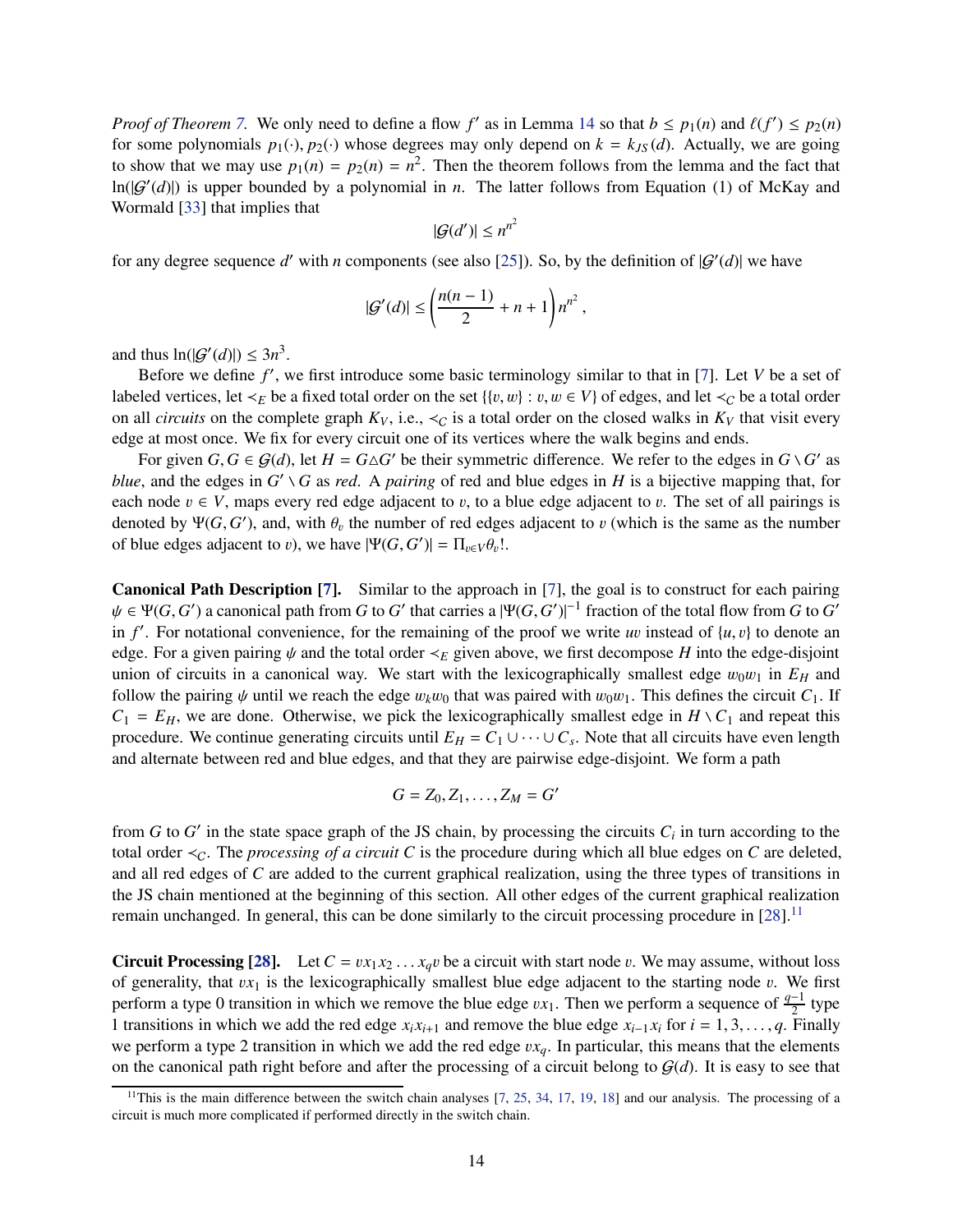all the intermediate elements that we visit during the processing of the circuit *C* belong to  $G'(d) \setminus G(d)$ , i.e., every element has either precisely two nodes with degree deficit one, or one node with degree deficit two. This is illustrated in Figures [4,](#page-16-0) [5](#page-16-1) and [6](#page-16-2) for the circuit in Figure [3.](#page-16-3)



<span id="page-16-3"></span>Figure 3: The circuit  $C = vx_1x_2x_3x_4x_5x_6x_7x_8x_9v$  with  $v = x_3$  and  $x_5 = x_8$ . The blue edges are represented by the solid edges, and the red edges by the dashed edges.



<span id="page-16-0"></span>Figure 4: The edge  $vx_1$  is removed using a Type 0 transition (left). The edge  $x_1x_2$  is added and  $x_2x_3 = x_2v$ is removed using a Type 1 transition (right). We have also indicated the non-zero degree deficits.



<span id="page-16-1"></span>Figure 5: The edge  $x_3 x_4$  is added and  $x_4 x_5$  is removed using a Type 1 transition (left). The edge  $x_5 x_6$  is added and  $x_6x_7$  is removed using a Type 1 transition (right).



<span id="page-16-2"></span>Figure 6: The edge  $x_7 x_8 = x_5 x_8$  is added and  $x_5 x_9 = x_8 x_9$  is removed using a Type 1 transition (left). The edge v*x*<sup>9</sup> is added using a Type 2 transition (right).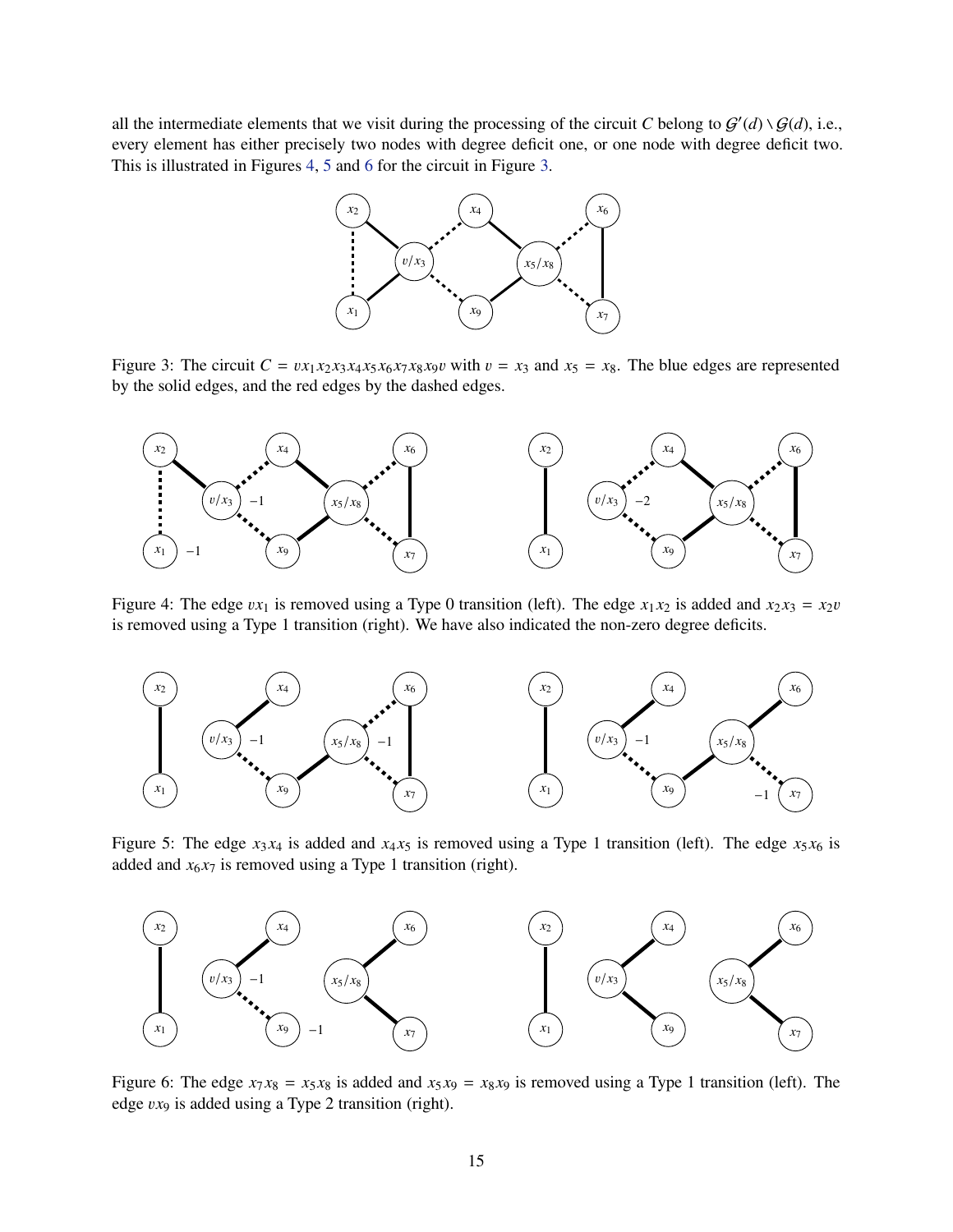For the next part, we define the notion of an encoding that can be used to bound the congestion of an edge in the state space graph of the JS chain using an injective mapping argument.

**Encoding [\[28\]](#page-44-14).** Let  $t = (Z, Z')$  be a given transition of the Markov chain. Suppose two graphs *G* and *G'* use the transition *t* over some canonical path for some pairing  $\psi \in \Psi(G, G')$ . Let  $H = G \triangle G'$ . We define the encoding

$$
L_t(G, G') = \begin{cases} (H \triangle (Z \cup Z')) - e_{H,t} & \text{if } t \text{ is a Type 1 transition,} \\ H \triangle (Z \cup Z') & \text{otherwise,} \end{cases}
$$

where  $e_{H,t}$  is the first blue edge on the circuit that is currently being processed on the canonical path from *G* to *G'* (for the given pairing  $\psi$ ). This encoding is of a similar nature as the encoding used in [\[28\]](#page-44-14). An example is given in Figures [7,](#page-17-0) [8](#page-18-0) and [9.](#page-18-1) We also refer the reader to Figure 1 in [\[28\]](#page-44-14) for a detailed example.<sup>[12](#page-17-1)</sup> The following lemma is crucial for the analysis.

<span id="page-17-2"></span>**Lemma 15.** Given  $t = (Z, Z')$ , L, and  $\psi$ , we can uniquely recover G and G'. That is, if L is such that  $L_t = L_t(G, G')$  for some pair  $(G, G')$ , then  $(G, G')$  is the unique pair for which this is the case, given t, L,  $\psi$ .

*Proof.* We give the proof for when *t* is a Type 1 transition. The cases of the two other types are similar, and arguably somewhat easier. The proof uses the arguments in [\[28\]](#page-44-14) interpreted in our setting. First note that  $L\Delta(Z \cup Z')$  is a graph in which there are precisely two nodes with odd degree. In particular, the edge  $e_{H,t}$  is the unique edge (having as endpoints these odd degree nodes) that has to be added to  $L\Delta(Z \cup Z')$  to obtain  $H = G \triangle G'$ . That is, we have  $(L \triangle (Z \cup Z')) + e_{H,t} = H$ . The pairing  $\psi$  then yields a unique circuit decomposition of *E*(*H*) as explained at the beginning of the proof. From the transition *t* it can be inferred which circuit is currently being processed, and, moreover, we can infer which edges of that circuit belong to *G* and which to *G*'. Furthermore, the global ordering  $\lt_C$  on all circuits can then be used to determine for every other circuit whether it has been processed already or not. For every such circuit, we can then infer which edges on it belong to  $G$  and which to  $G'$  by comparing with  $Z$  (or  $Z'$ ). Therefore,  $G$  and  $G'$  can be uniquely recovered from *t*, *L* and  $\psi$ .



<span id="page-17-0"></span>Figure 7: Symmetric difference  $H = G \triangle G'$  where the solid edges represent the edges G and the dashed edges the edges of *G* ′ . From left to right the circuit are numbered *C*1,*C*<sup>2</sup> and *C*3, and assume that this is also the order in which they are processed.

<span id="page-17-1"></span> $12$ Although the perfect matching setting might seem different at first glance, it is actually closely related to our setting, with the only difference that the symmetric difference of two perfect matchings is the union of *node-disjoint cycles*, whereas in our setting the symmetric difference of two graphical realizations is the union of *edge-disjoint circuits*. This is roughly why the notion of pairings is needed, as they allow us to uniquely determine the circuits. That is, the edge-disjoint circuits determined by the pairing are the analogue of the node-disjoint cycles in the perfect matching setting in [\[28\]](#page-44-14).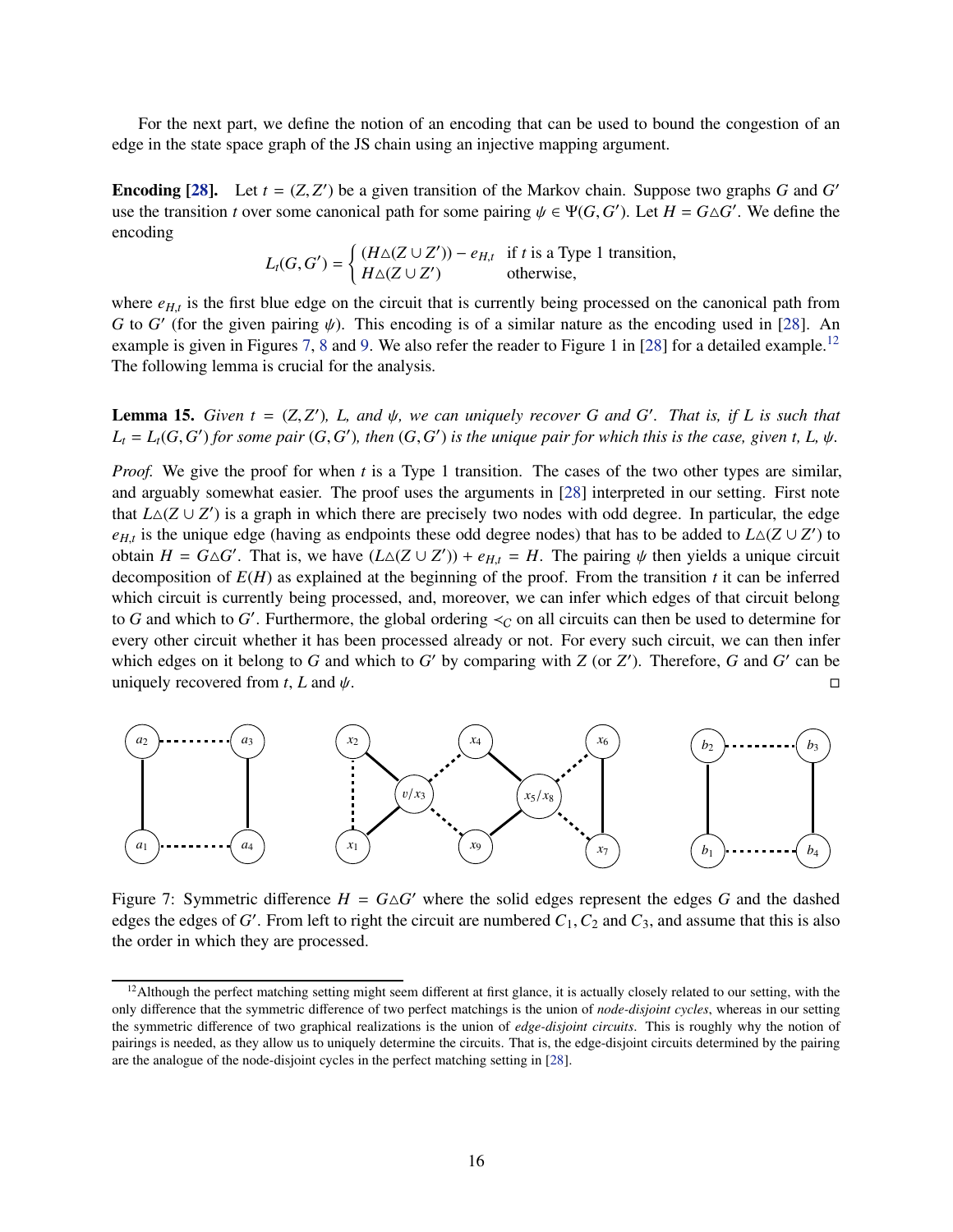

<span id="page-18-0"></span>Figure 8: The transition  $t = (Z, Z')$  that removes the edge  $x_6x_7$  and adds the edge  $x_5x_6$  as part of the processing of  $C_2$ . Note that  $C_1$  has already been processed. The edges in  $(E(G) \cup E(G')) \setminus E(H)$  are left out.



<span id="page-18-1"></span>Figure 9: The encoding  $L = L_t(G, G')$ , where again the edges in  $(E(G) \cup E(G')) \setminus E(H)$  are left out. Note that in this case  $e_{H,t} = vx_1$  and that *L* is itself an element of  $G'(d)$ .

Injective Mapping Argument [\[7,](#page-42-1) [28\]](#page-44-14). We complete the proof by using an injective mapping argument to bound the congestion of the flow *f* ′ on the edges of the state space graph of the JS chain. The arguments used are a combination of ideas from [\[28\]](#page-44-14) and the proof of Lemma 2.5 in [\[7\]](#page-42-1) (see also Lemma 1 in [\[8\]](#page-42-7)).<sup>[13](#page-18-2)</sup> We again focus on Type 1 transitions *t* as the proofs for the other two types are similar but simpler.

For a tuple  $(G, G', \psi)$ , let  $p_{\psi}(G, G')$  denote the canonical path from *G* to *G'* for pairing  $\psi$ . Let

$$
\mathcal{L}_t = \{L_t(G, G') | (G, G', \psi) \in \mathcal{F}_t\}
$$

be the set of all (distinct) encodings  $L_t$ , where

$$
\mathcal{F}_t = \{ (G, G', \psi) : t \in p_{\psi}(G, G') \}
$$

is the set of all tuples  $(G, G', \psi)$  such that the canonical path from *G* to *G'* under pairing  $\psi$  uses the transition *t*. A crucial observation is that every encoding  $L_t(G, G')$  itself is an element of  $G'(d)$  (see Figure [9](#page-18-1) for an

<span id="page-18-2"></span><sup>&</sup>lt;sup>13</sup>Lemma 2.5 in [\[7\]](#page-42-1) contained a flaw for which the corrigendum [\[8\]](#page-42-7) was published.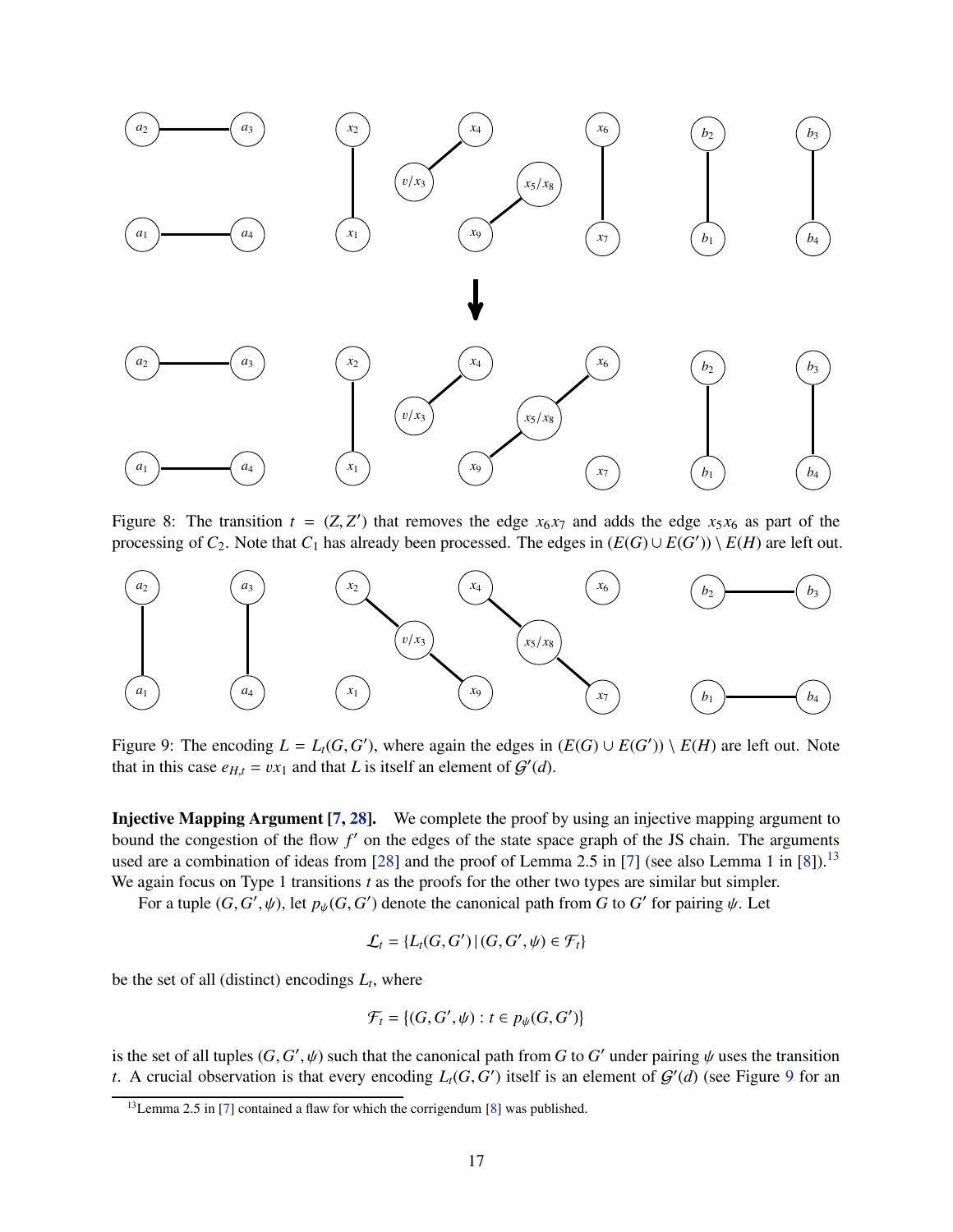example). This implies that

<span id="page-19-2"></span>
$$
|\mathcal{L}_t| \le |\mathcal{G}'(d)|. \tag{10}
$$

Moreover, with  $H = G \triangle G'$  and  $L = L_t(G, G')$ , the pairing  $\psi$  has the property that it pairs up the edges of  $E(H) \setminus E(L)$  and  $E(H) \cap E(L)$  in such a way that for every node v (with the exception of at most two nodes) each edge in  $E(H) \setminus E(L)$  that is incident to v is paired up with an edge in  $E(H) \cap E(L)$  that is incident to v. However, there are either two nodes for which the incident edges in  $E(H) \setminus E(L)$  exceed by 2 the incident edges in  $E(H) \cap E(L)$ , or one node for which the incident edges in  $E(H) \setminus E(L)$  exceed by 4 the incident edges in  $E(H) \cap E(L)$ . These are exactly the two nodes with degree deficit 1 or the one node with degree deficit 2 in *L*; for the example in Figure [9](#page-18-1) these are nodes  $x_1$  and  $x_6$ . There  $\psi$  pairs up each edge of  $E(H) \cap E(L)$  to an edge of  $E(H) \setminus E(L)$  but also two edges of  $E(H) \setminus E(L)$  with each other; or in the case of one node with degree deficit 2  $\psi$  pairs up each edge of  $E(H) \cap E(L)$  to an edge of  $E(H) \setminus E(L)$  but also makes two pairs out of the remaining 4 edges in  $E(H) \setminus E(L)$ . Let  $\Psi'(L)$  be the set of all pairings with this property.<sup>[14](#page-19-0)</sup> Note that not every such pairing has to correspond to a tuple  $(G, G', \psi)$  for which  $t \in p_{\psi}(G, G')$ .

By simply counting, we can upper bound  $|\Psi'(L)|$  in terms of  $|\Psi(H)|$ . We show the calculation for the case where *L* has two nodes with degree deficit 1. The case of one node with degree deficit 2 is very similar and the same upper bound works there as well. Suppose that *u*, w are the two nodes of *L* with degree deficit 1. Then

<span id="page-19-1"></span>
$$
|\Psi'(L)| = \left(\Pi_{v \in V \setminus \{u, w\}} \theta_v! \right) \cdot \frac{(\theta_u + 1)!}{2} \cdot \frac{(\theta_w + 1)!}{2} = |\Psi(H)| \cdot \frac{(\theta_u + 1)(\theta_w + 1)}{4} \le n^2 \cdot |\Psi(H)|. \tag{11}
$$

Putting everything together, we have

$$
|G'(d)|^2 f'(e) = \sum_{(G,G')}\sum_{\psi \in \Psi(G,G')} 1(e \in p_{\psi}(H))|\Psi(H)|^{-1}
$$
  
\n
$$
\leq \sum_{L \in \mathcal{L}_t} \sum_{\psi' \in \Psi'(L)} |\Psi(H)|^{-1} \quad \text{(using Lemma 15)}
$$
  
\n
$$
\leq n^2 \sum_{L \in \mathcal{L}_t} 1 \quad \text{(using (11))}
$$
  
\n
$$
\leq n^2 \cdot |G'(d)| \quad \text{(using (10))}
$$

The usage of Lemma [15](#page-17-2) for the first inequality works as follows. Every tuple  $(G, G', \psi) \in \mathcal{F}_t$  with encoding  $L_t(G, G')$  generates a unique tuple in  $\{L_t(G, G')\} \times \Psi'(L_t(G, G'))$ . But since, by Lemma [15,](#page-17-2) we can uniquely recover *G* and *G*<sup> $\prime$ </sup> from *L*, *t* and  $\psi$ , we have that  $\sum_{L \in \mathcal{L}_t} |{L} \times \Psi'(L)| = \sum_{L \in \mathcal{L}_t} \sum_{\psi' \in \Psi'(L)} 1$  is an upper bound on the number of canonical paths that use *t*.

By rearranging [\(11\)](#page-19-1) we get the upper bound for f' required in Lemma [14.](#page-14-2) What is left to show is that  $\ell(f')$  is not too large. This, however, is determined by the way we defined the canonical paths. It is easy to see that for any canonical path between any two graphs  $G, G' \in \mathcal{G}(d)$  has length at most  $\frac{3}{4}|E(G \triangle G')|$  and, therefore,  $\ell(f') \leq n^2$ e de la construcción de la construcción de la construcción de la construcción de la construcción de la constru<br>En la construcción de la construcción de la construcción de la construcción de la construcción de la construcc

<span id="page-19-3"></span>*Remark* 16 (Bipartite case)*.* The proof for the bipartite case is very similar. The only difference is that in the circuit processing procedure there will never be an auxiliary state where one node has degree deficit two. For this to occur there necessarily has to be a simple cycle of odd length in a circuit, see, e.g., Figure [4.](#page-16-0) This explains the adjusted definition of  $G'(r, c)$  used in the definition of (strong) stability for the bipartite case in Appendix [B.](#page-20-0) Moreover, the exact same encoding and injective mapping arguments can be used.

<span id="page-19-0"></span><sup>&</sup>lt;sup>14</sup>Remember that we do not need to know *G* and *G'* in order to determine the set *H*. It can be found based on *L* and the transition  $t = (Z, Z')$ , as described in the proof of Lemma [15.](#page-17-2)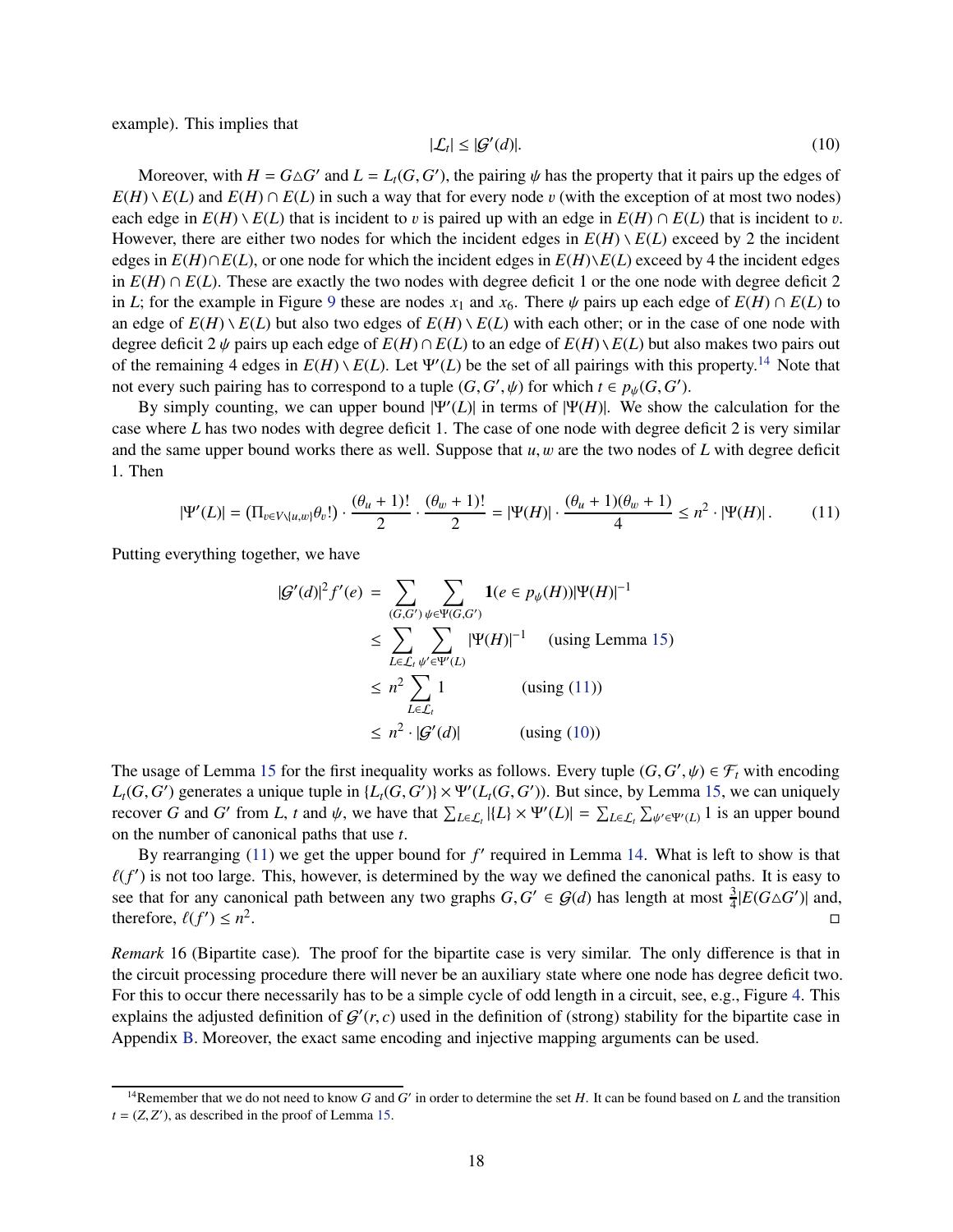## <span id="page-20-0"></span>B Sampling Bipartite Graphs

A similar analysis as in Appendix [A.2](#page-14-0) holds for the bipartite case, under some slightly adjusted definitions. Throughout this section, we use *m* and *n* to denote the number of vertices in the two independent sets of a given bipartition.

For a given tuple  $(r, c)$  with  $r = (r_1, \ldots, r_m)$  and  $c = (c_1, \ldots, c_n)$ , we define  $G(r, c)$  as the set of all bipartite graphs  $G = (V \cup U, E)$  with  $V = \{1, \ldots, m\}$  and  $U = \{1, \ldots, n\}$ , where the nodes in *V* have degree sequence *r*, and the nodes in *U* degree sequence *c*. The set  $G'(r, c)$  is defined as  $\cup_{(r', c')} G(r', c')$  where we either have  $(r', c') = (r, c)$ , or, there exist  $x \in \{1, \ldots, m\}$  and  $y \in \{1, \ldots, n\}$  such that

$$
r'_{i} = \begin{cases} r_{i} - 1 & \text{if } i = x, \\ r_{i} & \text{otherwise,} \end{cases} \text{ and } c'_{j} = \begin{cases} c_{j} - 1 & \text{if } j = y, \\ c_{j} & \text{otherwise.} \end{cases}
$$

Note that the case in which there is one node with degree deficit two cannot occur here. The definitions of the JS and switch chain, as well as that of the parameter in [\(1\)](#page-6-4), denoted by  $k_{IS}(r, c)$  here, and the notions of stability and strong stability, are very similar. In particular, in the JS chain the only difference is that we now pick  $i \in U$  and  $j \in V$  uniformly at random instead of picking  $i, j \in U \cup V$  uniformly at random.

Crucially, as is stated in Theorem [17](#page-20-2) below, the result in Theorem [4](#page-7-2) carries over. The flow transformation in Theorem [8](#page-8-5) is completely analogous for the bipartite case. The *merging* and *rerouting* procedures can be carried out in exactly the same fashion, and instead of Theorem [9](#page-10-2) one can use the corresponding result for the bipartite case, see, e.g., [\[37,](#page-44-1) [16\]](#page-43-12). Theorem [7](#page-8-3) is also true for the bipartite case; this is discussed in Remark [16](#page-19-3) in Appendix [A.2.](#page-14-0)

<span id="page-20-2"></span>Theorem 17 (Bipartite case). *Let* D *be a strongly stable family of bipartite degree sequences with respect to some constant k. Then there exists a polynomial*  $q(n, m)$  *such that, for any*  $0 < \epsilon < 1$ , the mixing time  $\tau_{sw}$ *of the switch chain for a graphical sequence*  $(r, c) \in \mathcal{D}$ , with  $r = (r_1, \ldots, r_m)$  and  $c = (c_1, \ldots, c_n)$ , satisfies

$$
\tau_{sw}(\epsilon) \le q(n,m)^k \ln(1/\epsilon).
$$

Similarly, we can obtain a constant upper bound on  $k_{JS}(r, c)$  for certain degree families. We first present a range of sequences that can be considered a bipartite counterpart of Corollary [6.](#page-8-2)

<span id="page-20-1"></span>**Corollary 18.** Let  $\mathcal{D} = \mathcal{D}(\delta_r, \Delta_r, \delta_c, \Delta_c)$  be the set of all graphical bipartite degree sequences  $(r, c)$  on m *and n nodes respectively, satisfying*

<span id="page-20-3"></span>
$$
(\Delta_r - \delta_c)^2 \le 4\delta_c (n - \Delta_r) \quad \text{and} \quad (\Delta_c - \delta_r)^2 \le 4\delta_r (m - \Delta_c) \tag{12}
$$

*where* δ*<sup>r</sup>* , ∆*<sup>r</sup> are the minimum and maximum component of r, and* δ*c*, ∆*<sup>c</sup> the minimum and maximum component of c respectively. For any*  $(r, c) \in \mathcal{D}$ , we have  $k_{JS}(r, c) \leq 8$ . Hence the switch chain is rapidly mixing *for sequences in* D*.*

The proof is a bipartite analogue of Lemma 1 in [\[27\]](#page-44-8). In particular, we use the notions of co-edges and alternating paths as defined in Appendix [A.1.](#page-13-1)

*Proof.* Suppose that  $(r', c')$  is such that there exist precisely one  $s \in V$  and  $t \in U$  with degree deficit one, and all other nodes have no deficit. Let *G* be a realization for the sequence  $(r', c')$  if  $G(r', c') \neq \emptyset$ .

As both *s* and *t* have a deficit, there exist  $a \in U$  and  $b \in V$  such that  $\{s, a\}$  and  $\{t, b\}$  are co-edges in *G*. If either  $a = t$  or  $b = s$ , we are done. Therefore, we may assume that  $\{a, b\}$  is a co-edge in *G*. Now consider the graph  $G' = G + \{s, a\} + \{t, b\}$ . Let

$$
X_1 = \{v \mid \{a, v\} \in G'\} \subseteq V
$$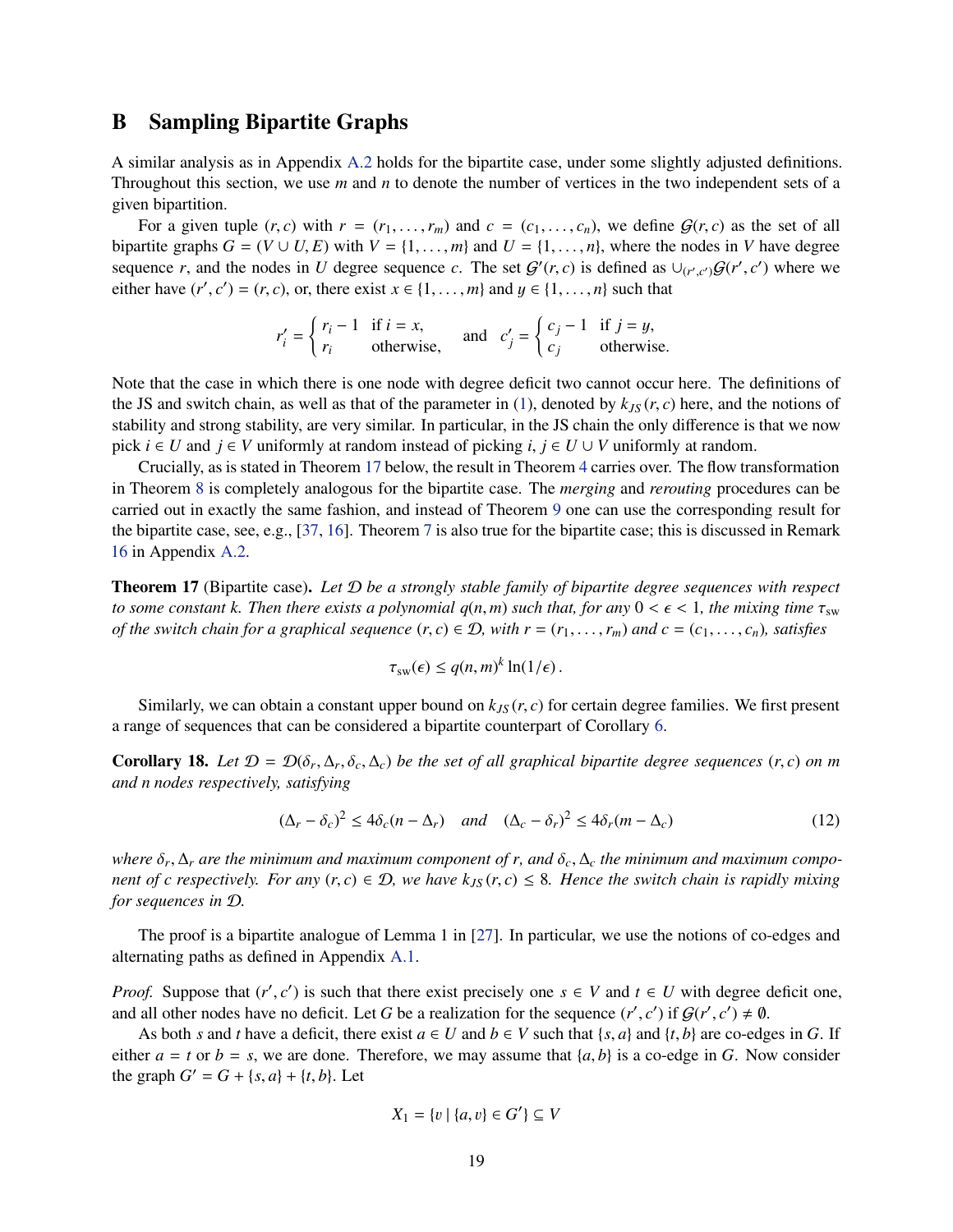be the set of all neighbors of *a*, and similarly  $X_2$  the set of all neighbors of *b* in *U*. We may assume that the sets  $X_1$  and  $X_2$  form a complete bipartite graph in  $G'$ , otherwise there is an alternating path of length 3 and we are done. Define  $Y_i$  as the set of nodes with at least one co-edge in  $X_{i+1}$ . We may assume that the sets *Y*<sup>1</sup> and *Y*<sup>2</sup> form an independent set in *G* ′ , otherwise there is an alternating path of length 5 and we are done. Furthermore, let  $Z_i$  be the set of nodes not in  $X_i$  with a neighbor in  $Y_{i+1}$ . Also here, it must be the case that *Z*<sup>1</sup> and *Z*<sup>2</sup> form a complete bipartite graph, otherwise there is an alternating path of length 7 and we are done. Moreover, by definition of  $Y_i$ , all nodes in  $Z_i$  are connected to all nodes in  $X_{i+1}$ , and so the sets  $K_1 = X_1 \cup Z_1$ and  $K_2 = X_2 \cup Z_2$  form a complete bipartite graph. Finally, we let  $R_1 = V \setminus (K_1 \cup Y_1)$  and  $R_2 = U \setminus (K_2 \cup Y_2)$ .

Before we continue, let us introduce some additional notation. For subsets  $A \subseteq V$  and  $B \subseteq U$  we write *E*(*A*, *B*) for the set of edges with one endpoint in *A* and one endpoint in *B*. Moreover, for all sets that were introduced, lower case letters are used to represent the cardinalities of these sets, e.g.,  $y_1 = |Y_1|$ . We will upper and lower bound the quantity  $|E(K_1, R_2 \cup Y_2)|$ .

Now, by definition all neighbors of nodes in  $Y_2$  are part of  $K_1$ , so that

$$
|E(K_1,Y_2)| \geq \delta_c \cdot y_2.
$$

Also, by definition all nodes in  $R_1$  are adjacent to all nodes in  $X_1$ , and, in combination with the fact that  $|X_1| \ge \delta_c + 1$  (as *t* has a degree surplus of one), this implies that

$$
|E(K_1, R_2)| \ge |E(X_1, R_2)| \ge (\delta_c + 1) \cdot r_2.
$$

Combining these results, we find that

<span id="page-21-1"></span>
$$
|E(K_1, R_2 \cup Y_2)| > \delta_c(r_2 + y_2) = \delta_c(n - k_2).
$$
 (13)

We now continue with an upper bound. As  $K_1$  and  $K_2$  form a complete bipartite graph, we have

<span id="page-21-2"></span>
$$
|E(K_1, R_2 \cup Y_2)| \le k_1(\Delta_r - k_2). \tag{14}
$$

Combining [\(13\)](#page-21-1) and [\(14\)](#page-21-2) we find

<span id="page-21-3"></span>
$$
\delta_c(n-k_2) < k_1(\Delta_r - k_2). \tag{15}
$$

Similarly, by interchanging the roles of *U* and *V*, we find

<span id="page-21-4"></span>
$$
\delta_r(m-k_1) < k_2(\Delta_c - k_1). \tag{16}
$$

We now make a case distinction depending on the sizes of  $k_1$  and  $k_2$ .

**Case 1:**  $k_1 \leq k_2$ . Then [\(15\)](#page-21-3) implies that

$$
\delta_c(n-k_2) < k_2(\Delta_r - k_2),
$$

which can be rewritten as

$$
f(k_2) := k_2^2 - (\Delta_r + \delta_c)k_2 + \delta_c n < 0.
$$

This implies that the function  $f(k)$  has two null points, and therefore its discriminant must be strictly greater than zero. However, its discriminant is equal to  $(\Delta_r + \delta_c)^2 - 4\delta_c n = (\Delta_r - \delta_c)^2 - 4\delta_c (n - \Delta_r) \le 0$  which is a contradiction. Recall that the last inequality holds by assumption.

**Case 2:**  $k_2$  ≤  $k_1$ . We can repeat the analysis of Case 1 but based on [\(16\)](#page-21-4) instead of [\(15\)](#page-21-3). □

If  $\Delta_r = \Delta_c$ ,  $\delta_r = \delta_c$  and  $m = n$ , the condition in [\(12\)](#page-20-3) reduces to

<span id="page-21-0"></span>
$$
(\Delta_r - \delta_r)^2 \le 4\delta_r (m - \Delta_r). \tag{17}
$$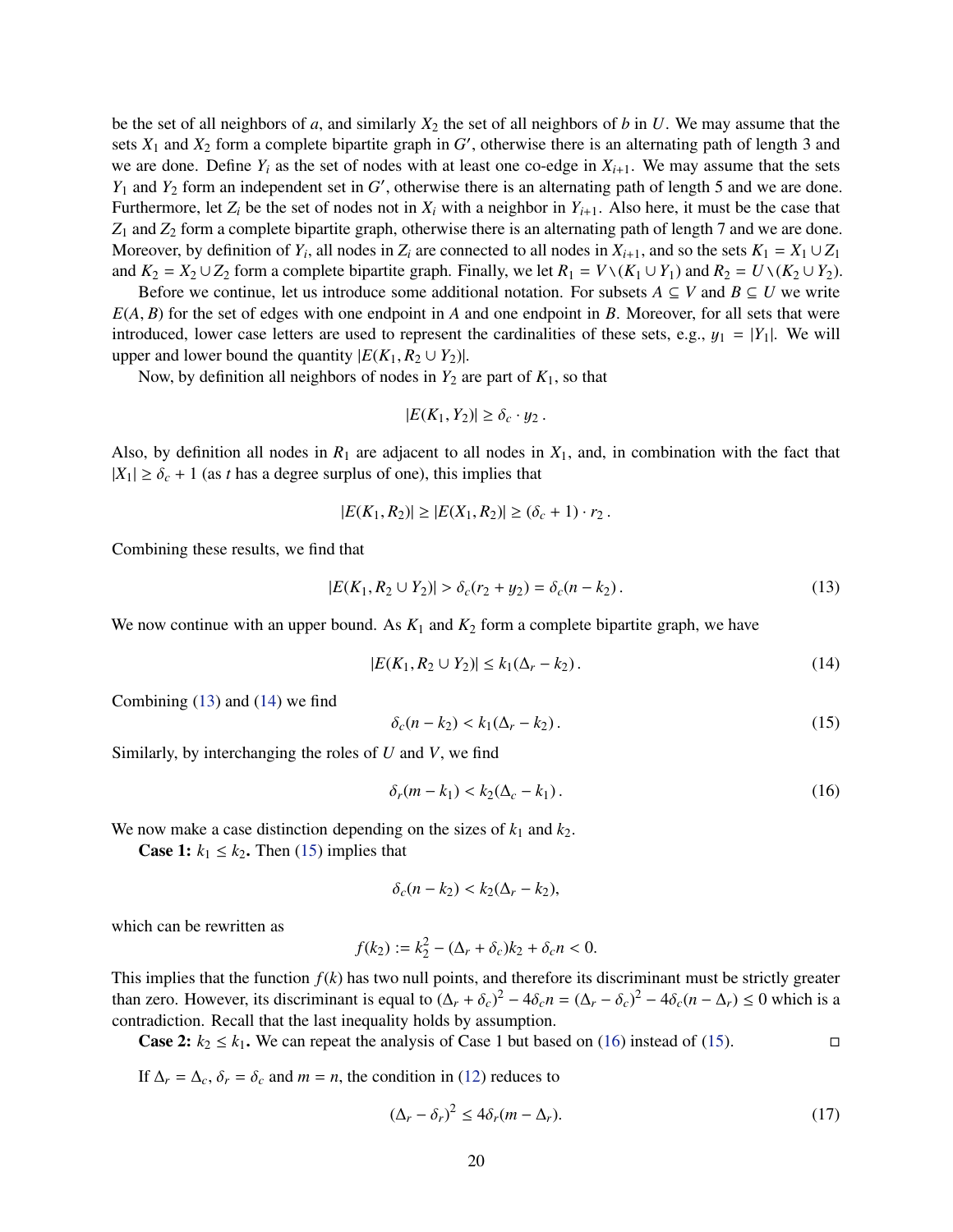In particular, condition [\(17\)](#page-21-0) is satisfied if  $\delta_r \geq m/4$  and  $\Delta_r \leq 3m/4 - 1$ . This strictly improves the range of  $\delta_r \ge m/3$  and  $\Delta_r \le 2m/3$  for the biparte case recently obtained in [\[18\]](#page-43-3). It should be noted that Corollary [18](#page-20-1) does not capture the (almost) half-regular case [\[34,](#page-44-4) [19\]](#page-43-2).<sup>[15](#page-22-1)</sup> Those cases can be captured by the next result. In [\[18\]](#page-43-3) it was recently shown that the switch chain is rapidly mixing for the condition in [\(18\)](#page-22-2). We now provide an alternative proof for this fact by showing that these bipartite degree sequences are strongly stable.

<span id="page-22-0"></span>**Corollary 19.** Let  $\mathcal{D} = \mathcal{D}(\delta_r, \Delta_r, \delta_c, \Delta_c)$  be the set of all graphical bipartite degree sequences  $(r, c)$  on m *and n nodes respectively, satisfying*

<span id="page-22-2"></span>
$$
(\Delta_c - \delta_c - 1)(\Delta_r - \delta_r - 1) < 1 + \max\{\delta_c(n - \Delta_r), \delta_r(m - \Delta_c)\}\tag{18}
$$

*where* δ*<sup>r</sup>* , ∆*<sup>r</sup> are the minimum and maximum component of r, and* δ*c*, ∆*<sup>c</sup> the minimum and maximum component of c respectively. For any*  $(r, c) \in \mathcal{D}$ , we have  $k_{JS}(r, c) \leq 8$ . Hence the switch chain is rapidly mixing *for sequences in* D*.*

*Proof.* The proof bears similarities with the the proof of Corollary [18,](#page-20-1) especially in the beginning. In fact, let *s*, *t*, *G*, *a*, *b*, *G'*, *X*<sub>1</sub>, *X*<sub>2</sub>, *Y*<sub>1</sub> and *Y*<sub>2</sub> be exactly as in the proof of Corollary [18.](#page-20-1) Also, let  $R_1 = V \setminus (X_1 \cup Y_1 \cup \{b\})$ and  $R_2 = U \setminus (X_2 \cup Y_2 \cup \{a\})$  and note that, by the definition of  $Y_1$ ,  $R_1$  and  $X_2$  form a complete bipartite graph in  $G'$ ; the same is true for  $X_1$  and  $R_2$ .

Before we continue, we introduce some additional notation. For subsets  $A \subseteq V$  and  $B \subseteq U$  we write  $E(A, B)$  for the set of co-edges in *G*' with one endpoint in *A* and one endpoint in *B*. Like in the proof of Corollary [18,](#page-20-1) for all sets that were introduced, lower case letters are used to represent the cardinalities of these sets, e.g.,  $y_1 = |Y_1|$ .

We will upper and lower bound the quantity  $|\overline{E}(Y_1, U)|$ . The fact that the degree of each node in  $Y_1$  is at least  $\delta_r$ , gives us an obvious upper bound:

<span id="page-22-6"></span><span id="page-22-4"></span>
$$
|\bar{E}(Y_1, U)| \le y_1(n - \delta_r). \tag{19}
$$

Since  $Y_1$  and  $Y_2$  form an independent set and, by definition, no node in  $Y_1$  is adjacent to *a*, we have

<span id="page-22-5"></span>
$$
|\bar{E}(Y_1, U)| = y_1(y_2 + 1) + |\bar{E}(Y_1, U - Y_2 - \{a\})|.
$$
 (20)

So, we need to lower bound the quantity  $|\bar{E}(Y_1, U - Y_2 - \{a\})| = |\bar{E}(Y_1, X_2 \cup R_2)|$ . Using straightforward upper and lower bounds and the fact that  $|\overline{E}(X_1, R_2)| = |\overline{E}(X_1 \cup R_1 \cup \{b\}, X_2)| = 0,^{16}$  $|\overline{E}(X_1, R_2)| = |\overline{E}(X_1 \cup R_1 \cup \{b\}, X_2)| = 0,^{16}$  $|\overline{E}(X_1, R_2)| = |\overline{E}(X_1 \cup R_1 \cup \{b\}, X_2)| = 0,^{16}$  we have

$$
|\bar{E}(Y_1, X_2 \cup R_2)| = |\bar{E}(V, X_2 \cup R_2)| - |\bar{E}(X_1 \cup R_1 \cup \{b\}, X_2 \cup R_2)|
$$
  
\n
$$
\ge (m - \Delta_c)(n - y_2 - 1) - |\bar{E}(X_1 \cup R_1 \cup \{b\}, X_2)| - |\bar{E}(X_1, R_2)| - |\bar{E}(R_1 \cup \{b\}, R_2)|
$$
  
\n
$$
\ge (m - \Delta_c)(n - y_2 - 1) - (r_1 + 1)r_2.
$$
\n(21)

Now we may combine  $(19)$ ,  $(20)$  and  $(21)$  to get

$$
y_1(n - \delta_r) \ge y_1(y_2 + 1) + (m - \Delta_c)(n - y_2 - 1) - (r_1 + 1)r_2
$$
,

and by rearranging terms

<span id="page-22-7"></span>
$$
(r_1 + 1)r_2 \ge (y_2 + 1 - n)(y_1 - m + \Delta_c) + \delta_r y_1.
$$
 (22)

Next we derive bounds on the sizes of the different sets involved in the proof so far. First note that *a* has at least  $\delta_c + 1$  neighbors as it has degree surplus of one. Thus,  $x_1 \geq \delta_c + 1$ . Similarly,  $x_2 \geq \delta_r + 1$ . To bound y<sub>1</sub>, notice that a node in  $X_2$  has at least  $m - \Delta_c$  non-neighbors in *V* and all of them must be in  $Y_1$ . Thus,

<sup>&</sup>lt;sup>15</sup>A pair (*r*, *c*) is *half-regular* if either *r* of *c* is regular, and *almost half-regular* if either  $\Delta_r \le \delta_r + 1$  or  $\Delta_c \le \delta_c + 1$ .

<span id="page-22-3"></span><span id="page-22-1"></span><sup>&</sup>lt;sup>16</sup>This follows from the definitions of the sets *X*, *Y* and *R*, and the fact that  $X_1$  and  $X_2$  form a complete bipartite graph.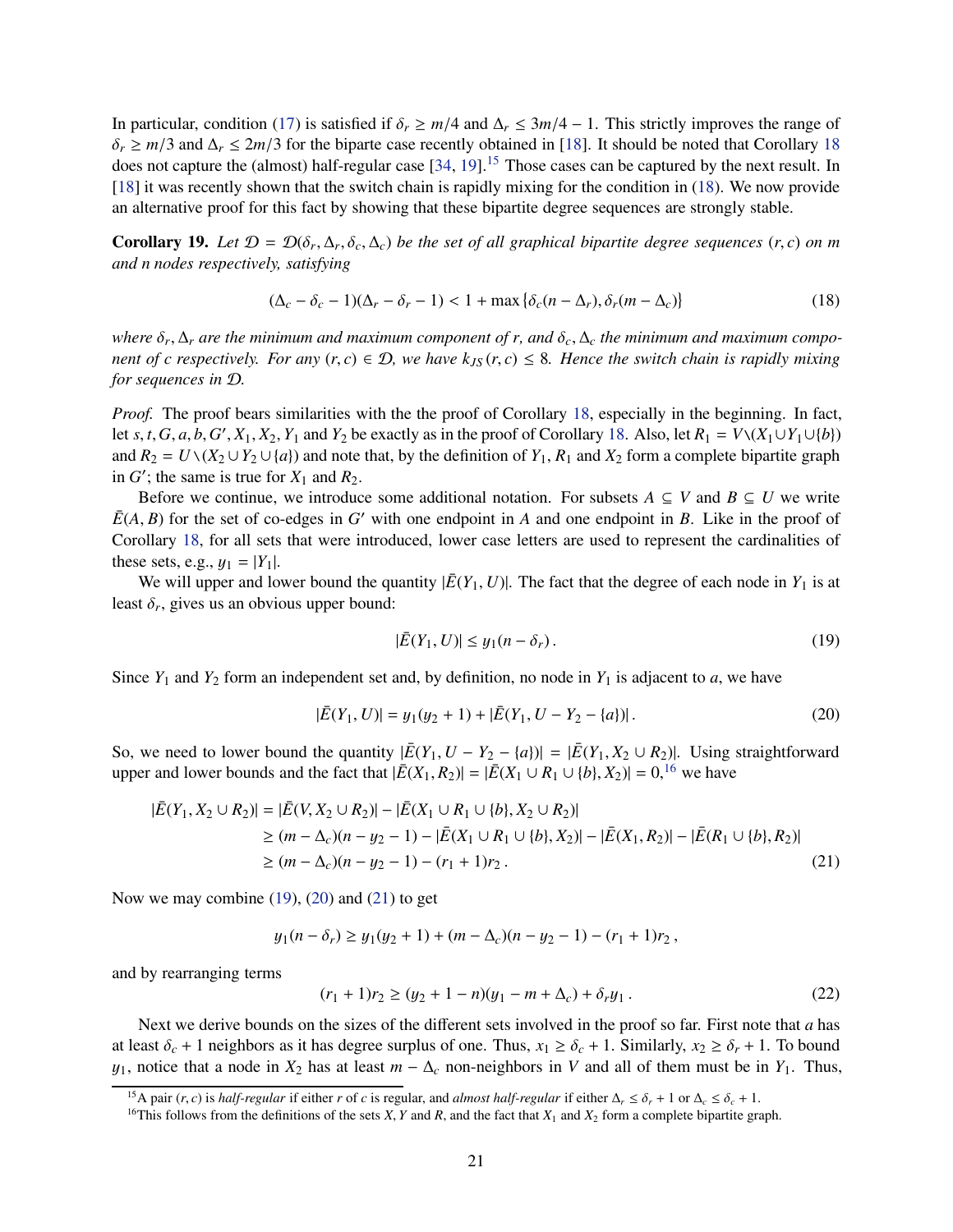$y_1 \geq m - \Delta_c$ . On the other hand,  $Y_1 \cup R_1$  contains the non-neighbors of *a* (except from *b*) and these can be at most  $m - \delta_c - 2$ . Thus,  $y_1 \leq m - \delta_c - r_1 - 2$ . Similarly,  $n - \Delta_r \leq y_2 \leq n - \delta_r - r_2 - 2$ .

We are going to combine the latter bounds with  $(22)$ :

$$
(n - \delta_r - 2 - y_2)(m - \delta_c - 1 - y_1) \ge (y_2 + 1 - n)(y_1 - m + \Delta_c) + \delta_r y_1.
$$

By multiplying everything out and canceling several terms, we get

$$
-n\delta_c - n - m\delta_r + \delta_r \delta_c + \delta_r - m + 2\delta_c + 2 + y_1 + \delta_c y_2 + y_2 \ge \Delta_c (y_2 + 1 - n),
$$

and by rearranging

$$
(n - y_2 - 1)(\Delta_c - \delta_c - 1) + (y_1 - m + \delta_c + 1) \ge \delta_r(m - \delta_c - 1).
$$

Next we may use  $y_2 \ge n - \Delta_r$  and  $y_1 \le m - \delta_c - 2$  to finally get

$$
(\Delta_r - 1)(\Delta_c - \delta_c - 1) - 1 \ge \delta_r(m - \Delta_c) + \delta_r(\Delta_c - \delta_c - 1),
$$

which is equivalent to

$$
(\Delta_r - \delta_r - 1)(\Delta_c - \delta_c - 1) \ge 1 + \delta_r(m - \Delta_c).
$$

Using the exact same arguments, we can work with  $|\overline{E}(V, Y_2)|$  to get

$$
(\Delta_c - \delta_c - 1)(\Delta_r - \delta_r - 1) \ge 1 + \delta_c(n - \Delta_r).
$$

The last two inequalities contradict the choice of  $(r, c)$ .

# <span id="page-23-0"></span>C The JDM Model: An Example

In this section we provide an example of the joint degree matrix model with two degree classes. We let *V* = {1, . . . , 11} and consider the partition given by  $V_1 = \{1, ..., 6\}$  and  $V_2 = \{7, ..., 11\}$ , i.e.,  $q = 2$ . We let

$$
c = \begin{pmatrix} 7 & 4 \\ 4 & 8 \end{pmatrix} \quad \text{and} \quad d = (3, 4).
$$

This means that the nodes in  $V_1$  have degree three, the nodes in  $V_2$  degree four, and there are in total four edges between the nodes of  $V_1$  and  $V_2$ . In Figure [10](#page-23-1) below we give a possible graphical realization of this tuple  $(c, d)$ .



<span id="page-23-1"></span>Figure 10: An example of a graphical realization for *c* and *d* as given above.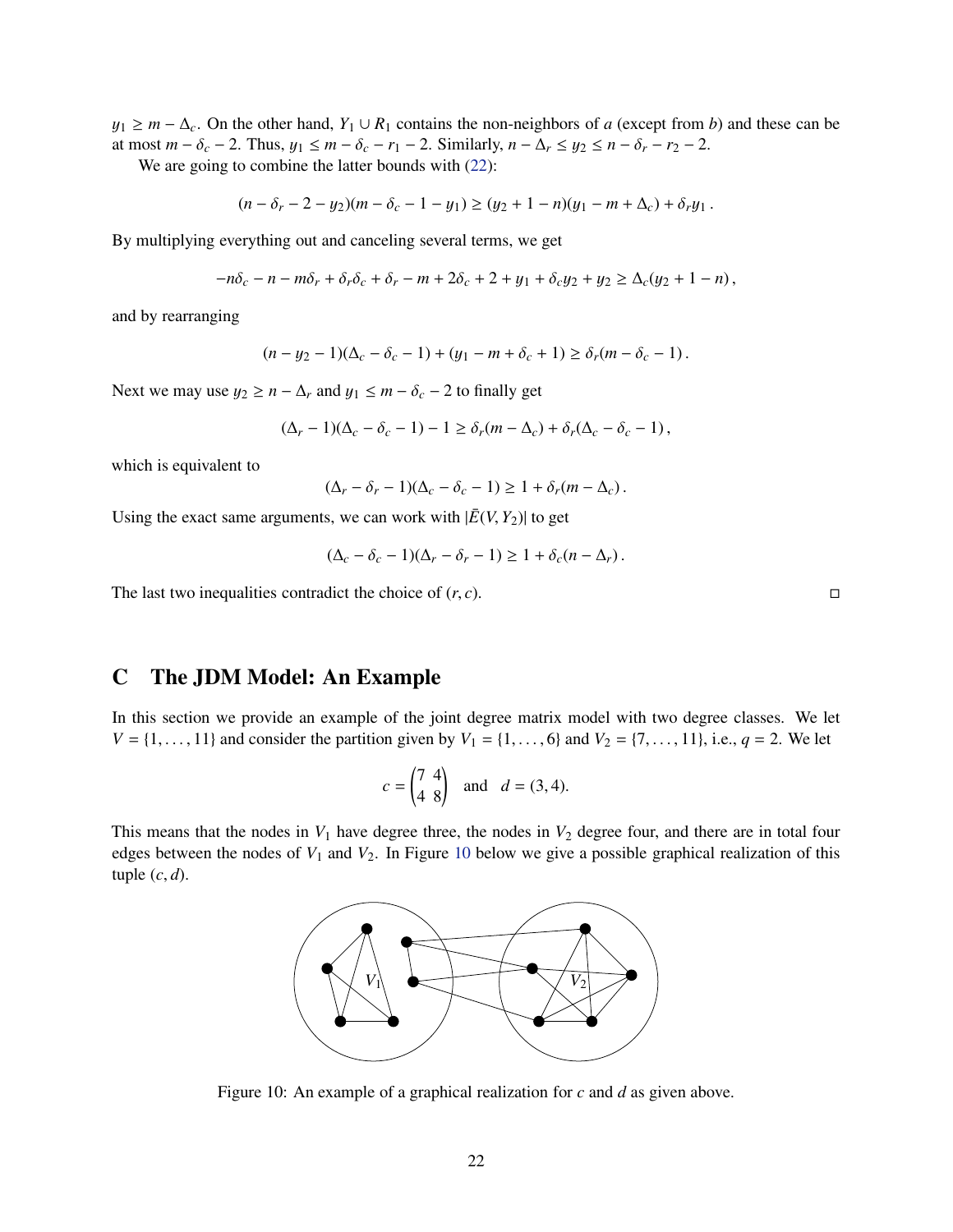## <span id="page-24-0"></span>D The PAM Model and the Hinge Flip Markov Chain

We start with a general description of the Partition Adjacency Matrix (PAM) model as a generalization of the JDM model. Let  $V = \{1, \ldots, n\}$  be a given set. An instance of the partition adjacency matrix model is given by a partition  $V_1 \cup V_2 \cup \cdots \cup V_q$  of *V* into pairwise disjoint classes. Moreover, we are given a symmetric *partition adjacency matrix c* =  $(c_{ij})_{i,j \in [q]}$  of non-negative integers, and a sequence  $d = (d_1, \ldots, d_n)$  of non-negative integers. We say that the tuple  $((V_i)_{i \in q}, c, d)$  is graphical if there exists a simple, undirected, labelled graph  $G = (V, E)$  on the nodes in *V* with node  $i \in V$  having degree  $d_i$ , and so that there are precisely  $c_{ij}$  edges between endpoints in  $V_i$  and  $V_j$ . This is denoted by  $E[V_i, V_j] = c_{ij}$ . The graph *G* is called a graphical realization of the tuple. We let  $G((V_i)_{i \in q}, c, d)$  denote the set of all graphical realizations of the tuple  $((V_i)_{i \in q}, c, d)$ . We often write  $\mathcal{G}(c, d)$  instead of  $\mathcal{G}((V_i)_{i \in [q]}, c, d)$  when it is clear what the partition is.

In this work we focus on the case of a partition into two classes  $V_1$  and  $V_2$ , and, without loss of generality, assume that  $1 \leq c_{12} \leq |V_1| \cdot |V_2| - 1$ .<sup>[17](#page-24-1)</sup> For the case of two classes an initial state can be computed in polynomial time [\[15\]](#page-43-8).<sup>[18](#page-24-2)</sup> We let  $G'(c, d) = \bigcup_{(c', d')} G'(c', d')$  with  $(c', d')$  ranging over tuples satisfying

- (i)  $\sum_{i=1}^{n} d_i d'_i = 0$ ,
- (ii)  $\sum_{i=1}^{n} |d_i d'_i| \in \{0, 2, 4\},\$
- (iii)  $c'_{12} \in \{c_{12} 1, c_{12}, c_{12} + 1\}.$

We call elements in  $G'(c,d) \setminus G(c,d)$  perturbed (auxiliary) states. For any  $G \in G'(c,d)$  the *perturbation at node*  $v \in V$  is defined as  $\alpha_v = d_v - d'_v$  where *d'* is the degree sequence of *G*. We say that the node *v* has a degree surplus if  $\alpha_v > 0$  and a degree deficit if  $\alpha_v < 0$ . Moreover, the total degree surplus is defined as  $\sum_{v:\alpha_v>0} \alpha_v$ , and the total degree deficit as  $-\sum_{v:\alpha_v<0} \alpha_v$ . Note that

$$
\sum_{v:\alpha_v>0}\alpha_v-\sum_{v:\alpha_v<0}\alpha_v=\sum_{i=1}^n|d_i-d_i'|.
$$

Finally, we say that a tuple  $(c', d')$  is *edge-balanced* if  $c' = c$  (but possibly  $d' \neq d$ ). From the conditions defining  $G'(c, d)$ , we may infer the following properties.

<span id="page-24-3"></span>**Proposition 20.** For any  $G \in \mathcal{G}'(c,d)$ , for some tuple  $(c', d')$ , it holds that

- *(a) the perturbation at node* v *satisfies*  $\alpha_v \in \{-2, -1, 0, 1, 2\}$  *for any*  $v \in V$ ,
- $(b)$  max<sub>*i*, *j*=1,2 | $c_{ij} c'_{ij}$ | ≤ 1, and  $\sum_{1 \le i < j \le 2} |c_{ij} c'_{ij}| \in \{0, 2\}.$ </sub>

*Proof.* If there is some node with degree surplus greater or equal than three, then the total degree deficit is also at least three, which follows from the first condition defining  $G'(\gamma, d)$ . This means that  $\sum_{i=1}^{n} |d_i - d'_i| \ge 6$ , which violates the second condition defining  $G'(c, d)$ . A similar argument holds in case there is some node with degree deficit greater or equal than three. To see that the second property is true, assume without loss of generality that  $c'_{11} \ge c_{11} + 2$  (similar arguments hold for  $c'_{22}$ ). Because of the fact that  $c'_{12} \in$  ${c_{12} - 1, c_{12}, c_{12} + 1}$ , by the third condition defining  $G'(c, d)$ , it must be that the total degree surplus of the nodes in  $V_1$  is at least three. This gives a contradiction for similar reasons as before. An analogous argument holds in case  $c'_{11} \le c_{11} - 2$ . Finally, the last property is a direct consequence of  $\max_{i,j=1,2} |c_{ij} - c'_{ij}| \le 1$  and the fact that  $\sum_{i,j=1,2}^{1} |c_{ij} - c'_{ij}|$  is an even number, because of the first property defining  $G'(c, d)$ .

<span id="page-24-1"></span><sup>&</sup>lt;sup>17</sup>It is not hard to see that the cases  $c_{12} \in \{0, |V_1| \cdot |V_2|\}$  reduce to the single class case.

<span id="page-24-2"></span><sup>18</sup>For general instances, it is not known if an initial state can be computed in time polynomial in *n*. It is conjectured to be NP-hard in general [\[15\]](#page-43-8), see also [\[12\]](#page-43-15).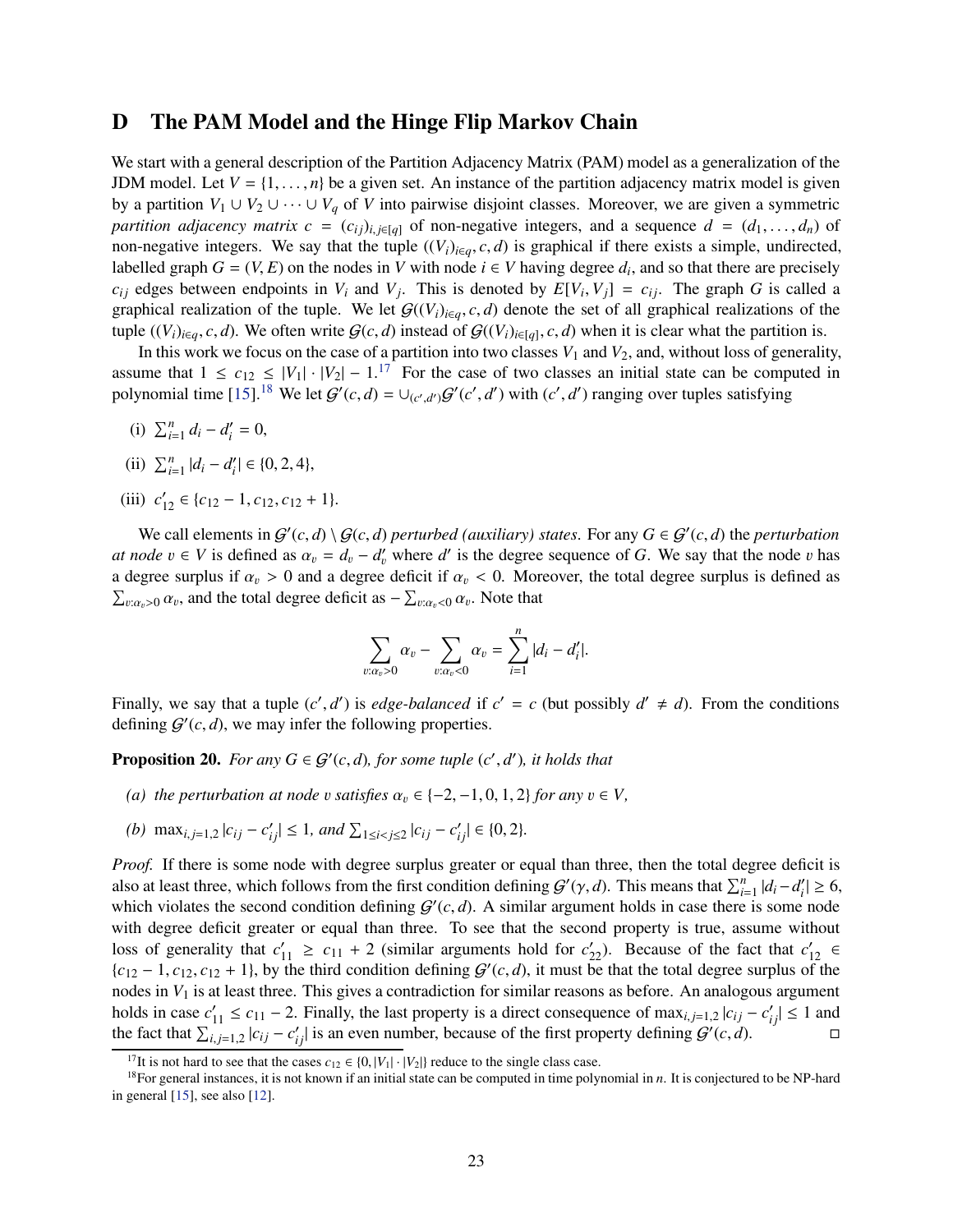*Remark* 21. As we focus on the case in which *V* is partitioned into two classes  $V_1$  and  $V_2$  here, we will use some shorthand notation in this section.<sup>[19](#page-25-0)</sup> Given a sequence *d* the number  $\gamma = c_{12}$  uniquely determines the matrix *c*, and the set  $G(c, d)$  is then denoted by  $G(V_1, V_2, \gamma, d)$ . As before, we often leave out  $V_1$  and  $V_2$  from the tuple (for sake of readability). That is, we then write  $G'(\gamma, d)$  instead of  $G'(V_1, V_2, c, d)$ . We do this in order to emphasize that the derived results only hold for two classes.

We define the *hinge flip Markov chain*<sup>[20](#page-25-1)</sup>  $\mathcal{M}(\gamma, d)$  on  $\mathcal{G}'(\gamma, d)$  as follows. Suppose the current state of the chain is  $G \in \mathcal{G}'(\gamma, d)$ :

- With probability  $1/2$ , do nothing.
- Otherwise, perform a *hinge flip* operation: select an ordered triple *i*, *j*, *k* of nodes uniformly at random. If  $\{i, j\} \in E(G)$ ,  $\{j, k\} \notin E(G)$ , and  $G - \{i, j\} + \{j, k\} \in \mathcal{G}'(\gamma, d)$ , then delete  $\{i, j\}$  and add  $\{j, k\}$ .

Note that we can check if  $G - \{i, j\} + \{j, k\} \in \mathcal{G}'(\gamma, d)$  in time polynomial in *n* based on the state *G*.



Figure 11: Example of a hinge flip operation for the ordered triple *i*, *j*, *k*.

Graphs  $G, G' \in \mathcal{G}'(\gamma, d)$  are said to be *adjacent* in M if G can be obtained from G' with positive probability in one transition of the chain  $M$ . We say that two graphs  $G, G'$  are within distance  $r$  in  $M$  if there exists a path of at most length *r* from *G* to *G'* in the state space graph of *M*. By dist(*G*,  $\gamma$ , *d*) we denote the minimum distance of *G* from an element in  $G(\gamma, d)$ . The following parameter is the analog of [\(1\)](#page-6-4) for the current setting and will be used in a similar manner to define the appropriate variant of strong stability. We define

$$
k(\gamma, d) = \max_{G \in \mathcal{G}'(\gamma, d)} \text{dist}(G, \gamma, d). \tag{23}
$$

In the PAM model with two degree classes, a family D of graphical tuples  $(\gamma, d)$  is called if there exists a constant *k* such that  $k(\gamma, d) \leq k$  for all  $(\gamma, d) \in \mathcal{D}$ .

Theorem 22. *Let* D *be a family of graphical tuples that is strongly stable with respect to some constant k. Then for every* (γ, *d*) ∈ D*, the chain* M(γ, *d*) *is irreducible, aperiodic and symmetric, and, hence, has*  $i$ *uniform stationary distribution over*  $G'(\gamma, d)$ . Moreover,  $P(G, G')^{-1} \leq n^3$  for all adjacent  $G, G' \in G'(\gamma, d)$ , *and also the maximum in- and out-degrees of the state space graph of the chain* M(γ, *d*) *are bounded by*  $n^3$ <sup>[21](#page-25-2)</sup>

*Proof.* The only claim that requires a detailed argument, and uses the assumption of strong stability, is that of the irreducibility of the chain. By definition of strong stability, we always know that every perturbed state is connected to some element in  $G(\gamma, d)$  so it suffices to show that there is a path between any two states in  $G(\gamma, d)$ . This follows from the analysis in the remainder of this section. Aperiodicity follows from the holding probability in the description of the chain  $M$ , and symmetry is straightforward. The bound on  $P(G, G<sup>-1</sup>)$  follows directly from the description of the chain, as well as the bound on the in- and out-degrees of the state space graph.  $\Box$ 

<span id="page-25-0"></span><sup>&</sup>lt;sup>19</sup>Still, the notation in Proposition [20](#page-24-3) is more convenient in Appendix [E.](#page-36-0)

<span id="page-25-1"></span><sup>&</sup>lt;sup>20</sup>One could also choose a natural generalization of the JS chain here. Similarly, for the PAM model with one class as studied in Section [3,](#page-7-0) one could also use a hinge flip based Markov chain. We choose to work with the JS chain in Section [3](#page-7-0) as this is the formulation introduced in [\[29\]](#page-44-2) (and already claimed to be rapidly mixing for various degree sequences).

<span id="page-25-2"></span><sup>&</sup>lt;sup>21</sup>It might be the case that the chain is always irreducible, even if  $\mathcal D$  is not strongly stable, but this is not relevant at this point. The assumption of strong stability allows for a shortcut in the proof of irreducibility.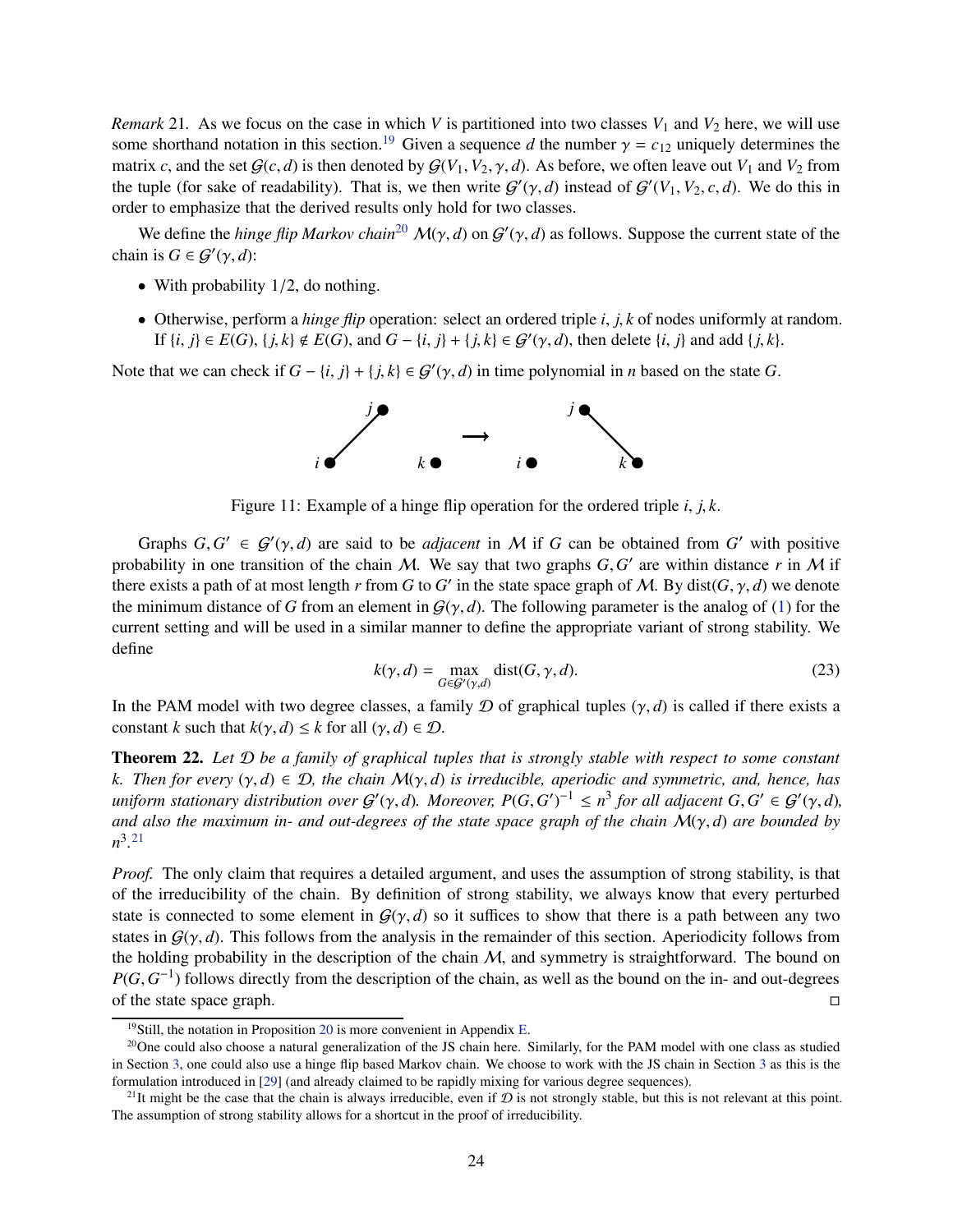The remainder of this section is devoted to proving Theorem [23](#page-26-0) based on ideas introduced in [\[4\]](#page-42-6). Throughout this section we always consider tuples  $(\gamma, d)$  coming from strongly stable families.

<span id="page-26-0"></span>Theorem 23. *Let* D *be a strongly stable family of tuples* (γ, *d*) *with respect to some constant k. Then there exist polynomials p(n), r(n) such that for any*  $(\gamma, d) \in \mathcal{D}$ , with  $d = (d_1, \ldots, d_n)$ , there exists an efficient *multicommodity flow f for the auxiliary chain*  $M(\gamma, d)$  *on*  $G'(\gamma, d)$  *satisfying*  $\max_e f(e) \leq p(n)/|G'(\gamma, d)|$ *and*  $\ell(f) \leq r(n)$ *. Hence, the chain*  $\mathcal{M}(\gamma, d)$  *is rapidly mixing for families of strongly stable tuples.* 

We will use the following lemma in order to simplify the proof of Theorem [23.](#page-26-0) It is the analog of Lemma [14](#page-14-2) in Subsection [A.2.](#page-14-0)

<span id="page-26-4"></span>**Lemma 24.** Let  $f'$  be a flow that routes  $1/|G'(\gamma, d)|^2$  units of flow between any pair of states in  $G(\gamma, d)$  in *the chain*  $M(\gamma, d)$ , so that  $f'(e) \le b/|G'(\gamma, d)|$  for all e in the state space graph of  $M(\gamma, d)$ . Then  $f'$  can *be extended to a flow f that routes* 1/|G′ (γ, *d*)| <sup>2</sup> *units of flow between any pair of states in* <sup>G</sup> ′ (γ, *d*) *with the property that for all e*

<span id="page-26-3"></span>
$$
f(e) \le q(n) \frac{b}{|\mathcal{G}'(\gamma, d)|},\tag{24}
$$

*where q*( $\cdot$ ) *is a polynomial whose degree only depends on k*( $\gamma$ , *d*) ( $\leq k$ ). Moreover,  $\ell(f) \leq \ell(f') + 2k(\gamma, d)$ .

*Proof (sketch).* We extend the flow *f'* to *f* as follows. For any  $G \in \mathcal{G}'(\gamma, d) \setminus \mathcal{G}(\gamma, d)$  fix some  $\phi(G) \in \mathcal{G}(\gamma, d)$ within distance *k* of *G* (which exists by assumption of strong stability), and fix some path in the state space graph from *G* to  $\phi(G)$ . Moreover, define  $\phi(H) = H$  for all  $H \in \mathcal{G}(\gamma, d)$ . The flow between *G* and any given  $G' \in \mathcal{G}'(\gamma, d)$  is now send as follows.

First route  $1/|G'(y, d)|^2$  units of flow from *G* to  $\phi(G)$  over the fixed path from *G* to  $\phi(G)$ . Then use the flow-carrying paths used to send  $1/|G'(y, d)|^2$  units of flow between  $\phi(G)$  and  $\phi(G')$  as in the flow  $f'$  (note that in general multiple paths might be used for this in the flow  $f'$ ). Finally, use the reverse of the fixed path from *G'* to  $\phi(G')$  to route  $1/|G'(\gamma, d)|^2$  from  $\phi(G')$  to *G'*. For any  $H \in G(\gamma, d)$ , we have  $|\phi^{-1}(H)| \le \text{poly}(n^k)$ , as the in- and out-degrees of the nodes in the state space graph of  $M(\gamma, d)$  are polynomially bounded. It can then be shown (left to the reader) that this extension of  $f'$ , yielding the flow  $f$ , only gives an additional term of at most poly $(n^k)$ <sub> $\frac{b}{|G'(n)}$ </sub>  $\frac{b}{|\mathcal{G}'(y,d)|}$  to the congestion of every arc in the state space graph of the chain  $\mathcal{M}(y,d)$  in the flow *f'*. Hence, the extended flow *f* satisfies [\(24\)](#page-26-3) for some appropriately chosen polynomial  $q(n)$ .

### <span id="page-26-1"></span>D.1 Proof of Theorem [23](#page-26-0)

Because of Lemma [24](#page-26-4) it now suffices to show that there exists a flow  $f'$  that routes  $1/|G'(\gamma, d)|^2$  units of flow between any two pair of states in  $G(\gamma, d)$ , in the state space graph of the chain  $\mathcal{M}(\gamma, d)$ , with the property that  $f'(e) \leq p(n)/|G'(y,d)|$ , and  $\ell(f') \leq q(n)$  for some polynomials  $p(\cdot), q(\cdot)$  whose degrees may only depend on  $k(\gamma, d)$ . Note that  $f'$  is not a feasible multi-commodity flow as defined in Section [2,](#page-4-0) but should rather be interpreted as an intermediate auxiliary flow. The proof of Theorem [23](#page-26-0) will consist of multiple parts following, conceptually, the proof template in [\[7\]](#page-42-1) developed for proving rapid mixing of the switch chain for regular graphs. The main difference is that for the so-called *canonical paths* between states we rely on ideas introduced in [\[4\]](#page-42-6).

#### <span id="page-26-2"></span>D.1.1 Canonical Paths

We first introduce some basic terminology similar to that in [\[7\]](#page-42-1). Let *V* be a set of labeled vertices, let  $\prec_E$ be a fixed total order on the set  $\{(v, w) : v, w \in V\}$  of edges, and let  $\prec_C$  be a total order on all *circuits* on the complete graph  $K_V$ , i.e.,  $\prec_C$  is a total order on the closed walks in  $K_V$  that visit every edge at most once. We fix for every circuit one of its vertices where the walk begins and ends.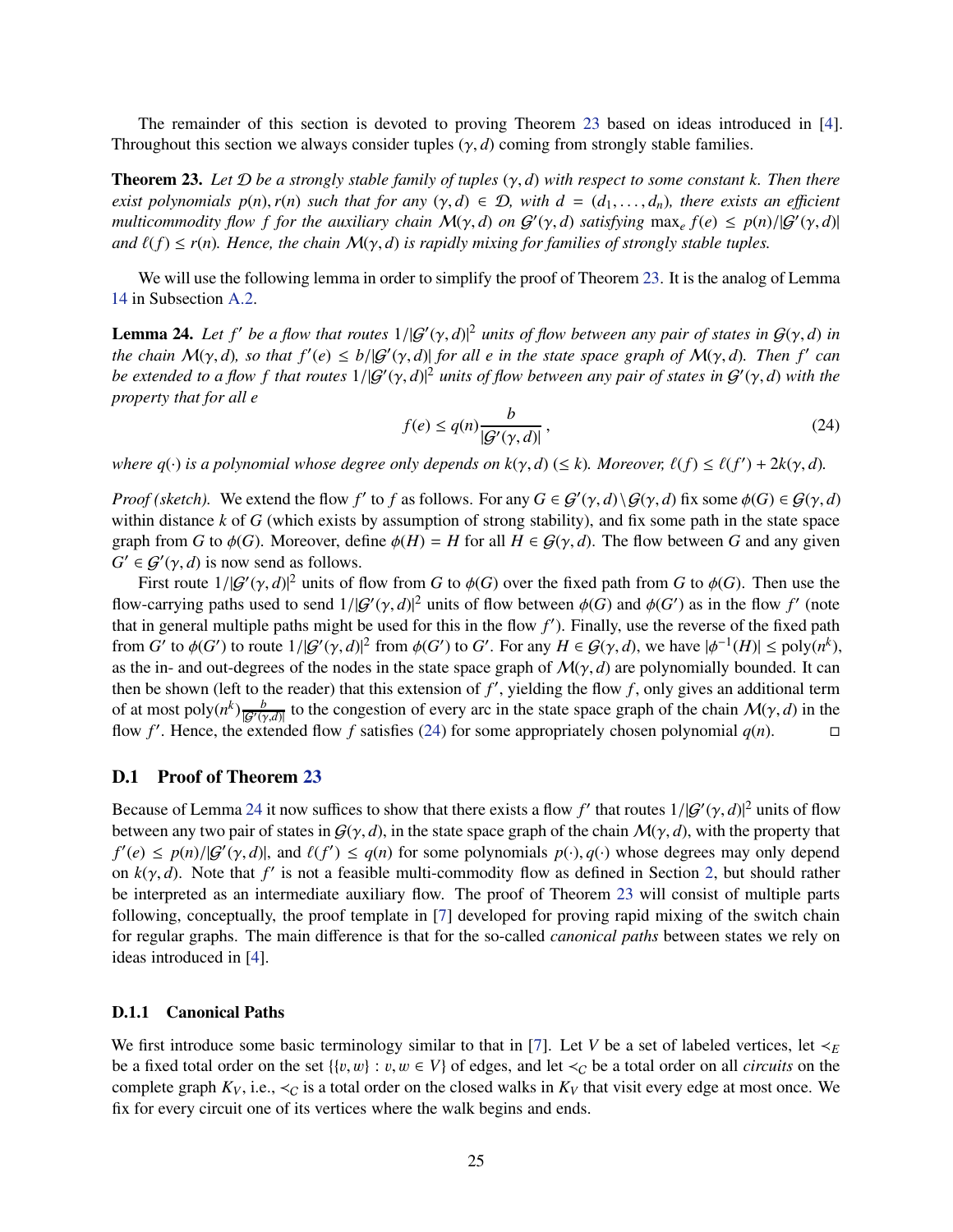For given  $G, G \in \mathcal{G}(\gamma, d)$ , let  $H = G \triangle G'$  be their symmetric difference. We refer to the edges in  $G \setminus G'$ as *blue*, and the edges in *G* ′ *G* as *red*. A *pairing* of red and blue edges in *H* is a bijective mapping that, for each node  $v \in V$ , maps every red edge adjacent to v, to a blue edge adjacent to v. The set of all pairings is denoted by  $\Psi(G, G')$ , and, with  $\theta_v$  the number of red edges adjacent to v (which is the same as the number of blue edges adjacent to *v*), we have  $|\Psi(G, G')| = \Pi_{v \in V} \theta_v!$ .

Remember that we are considering an instance of the PAM problem with two classes  $V_1$  and  $V_2$ . For a given graphical realization  $G \in \mathcal{G}(\gamma, d)$  we say that  $e \in E(G)$  is a *cut* edge if it has an endpoint in both  $V_1$ and  $V_2$ . Otherwise we say that *e* is an *internal* edge, as both endpoints either lie both in the class  $V_1$  or both in class  $V_2$ .

Similar to the approach in [\[7\]](#page-42-1), the goal is to construct for each pairing  $\psi \in \Psi(G, G')$  a canonical path from *G* to *G*<sup> $\prime$ </sup> that carries a fraction  $|\Psi(G, G')|^{-1}$  of the total flow from *G* to *G*<sup> $\prime$ </sup> in *f*<sup> $\prime$ </sup>. For a given pairing  $\psi$  and the total order  $\prec_E$  given above, we first decompose *H* into the edge-disjoint union of circuits in a canonical way. We start with the lexicographically least edge  $w_0w_1$  in  $E_H$  and follow the pairing  $\psi$  until we reach the edge  $w_kw_0$  that was paired with  $w_0w_1$ . This defines the circuit  $C_1$  (which is indeed a closed walk). If  $C_1 = E_H$ , we are done. Otherwise, we pick the lexicographically least edge in  $H \setminus C_1$  and repeat this procedure. We continue generating circuits until  $E_H = C_1 \cup \cdots \cup C_s$ . Note that all circuits have even length and alternate between red and blue edges, and that they are pairwise edge-disjoint.

We form a path from *G* to *G*<sup> $\prime$ </sup> in the state space graph of the chain  $\mathcal{M}(\gamma, d)$  by changing the blue edges of *G* into the red edges of *G* ′ using hinge flip operations. For certain parings this can be done in a straightforward way, but in general this is not the case. As a warm-up, we first consider a simple case (this case essentially describes how we would process the circuits in case there is only one class).

Warm-up Example. If for every *i*, the circuit  $C_i$  exclusively consist of internal edges, only within  $V_1$  or only within  $V_2$ , or exclusively of cut edges, circuits can be processed according to the ordering  $\prec_C$  as follows. Let  $C = x_0 x_1 x_2 \ldots x_q x_0$  be a circuit, and assume w.l.o.g. that  $x_0 x_1$  is the lexicographically smallest blue edge adjacent to the starting node  $x_0$  of the circuit. The processing of  $C$  now consists of performing a sequence of hinge flips on the ordered pairs  $(x_{i-1}, x_i, x_{i+1})$  for  $i = 1, \ldots, q$  with the convention that  $x_{q+1} = x_0$ . This is illustrated in Figures [12,](#page-27-0) [13](#page-28-0) and [14](#page-28-1) for an example of *C* as illustrated in Figure [12](#page-27-0) on the left.<sup>[22](#page-27-1)</sup> We have also indicated the degree surplus and deficit at every step. By assumption, the edges of *C* either are all internal edges, or all cut edges. Therefore, throughout the processing of *C*, we never violate the constraint that there should be  $\gamma$  edges between the classes  $V_1$  and  $V_2$ , and, in particular, this implies that every intermediate state is an element of  $G'(\gamma, d)$ .



<span id="page-27-0"></span>Figure 12: The circuit  $C = x_0 x_1 x_2 x_3 x_4 x_5 x_6 x_7 x_8 x_9 x_0$  with  $x_0 = x_3$  and  $x_5 = x_8$ . The blue edges are represented by the solid edges, and the red edges by the dashed edges (left). The edge  $x_0x_1$  is removed and  $x_1 x_2$  is added (right).

<span id="page-27-1"></span><sup>&</sup>lt;sup>22</sup>This is similar to the procedure described in Figures [4,](#page-16-0) [5](#page-16-1) and [6](#page-16-2) for the JS chain (we give an example here as well for the sake of completeness).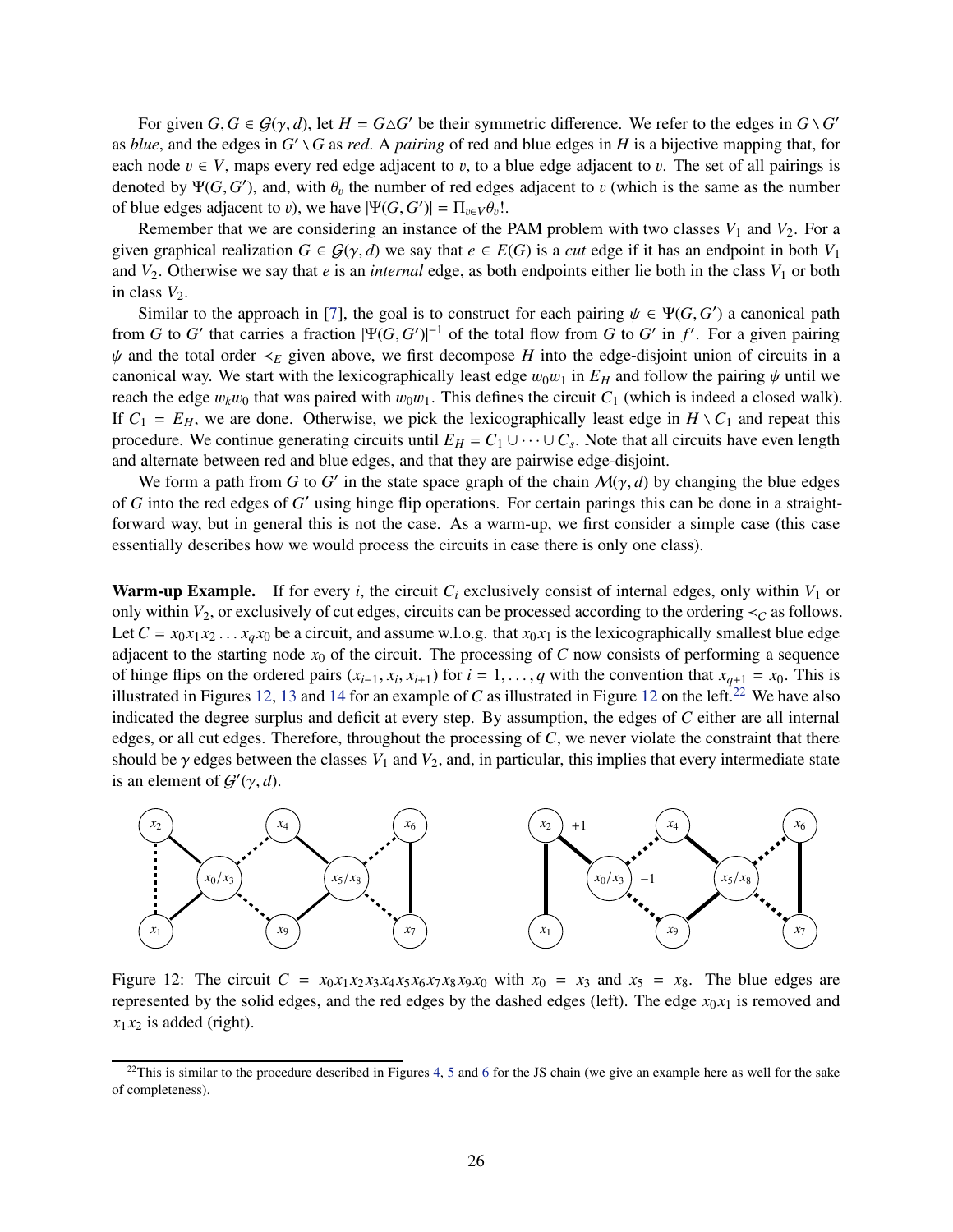

<span id="page-28-0"></span>Figure 13: The edge  $x_2 x_3$  is removed and  $x_3 x_4$  is added (left). The edge  $x_4 x_5$  is removed and  $x_5 x_6$  is added (right).



<span id="page-28-1"></span>Figure 14: The edge  $x_6 x_7$  is removed and  $x_7 x_8$  is added (left). The edge  $x_8 x_9$  is removed and  $x_9 x_0$  is added (right).

In general, however, it might happen that circuits contain both cut and internal edges, in which case we cannot use the circuit processing procedure explained above, as the processing of a circuit might result in a graphical realization for which the number of edges between the classes  $V_1$  and  $V_2$  lies outside the set  $\{\gamma - 1, \gamma, \gamma + 1\}$ . The latter condition is necessary for the intermediate states in the circuit processing procedure to be elements of  $G'(\gamma, d)$ , by definition of that set. In order to overcome the issue described above, we will use the ideas in [\[4\]](#page-42-6), and process a circuit at multiple places *simultaneously* in case there is only one circuit in the canonical decomposition of a pairing, or, process multiple circuits *simultaneously* in case the decomposition yields multiple circuits. At the core of this approach lies (a variation of) the *mountain-climbing problem* [\[26,](#page-44-9) [43\]](#page-45-0). We begin with introducing this problem, and afterwards continue with the description of the circuit processing procedure, based on the solution to the mountain climbing problem.

*Intermezzo: mountain climbing problem.* We first introduce some notation and terminology. For nonnegative integers  $a + 1 < b$  we define an  $\{a, b\}$ *-mountain* as a function  $P : \{a, a + 1, \ldots, b\} \rightarrow \mathbb{Z}_{\geq 0}$  with the properties that (i)  $P(a) = P(b) = 0$ ; (ii)  $P(i) > 0$  for all  $i \in \{a+1, ..., b-1\}$ ; and (iii)  $|P(i+1) - P(i)| = 1$  for all  $i \in \{a, \ldots, b-1\}$ . A function  $P : \{a, a+1, \ldots, b\} \rightarrow \mathbb{Z}_{\leq 0}$  is called an  $\{a, b\}$ *-valley* if the function −*P* is an  $\{a, b\}$ -mountain. We subdivide a mountain into a left side  $\{a, \ldots, t\}$  and right side  $\{t, \ldots, b\}$  where *t* is the smallest integer maximizing the function *P*. For a valley function *P*, the left and right side are determined by the smallest integer *t* minimizing the function *P*.

<span id="page-28-2"></span>**Definition 25.** A *traversal* of the mountain *P* on  $\{a, \ldots, b\}$  is a sequence  $(0, t) = (i_1, j_1), \ldots, (i_k, j_k) = (t, b)$ with the properties

- (a)  $|i_r i_{r+1}| = |j_r j_{r+1}| = 1$ ,
- (b)  $P(i_r) + P(j_r) = P(t)$ ,
- (c)  $a \le i_r \le t$  and  $t \le j_r \le b$ ,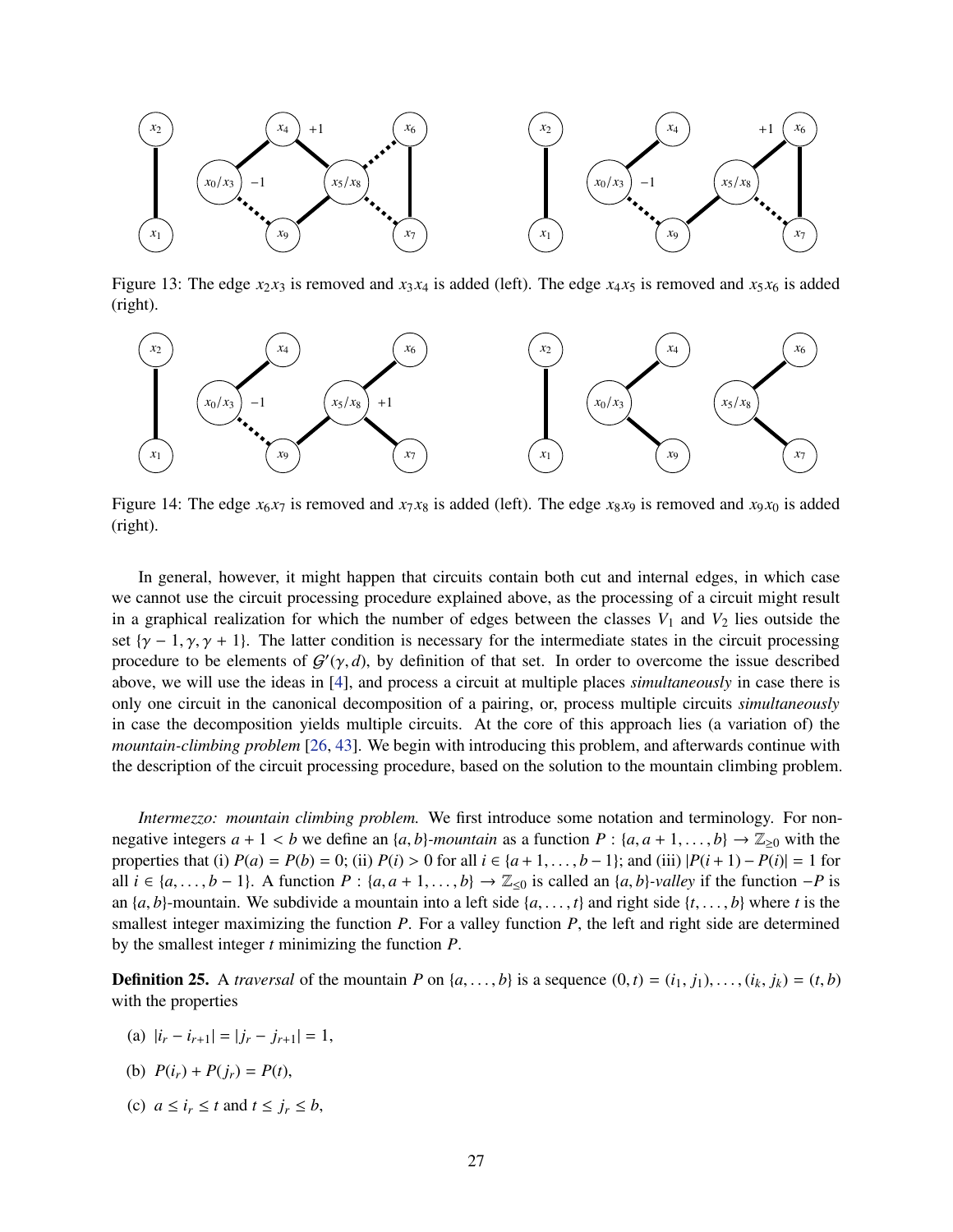for all  $1 \le r \le k - 1$ . We always assume that a traversal is minimal, in the sense that there is no subsequence of  $(0, t) = (i_1, j_1), \dots, (i_k, j_k) = (t, b)$  which is also a traversal.

Roughly speaking, we place one person at the far left end of the mountain, and one at the first top. These persons now simultaneously traverse the mountain in such a way that the sum of their heights is always equal, and they always stay on their respective sides of the mountain that they started. The goal of the person on the left it to ascend to the top, whereas the goal of the player at the top is to descend to the far right of the mountain.

<span id="page-29-0"></span>Lemma 26 ([\[4\]](#page-42-6)). *For any mountain or valley function P on* {*a*, . . . , *b*} *with first top t, there exists a traversal of P of length at most*  $O((t - a)(b - t))$ *, that can be found in time*  $O((t - a)(b - t))$ *.* 



Figure 15: Example of a mountain function *P* on the integers in  $\{0, \ldots, 14\}$  with the first top at  $t = 6$ . The left side of the mountain is given by  $\{0, \ldots, 6\}$  and the right side by  $\{6, \ldots, 14\}$ . A traversal of P is given by the sequence (0, 6), (1, 7), (0, 8), (1, 9), (2, 10), (3, 11), (4, 12), (5, 13), (6, 14).

We finish this part with some additional notation that will be used later on. Let  $P_j$  :  $\{a_j, \ldots, b_j\} \to \mathbb{Z}$  for *j* = 1,..., *p* be a collection of mountain and valley functions such that  $a_1 = 0$ ,  $a_j = b_{j+1}$  for *j* = 1,..., *p*−1, and every  $P_j$  is either a mountain or a valley. We define the *landscape* Q of the functions  $P_1, \ldots, P_l$  as the function  $Q : \{0, 1, \ldots, b_l\} \to \mathbb{Z}$  given by  $Q(i) = P_j(i)$  where  $j = j(i)$  is such that  $i \in \{a_j, \ldots, b_j\}$ . Note that  $Q(0) = Q(b_i) = 0$ , and  $|Q(i + 1) - Q(i)| = 1$  for all *i* ∈ {0, . . . , *b<sub>i</sub>* − 1}. Moreover, for any function  $R : \{0, \ldots, r\} \to \mathbb{Z}$  satisfying the latter two conditions, there is a unique collection of mountain and valley functions so that  $R$  is the landscape of those functions. We call functions satisfying these conditions *landscape functions*.

General Case. We first partition every circuit into a collection of so-called sections, which in turn will be grouped into so-called segments. Let  $C_1, \ldots, C_s$  be the canonical circuit decomposition of the symmetric difference  $G \triangle G'$  for some pairing  $\psi$ , and assume w.l.o.g. that  $C_i \prec_C C_j$  whenever  $i < j$ . We write  $C_i =$  $x_0^i x_1^i \dots x_{q_i}^i x_0^i$  where  $x_0^i x_1^i$  is the lexicographically smallest blue edge adjacent to the starting point  $x_0^i$  of the circuit  $C_i$  that contains  $q_i + 1$  edges (and where  $x_0 = x_{q_i+1}$ ). For any *i*, we define the function

$$
l_i(r) = \begin{cases} -1 & \text{if } \{x_{r-2}^i, x_{r-1}^i\} \text{ is cut edge and } \{x_{r-1}^i, x_r^i\} \text{ is internal edge,} \\ 1 & \text{if } \{x_{r-2}^i, x_{r-1}^i\} \text{ is internal edge and } \{x_{r-1}^i, x_r^i\} \text{ is cut edge,} \\ 0 & \text{otherwise,} \end{cases}
$$

for  $r = 2, 4, \ldots, q_i+1$ . The function  $l_i$  indicate what happens to number of cut edges of a graphical realization when we perform a hinge flip on a pair of consecutive edges  $\{x_{r-2}^i, x_{r-1}^i\}$  and  $\{x_{r-1}^i, x_r^i\}$  on the circuit  $C_i$ .

*Decomposition into segments.* We subdivide every circuit  $C_i$  into a sequence of (not necessarily closed) walks of even length, called *sections*. Let  $Z_i = \{r : l_i(r) \neq 0\} = \{z_1, \ldots, z_{u_i}\} \subseteq \{2, 4, \ldots, q_i + 1\}$  be the set of indices that represent a change in cut edges along the circuit, where we assume that  $z_1 \le z_2 \le \cdots \le z_{u_i}$ . We define  $C_i^1 = x_0^i x_1^i \dots x_{z_1}^i$  and  $C_i^j$  $x_i^j = x_{z_j}^i \dots x_{z_{j+1}}^i$  for  $j = 2, \dots, u_i - 1$ . If  $l_i(q_i + 1) \neq 0$  this procedure partitions the circuit  $C_i$  completely, with  $C_i^{u_i}$  $v_i^{u_i}$  being the last section. Otherwise, we define  $C_i^{u_1+1}$  $x_i^{u_1+1} = x_{z_{u_i}}^i \dots x_0^i$  as the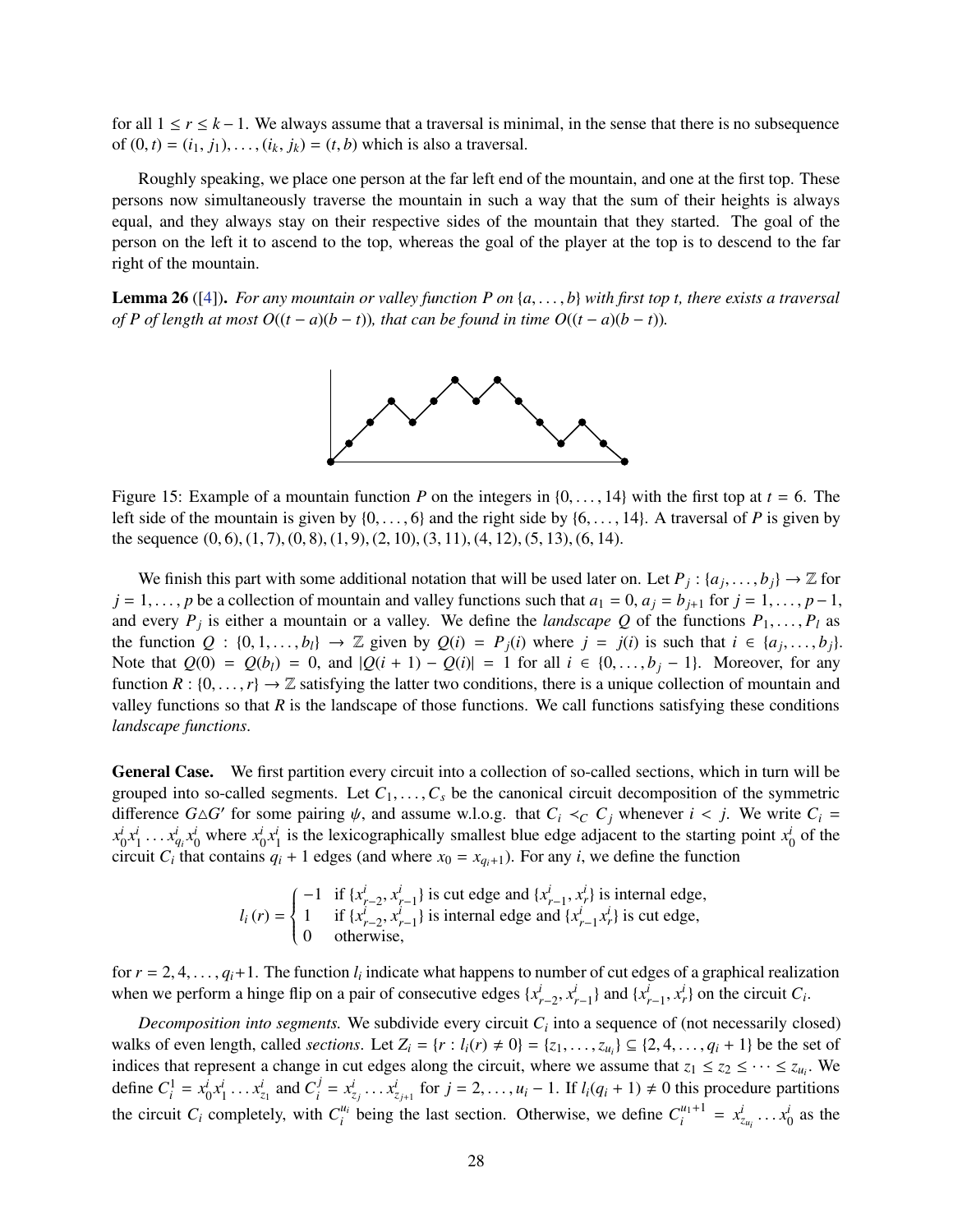final section, which is the remainder of the circuit  $C_i$ . We define  $U_i$  as the total number of obtained sections, which is either  $u_i$  or  $u_i + 1$ . Note that when  $Z_i = \emptyset$ , the whole circuit will form one section  $C_i = C_i^1$ . Also note that a section always starts with a blue edge. We extend the function *l<sup>i</sup>* to sections in the following way:

$$
l_i\left(C_i^j\right) = \sum_{r=2,4,\dots,z_j} l_i(r) = \begin{cases} -1 & \text{if } l_i(z_j) = -1, \\ 1 & \text{if } l_i(z_j) = 1, \\ 0 & \text{otherwise,} \end{cases}
$$

for  $j = 1, \ldots, U_i$ . Note that  $l(C_i^j)$ *i*) ∈ {-1, 1} for *j* = 1, ..., *u<sub>i</sub>*, and zero for *j* = *u<sub>i</sub>* + 1 if this term is present. An example is given in Figure [16.](#page-30-0)



<span id="page-30-0"></span>Figure 16: The circuit  $C_1 = x_0 x_1 \dots x_{15} x_0$  with  $q_1 = 15$ . The blue edges are represented by the solid edges, and the red edges by the dashed edges. A label *c* on an edge indicates that it is a cut edge (all others are internal edges). We have  $C_1^1 = x_0x_1x_2$  with  $l_1(C_1^1) = -1$ ;  $C_1^2 = x_2x_3x_4x_5x_6$  with  $l_1(C_1^2) = 1$ ;  $C_1^3 = x_6x_7x_8x_9x_{10}$  with  $l_1(C_1^3) = -1$ ;  $C_1^4 = x_{10}x_{11}x_{12}x_{13}x_{14}$  with  $l_1(C_1^4) = -1$ ; and  $C_1^5 = x_{14}x_{15}x_0$  with  $l_1(C_1^5) = 0$  (note that  $U_1 = 5$  in this example).

We now continue by grouping the union of all sections into segments in a similar flavor. For sake of readability, we rename the sections  $C_1^1, \ldots, C_1^{U_1}$  $C_1^{U_1}, C_2^1, \ldots, C_2^{U_2}$  $\mathcal{L}_2^U, \ldots, \mathcal{C}_s^{\overline{1}}, \ldots, \mathcal{C}_s^{\overline{U}_s}$  as  $D_1, \ldots, D_U$  in the obvious way, where  $U = \sum_{i=1}^{s} U_i$ , and we define  $l(D_k) = l_i(C_i^j)$  $\int_{i}^{j}$  if  $C_i^j$  was renamed *D<sub>k</sub>*. We define  $W = \{k :$  $l(D_k) \neq 0$ } = { $w_1, \ldots, w_B$ } as the set of sections representing a change in cut edges along a circuit, where we assume that  $w_1 \leq \cdots \leq w_B$ . We define the *segment*  $S_1 = (D_1, \ldots, D_{w_1})$ , and  $S_i = (D_{w_{i-1}+1}, \ldots, D_{w_i})$ for  $i = 2, \ldots, w_B - 1$ . If  $l(D_U) \neq 0$ , i.e., when  $w_B = U$ , this procedure completely groups the collection of sections into segments. Otherwise, we redefine the last segment as  $S_B = (D_{w_{B-1}+1}, \ldots, D_U)$ . We can extend the function *l* to segments in the following way:

$$
l(S_i) = \sum_{j=w_{i-1}+1}^{w_i} l(D_j) = \begin{cases} -1 & \text{if } l(D_{w_i}) = -1, \\ 1 & \text{if } l(D_{w_i}) = 1, \end{cases}
$$

for *i* = 1, ..., *B* − 1, and *l*(*S*<sub>*B*</sub>) =  $\sum_{j=w_{B-1}+1}^{U}$  *l*(*D*<sub>*j*</sub>). Note that

<span id="page-30-2"></span>
$$
l(S_i) \in \{-1, 1\}
$$
 for  $i = 1, ..., B^{23}$  (25)

An example of a decomposition into segments is given in Figures [19](#page-34-0) and [20](#page-34-1) later on. Roughly speaking, a segment is a maximal collection of edges that could be processed, using hinge flips operations as in the warm-up example, until the number of cut-edges changes. In particular, the first segment represents precisely the point up to where we could carry out the same processing steps as in the warm-up example until the number of cut edges will have changed for the first time. Note that a segment might contain sections

<span id="page-30-1"></span><sup>&</sup>lt;sup>23</sup>Unless in the special case that there is only one segment  $S_1$  covering all circuits, then  $l(S_1) = 0$ . This happens, e.g., in the situation of the warm-up example.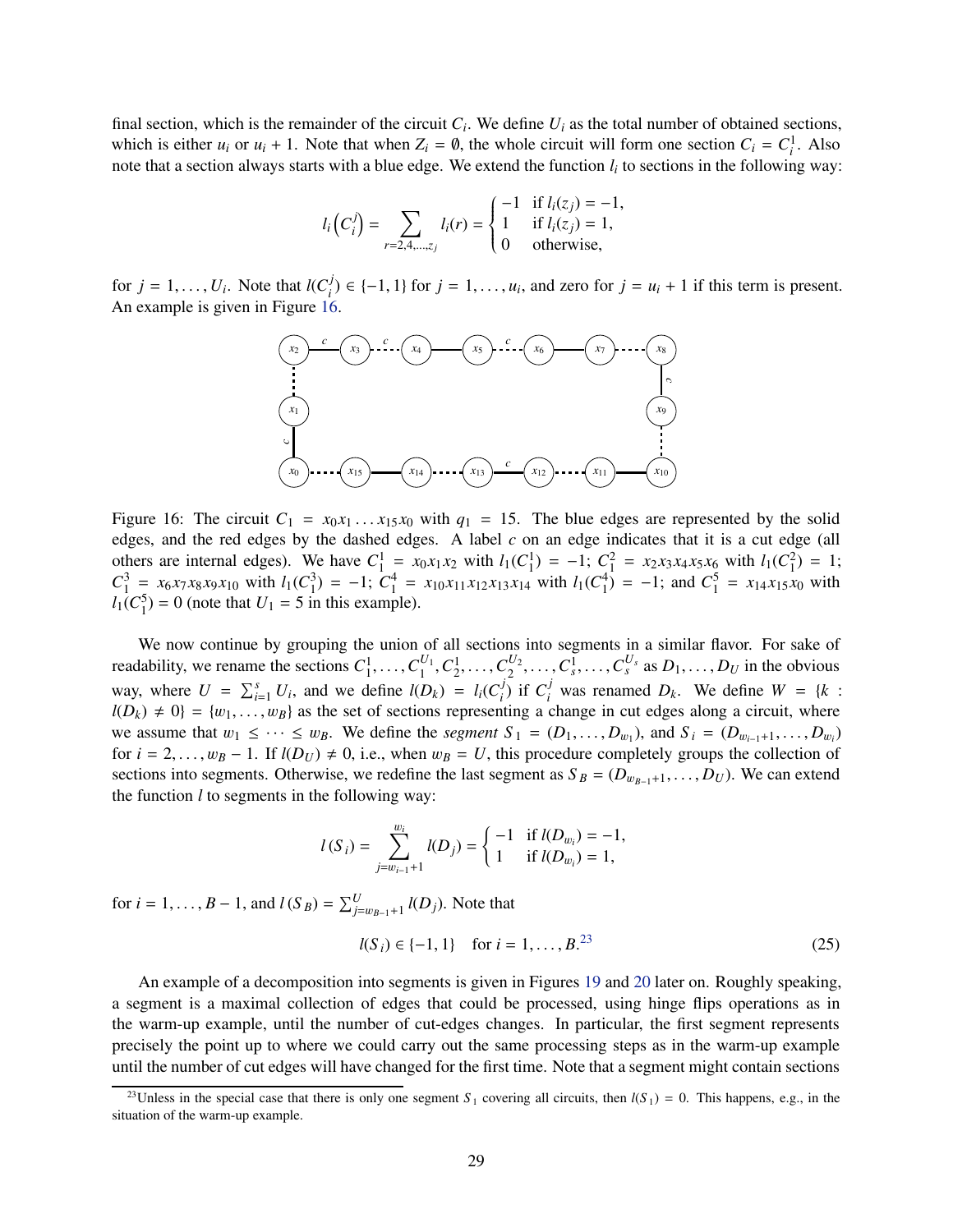from multiple circuits, in particular, it might consist of a final section of a circuit  $J_1$ , then some full circuits  $J_2, \ldots, J_h$  (which all form a section on their own) and then the first section of some circuit  $J_{h+1}$ . The function *l* is then zero on the last section of  $J_1$  and all circuits (sections)  $J_2, \ldots, J_h$ , and non-zero on the section of  $J_{h+1}$ .

*Unwinding/rewinding of a segment.* The *unwinding* of a section  $D = x_f \dots x_g$  consists of performing a number of hinge flip operations, that represent transitions in the Markov chain  $\mathcal{M}'(\gamma, d)$ . That is we perform a sequence of hinge flip operations replacing the (blue) edges  $\{x_{r-2}, x_{r-1}\}$  by (red) edges  $\{x_{r-1}, x_r\}$ for  $r = f + 2, \ldots, g$ , in increasing order of *r*. Sometimes, we need to temporarily undo the unwinding of a section, in which case we perform a sequence of hinge flip operations replacing the (red) edges  $\{x_{r-1}, x_r\}$ by (blue) edges  $\{x_{r-2}, x_{r-1}\}$  for  $r = f + 2, \ldots, g$ , in decreasing order of *r* this time. That is, we reverse the operations done during the unwinding. This is called *rewinding* a section. We say that a circuit is (currently) processed if all its sections have been unwound, and it is (currently) unprocessed if at least one section has not been unwound.

The unwinding of a segment  $S_i = (D_{a_i}, \ldots, D_{a_i+1})$  consists of unwinding the sections  $D_{a_i}, \ldots, D_{a_i+1}$  in increasing order. The rewinding of  $S_i$  consists of rewinding the section  $D_{a_i}, \ldots, D_{a_i+1}$  in decreasing order.



Figure 17: A section  $D = x_0 x_1 \ldots x_6$ . The blue edges are represented by the solid edges. The unwinding consists of performing first a hinge flip with  $\{x_0, x_1\}$  to  $\{x_1, x_2\}$ ; then  $\{x_2, x_3\}$  to  $\{x_3, x_4\}$ ; and finally  $\{x_4, x_5\}$ to  $\{x_5, x_6\}$ . The rewinding consist of first a hinge flip with  $\{x_5, x_6\}$  to  $\{x_4, x_5\}$ ; then  $\{x_3, x_4\}$  to  $\{x_2, x_3\}$ ; and finally  $\{x_1, x_2\}$  to  $\{x_0, x_1\}$ 

*Landscape processing.* Remember that *B* is the number of segments obtained from the decomposition of circuits into segments. We define the function  $P : \{0, 1, ..., B\} \to \mathbb{Z}$  by  $P(0) = 0$  and  $P(i) = \sum_{j=1}^{i} l(S_j)$ for  $i = 1, ..., B$ .

#### <span id="page-31-0"></span>Lemma 27. *The function P is a landscape function.*

*Proof.* We have to check that  $P(0) = P(B) = 0$  and that  $|P(i+1) - P(i)| = 1$  for all  $i = 0, \ldots, B-1$ , see the description of the mountain climbing problem. We have *P*(0) by definition. Moreover, since both graphical realizations *G* and *G'* contain  $\gamma$  cut edges, it holds that  $P(B) = \sum_{i=1}^{B} l(S_i) = 0$ . Finally, using [\(25\)](#page-30-2) and the definition of *P*, it follows that

$$
|P(i + 1) - P(i)| = \left| \sum_{j=1}^{i+1} l(S_j) - \sum_{j=1}^{i} l(S_j) \right| = |l(S_i)| = 1
$$

for all  $i = 1, ..., B - 1$ .

Based on the segments  $S_1, \ldots, S_B$ , we define the canonical path from *G* to *G'* in the state space graph of the chain  $G'(\gamma, d)$  that replaces all the blue edges in  $G \triangle G'$  with the red edges in  $G \triangle G'$ . By Lemma [27](#page-31-0) we know *P* is a landscape function and therefore there is a unique decomposition into mountain and valley functions  $P_1, \ldots, P_p$  so that P is the landscape function for this collection, where every function is of the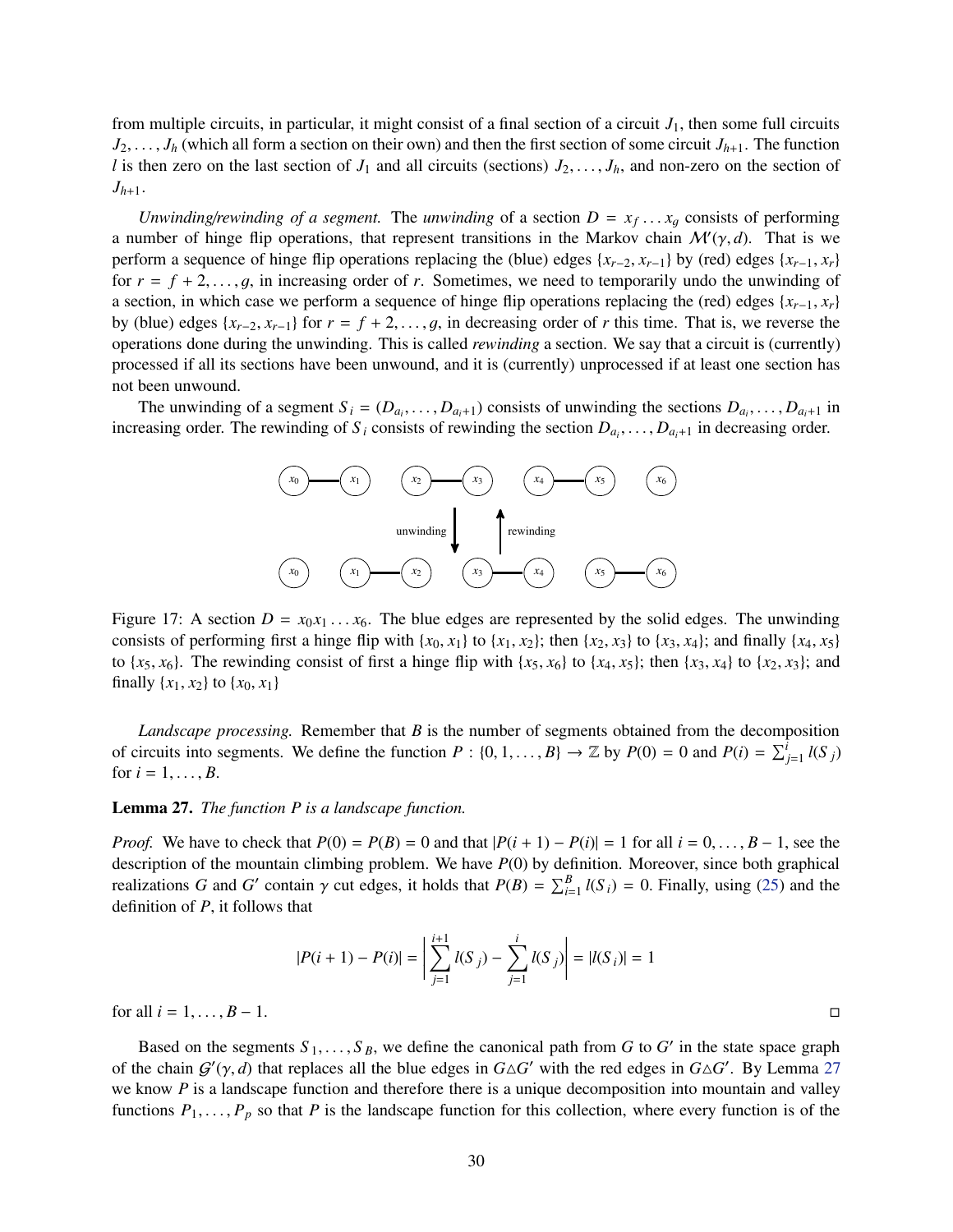form  $P_j$ :  $\{a_j, \ldots, b_j\}$   $\rightarrow \mathbb{Z}$  with  $a_1 = 0, b_j = a_{j+1}$  for  $j = 1, \ldots, p-1$ , and  $b_p = B^{24}$  $b_p = B^{24}$  $b_p = B^{24}$  The processing of *a mountain/valley P<sub>j</sub>* means that all segments  $S_{a_j+1}, \ldots, S_{b_j}$  will be unwound (it might be that during this procedure segments are temporarily rewound). This processing will rely on a traversal of the mountain, see Definition [25.](#page-28-2) We say that the segments  $S_{a_j+1}, \ldots, S_{c_j}$  are on the left side of the mountain, and the segments  $S_{c_j+1}, \ldots, S_{b_j}$  on the right side. Let  $P = P_j$  for some *j* and assume that *P* is a mountain function. For sake of notation, we write  $a = a_j$  and  $b = b_j$ , and  $t = t_j$  where  $t_j$  is the first top of the mountain.

Now, fix some traversal  $(a, t) = (r_1, s_1), \ldots, (r_k, s_k) = (t, b)$  of *P*. For  $c = 1, \ldots, k - 1$  in increasing order, do the following:

- if  $r_{c+1} > r_c$  and  $s_{c+1} > s_c$ : first unwind segment  $S_{r_{c+1}}$ , then unwind segment  $S_{s_{c+1}}$ ;
- if  $r_{c+1} > r_c$  and  $s_{c+1} < s_c$ : first unwind segment  $S_{r_{c+1}}$ , then rewind segment  $S_{s_c}$ ;
- if  $r_{c+1} < r_c$  and  $s_{c+1} > s_c$ : first rewind segment  $S_{r_c}$ , then unwind segment  $S_{s_{c+1}}$ ;
- if  $r_{c+1} < r_c$  and  $s_{c+1} < s_c$ : first rewind segment  $S_{r_c}$ , then rewind segment  $S_{s_c}$ .

This describes the processing of a mountain based on a traversal. Note that after the processing of a mountain, indeed all its segments have been unwound. If *P* is a valley function, we can use essentially the same procedure performed on −*P*. The *processing of a landscape* is done by processing the mountains/valleys  $P_1, \ldots, P_p$  in increasing order.

This procedure generates a sequence  $G = Z_1, Z_2, \ldots, Z_l = G'$  of graphical realizations transforming  $G$ into *G* ′ where any two consecutive realizations differ by a hinge flip operation. The following lemma shows that this sequence indeed defines a (canonical) path from *G* to *G'* in the state space graph of  $M(\gamma, d)$ , for a given pairing  $\psi$ . This lemma is essentially the motivation for the definition of  $\mathcal{G}'(\gamma, d)$ .

**Lemma 28.** Let  $Z = Z_i$  be a graphical realization on the constructed path from G to G' for pairing  $\psi$ , with *degree sequence d*′ *and* γ ′ *cut edges. Then properties (i), (ii) and (iii) defining* G ′ (γ, *d*) *are satisfied.*

*Moreover, there exists a polynomial r*(·) *such that the length of any constructed (canonical) path carrying flow is at most r*(*n*)*.*

*Proof (sketch).* Since hinge flip operations never add or remove edges, property (i) is clearly satisfied. Since the operations  $(1) - (4)$  given above unwind and rewind at most two segments, and by construction of the trajectories describing the traversal, the property (ii) is also satisfied. Finally, the cases  $(1) - (4)$ , in combination with the second property of a traversal as in Definition [25,](#page-28-2) guarantee that property (iii) is satisfied. To see that all canonical paths have polynomial length, note that the traversal has polynomial length, and also every individual segment has polynomial length.

#### <span id="page-32-0"></span>D.1.2 Encoding

We continue with defining the notion of an *encoding* that will be used in the next section to bound the congestion of an edge in the state space graph of  $M(\gamma, d)$ . Let  $\tau = (Z, Z')$  be a given transition of the Markov chain. Suppose that a canonical path from *G* to *G'* for some pairing  $\psi \in \Psi(G, G')$ , with canonical circuit decomposition  $\{C_1, \ldots, C_s\}$ , uses the transition  $\tau$ . We define  $L_\tau(G, G) = (G \triangle G') \triangle Z$ . An example is given in Figures [19,](#page-34-0) [20,](#page-34-1) [21](#page-34-2) and [22.](#page-35-1)

<span id="page-32-2"></span>**Lemma 29.** *Given*  $\tau = (Z, Z')$ ,  $\psi$ , *L*, *if there is some pair*  $(G, G')$  *so that*  $L = L_{\tau}(G, G')$ , *then there are at most* <sup>1</sup> 8 *n* 4 *such pairs.*

<span id="page-32-1"></span><sup>&</sup>lt;sup>24</sup>The function  $P_1$  can be found by determining the first  $j > 0$  so that  $P(j) = 0$ . The sign of  $P(1)$  determines if it is a mountain or a valley. The remaining mountains and valleys can be found similarly.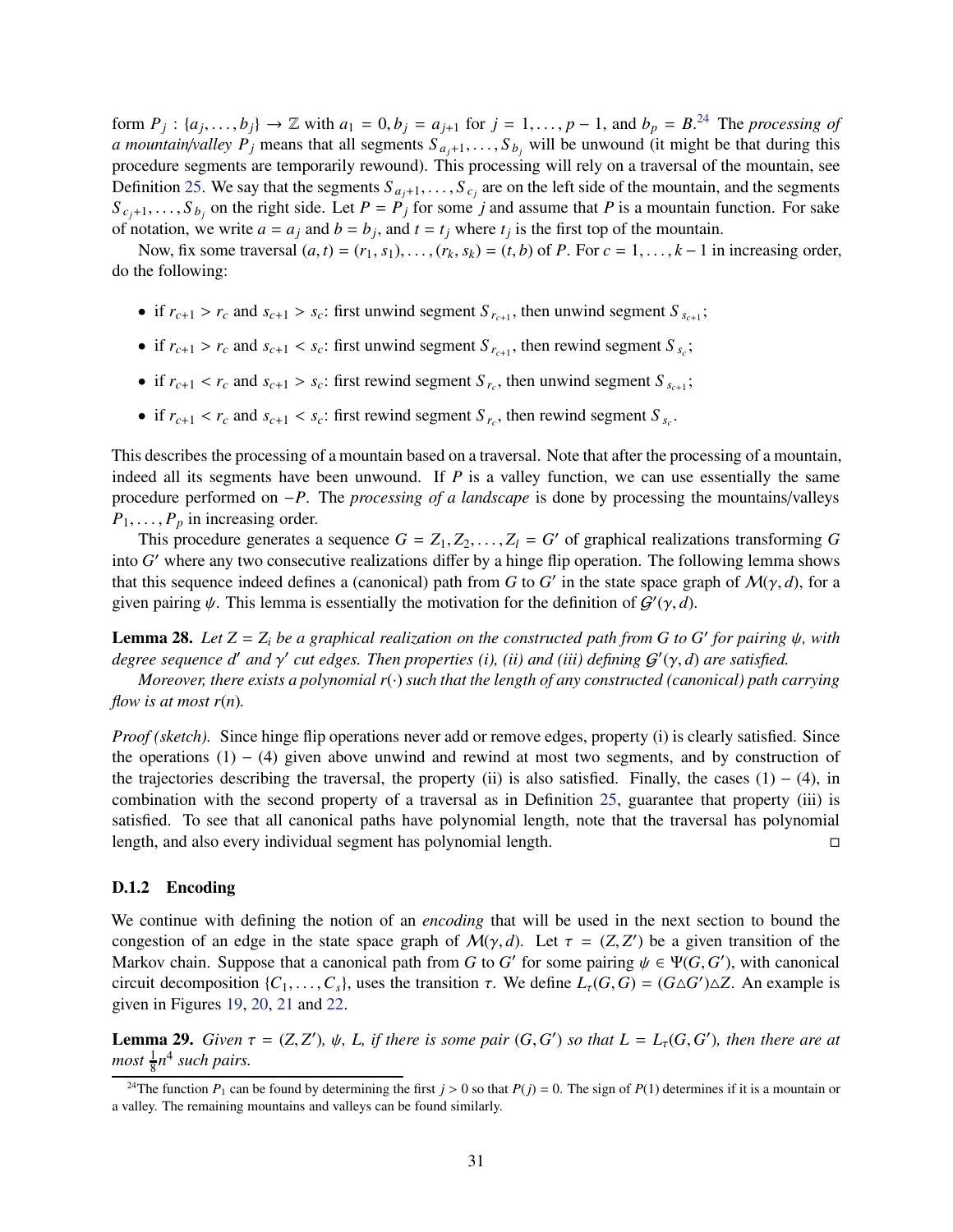*Proof.* For any pair  $(G, G')$ , let *P* be the landscape function of this canonical path between *G* and *G'* using the transition  $\tau$ , and  $P_1, \ldots, P_p$  its decomposition into mountain and valley functions. Let  $T_{\tau,\psi}(G, G') \in$  $\{C_1, \ldots, C_s\}$  be the circuit containing the first node of the first segment of the right part of the mountain/valley *P*<sup>*j*</sup> containing the transition  $\tau$ . Moreover, if  $\tau$  is used in the processing of a segment on the left side of the mountain  $P_j$  containing  $\tau$ , let  $\sigma_{\psi}(G, G')$  be the circuit containing the last node of the segment with highest index on the right side of the mountain that is currently unwound. If  $\tau$  lies on the right side of the mountain, we let  $\sigma_{\psi}(G, G')$  be the circuit containing the last node of the segment with highest index on the left side of the mountain that is currently unwound.



Figure 18: The dashed vertical lines sketch the ranges of the circuits  $T_{\psi}$ ,  $\sigma_{\psi}$  and Γ. For every other circuit, contained in one of the four regions represented below the landscape, we know whether it has currently been processed or not.

We claim that, given  $T_{\psi}, \sigma_{\psi} \in \{C_1, \ldots, C_s\}$ , it can be argued that there are at most 8 pairs  $(G, G')$  so that  $T_{\psi} = T_{\psi}(G, G')$ ,  $\sigma_{\psi} = \sigma_{\psi}(G, G')$ . This can be seen as follows. Note that we can infer for all other circuits in  $\{C_1, \ldots, C_s\} \setminus \{T_\psi, \sigma_\psi, \Gamma\}$  which edges belong to *G* and which to *G'* using the (global) circuit ordering. To see this, assume that  $\Gamma \leq_C T_{\psi} \leq_C \sigma_{\psi}$  (the only other case  $\sigma_{\psi} \leq_C T_{\psi} \leq_C \Gamma$  is similar). Because the landscapes of the canonical paths always respect the circuit ordering, we know that all circuits in the canonical decomposition of  $\psi$  appearing before Γ have been unwound at this point. All circuits lying strictly between  $\Gamma$  and  $T_{\psi}$  are not unwound. The circuits strictly between  $T_{\psi}$  and  $\sigma_{\psi}$  again have been unwound, and finally, all circuits appearing after  $\sigma_{\psi}$  have not been unwound. By comparison with *Z*, it is uniquely determined with edges on these circuits belong to *G* and which to *G'*. For the remaining three circuits  $T_{\psi}$ ,  $\sigma_{\psi}$  and  $\gamma$  there are for every circuit two possible configurations of the edges of *G* and *G'*, since every circuit alternates between edges of *G* and  $G'$ .<sup>[25](#page-33-0)</sup> Hence, there are at most  $2^3 = 8$  possible pairs  $(G, G')$  with the desired properties given  $T_{\psi}$  and  $\sigma_{\psi}$ .

Finally, note that for any pairing  $\psi$ , there are at most  $\frac{1}{4} \binom{n}{2}$  $\binom{n}{2}$  circuits in the canonical circuit decomposition  ${C_1, \ldots, C_s}$  of the pairing  $\psi$ , as every circuit has length at least four. Hence, for both  $T_\psi$  and  $\sigma_\psi$  there are at most  $\frac{1}{4} {n \choose 2}$  $n_2$ ) possible choices. Since  $\Gamma$  is uniquely determined by the transition  $\tau$ , this implies that there are at most

$$
8 \cdot \frac{1}{4} {n \choose 2} \cdot \frac{1}{4} {n \choose 2} \le \frac{n^4}{8}
$$

possible pairs  $(G, G')$  with  $L = L_{\tau}(G, G')$  $1.26$  $1.26$ 

<span id="page-33-0"></span><sup>&</sup>lt;sup>25</sup>Note that we cannot use the transition  $\tau$  to infer which edges belong to *G* and *G'* on the circuit Γ, as we do not know (i.e., we do not encode) whether we are unwinding or rewinding the segment containing  $\tau$ .

<span id="page-33-1"></span> $26A$  canonical path uses every transition at most once, which follows from the fact that we assumed that a traversal is always minimal, see Definition [25.](#page-28-2)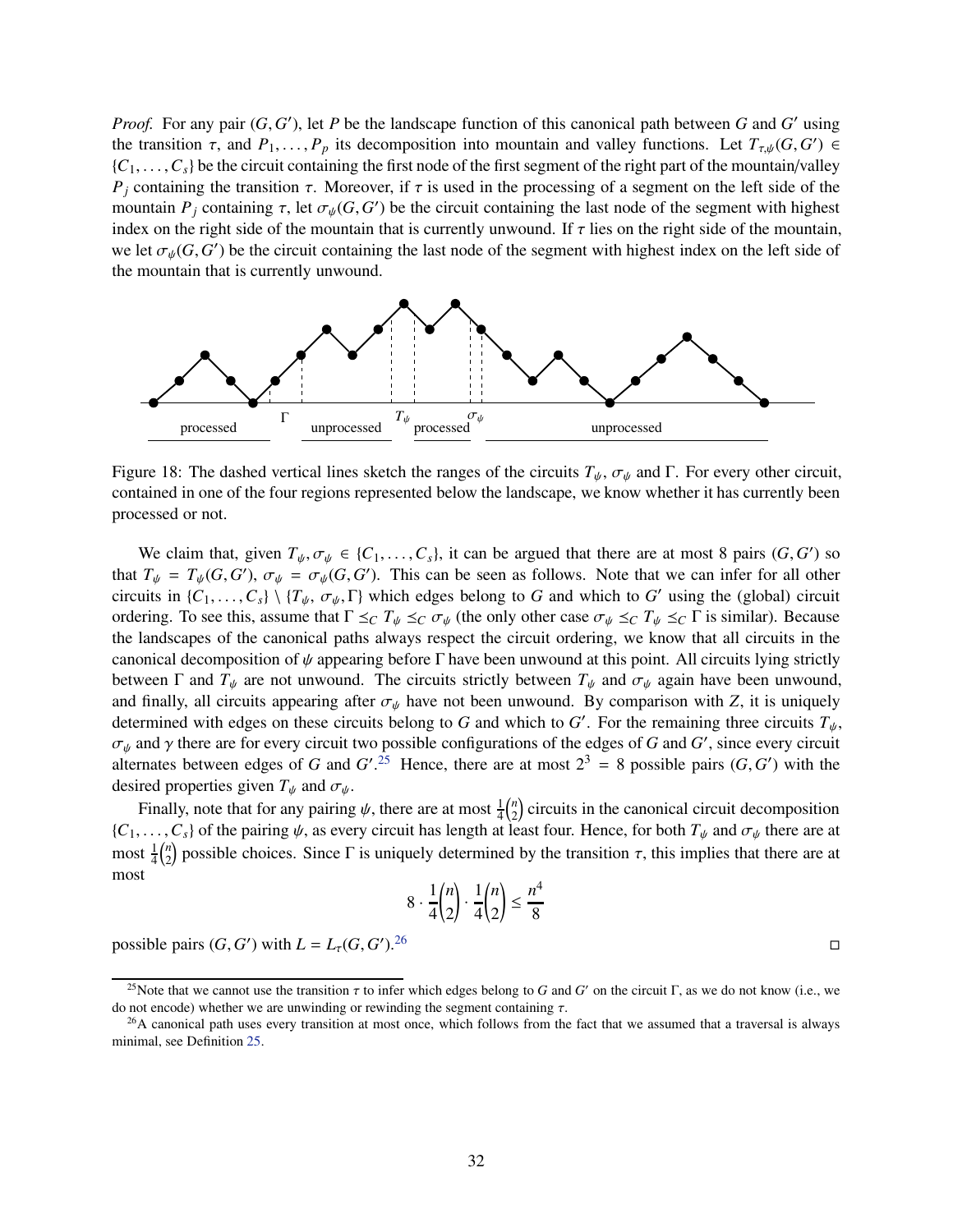

<span id="page-34-0"></span>Figure 19: Symmetric difference  $H = G \triangle G'$  where the solid edges represent the (blue) edges *G* and the dashed edges the (red) edges of *G'*. From left to right the circuit are numbered  $C_1 = a_1 a_2 a_3 a_4 a_1$ ,  $C_2 = a_1 a_2 a_3 a_4 a_1$  $x_0 \cdots x_{15} x_0$  and  $C_3 = b_1 b_2 b_3 b_4 b_1$ , and assume that this is also the order in which they are processed. Cut edges are indicated with the label *c*.



<span id="page-34-1"></span>Figure 20: The landscape, consisting of two valleys, corresponding to the symmetric difference in Figure [19.](#page-34-0) The segments are given by  $S_1 = (a_1 a_2 a_3 a_4 a_1, x_0 x_1 x_2), S_2 = (x_2 x_3 x_4 x_5 x_6), S_3 = (x_6 x_7 x_8 x_9 x_{10}), S_4 = (x_7 x_8 x_9 x_9 x_{10})$  $(x_{10}x_{11}x_{12}x_{13}x_{14}), S_5 = (x_{14}x_{15}x_{16}, b_1b_2), \text{ and } S_6 = (b_3b_4b_1).$ 



<span id="page-34-2"></span>Figure 21: The transition  $\tau = (Z, Z')$  that is the hinge flip operation that removes the edge  $\{x_{10}, x_{11}\}$  and adds the edge  $\{x_{11}, x_{12}\}$  as part of the unwinding of  $S_4$ . Note that the segments  $S_1$  and as  $S_2$ , forming the first valley, have been processed already. Also, the first segment  $S_3$  of the left part of the second valley, as well as the segment *S*<sub>5</sub> being the first segment of the right part of the second valley, have been processed already. The edges in  $(E(G) \cup E(G')) \setminus E(H)$  are left out.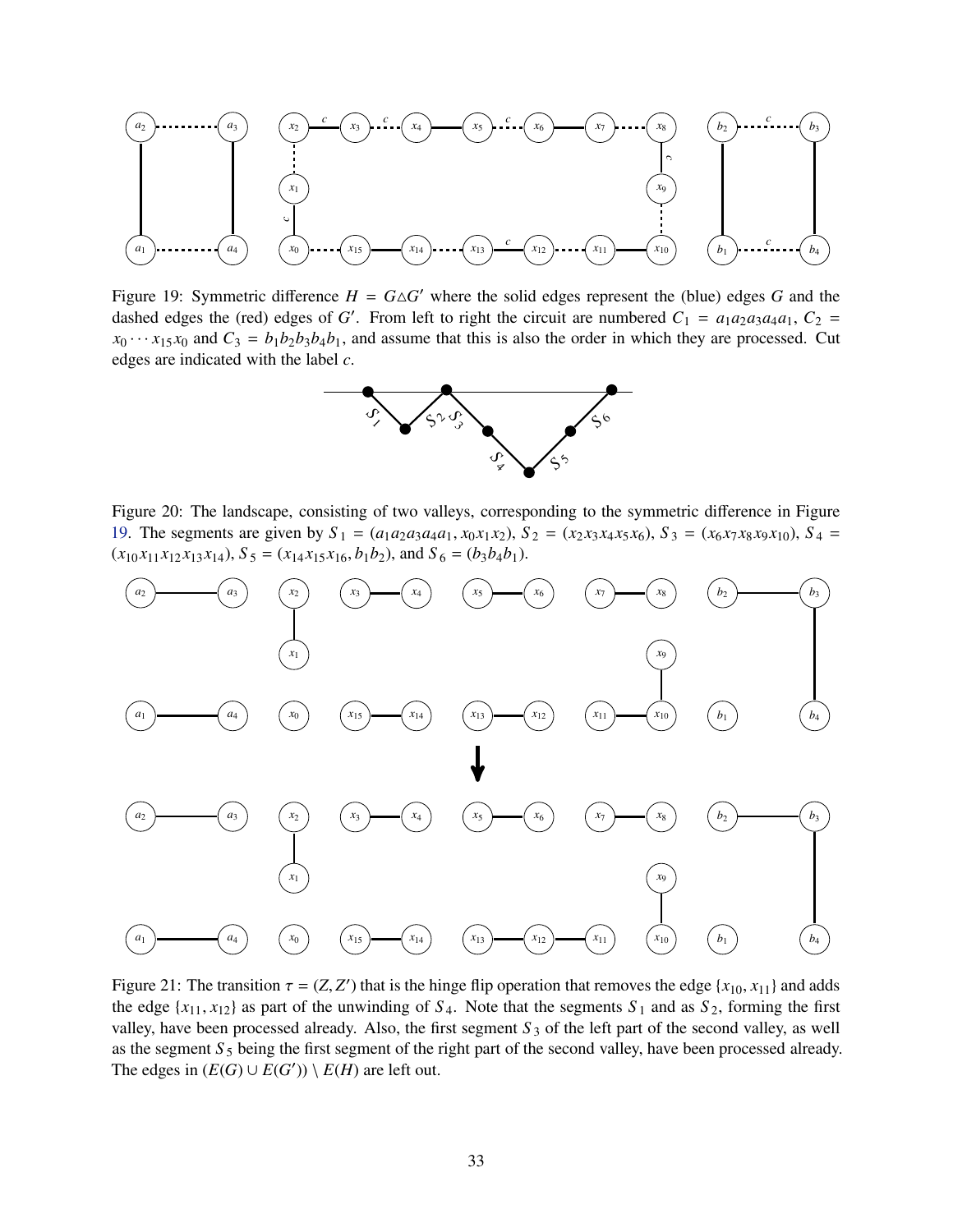

<span id="page-35-1"></span>Figure 22: The encoding  $L = L_t(G, G') = (G \triangle G') \triangle Z$  for the symmetric difference in Figure [19](#page-34-0) and transition as in Figure [21,](#page-34-2) where again the edges in  $(E(G) \cup E(G')) \setminus E(H)$  are left out.

## <span id="page-35-0"></span>D.1.3 Bounding the Congestion

For a tuple  $(G, G', \psi)$ , let  $p_{\psi}(G, G')$  denote the canonical path from *G* to *G'* for pairing  $\psi$ . Let

$$
\mathcal{L}_{\tau} = \cup_{(G,G',\psi)\in\mathcal{F}_{\tau}}L_{\tau}(G,G')
$$

be the union of all (distinct) encodings  $L_{\tau}$ , where  $\mathcal{F}_{\tau} = \{(G, G', \psi) : \tau \in p_{\psi}(G, G')\}$  is the set of all tuples  $(G, G', \psi)$  such that the canonical path from *G* to *G'* under pairing  $\psi$  uses the transition  $\tau$ . A crucial observation is the following.

**Lemma 30.** If  $L_{\tau}(G, G') = (G \triangle G') \triangle Z$  for transition  $\tau = (Z, Z')$  used by a canonical path between G and  $G'$ , then  $L \in \mathcal{G}'(\gamma, d)$ *. This implies that* 

<span id="page-35-6"></span>
$$
|\mathcal{L}_\tau| \le |\mathcal{G}'(\gamma, d)|. \tag{26}
$$

*Proof (sketch)*. We check that the properties (i), (ii) and (iii) defining the set  $G'(\gamma, d)$  are satisfied by *L*. Note that  $L\Delta Z = G\Delta G$ . As every individual hinge flip operations adds and removes an arc from the symmetric difference, it follows that *L* and *Z* have the same number of edges. This proves property (i). Also, if *Z* has a perturbation of  $\alpha_v \in \{-2, -1, 0, -1, -2\}$  (see Proposition [20\)](#page-24-3) at node v, then *L* has a perturbation of  $-\alpha_v$ at node v, which shows that property (ii) is satisfied for *L*. Finally, with  $\beta \in \{-1, 0, 1\}$ , if *Z* contains  $\gamma - \beta$ cut edges, then *L* contains  $\gamma + \beta$  cut edges (using implicitly that *G* and *G'* contain the same number of cut edges). This implies that property (iii) is satisfied.  $\square$ 

Moreover, with  $H = G \triangle G'$  and  $L = L_t(G, G')$ , the pairing  $\psi$  has the property that it pairs up the edges of  $E(H) \setminus E(L)$  and  $E(H) \cap E(L)$  in such a way that for every node v each edge in  $E(H) \setminus E(L)$  that is incident to v is paired up with an edge in  $E(H) \cap E(L)$  that is incident to v, except for at most four pairs.<sup>[27](#page-35-2)</sup> Let  $\Psi'(L)$ be the set of all pairings with this property. Remember that we do not need to know *G* and *G* ′ in order to determine the set  $H = L_{\tau} \triangle Z$ . Note that not every such pairing has to correspond to a tuple  $(G, G', \psi)$ for which  $t \in p_{\psi}(G, G')$ . Using a counting argument,<sup>[28](#page-35-3)</sup> we can upper bound  $|\Psi'(L)|$  in terms of  $|\Psi(H)|$ . In particular, there exists a polynomial  $q(n)$  such that

<span id="page-35-5"></span>
$$
|\Psi'(L)| \le q(n) \cdot \Psi(H)|^{29} \tag{27}
$$

<sup>&</sup>lt;sup>27</sup>These are the nodes  $x_0$ ,  $x_{12}$ ,  $b_1$  and  $b_3$  in Figure [22.](#page-35-1)

<span id="page-35-2"></span> $28$ This can be done similarly as the argument used towards the end of Appendix [A.2.](#page-14-0)

<span id="page-35-4"></span><span id="page-35-3"></span><sup>&</sup>lt;sup>29</sup>A very rough choice is  $q(n) = n^{20}$ .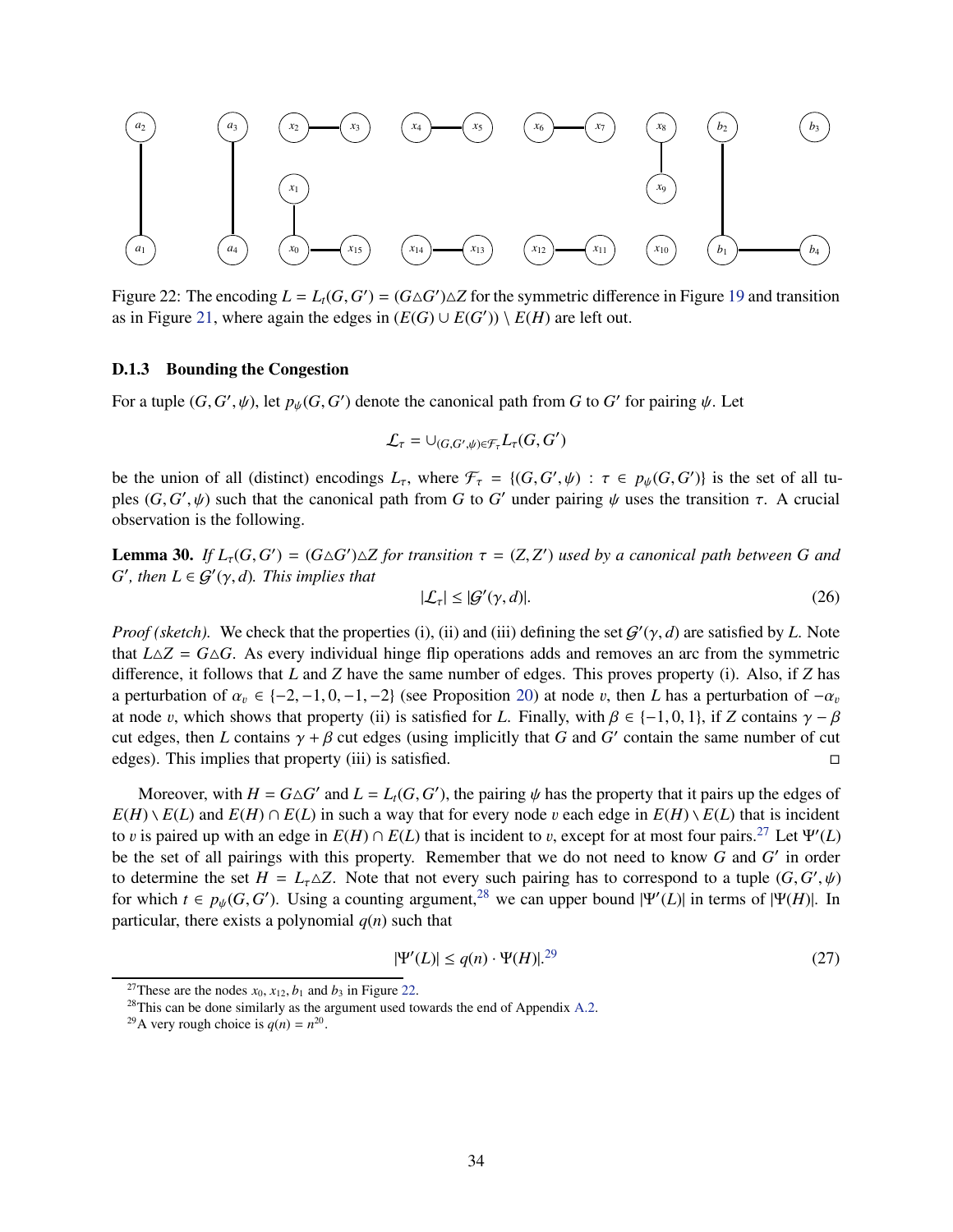Putting everything together, we have

<span id="page-36-2"></span>
$$
|G'(\gamma, d)|^2 f'(\tau) = \sum_{(G, G')}\sum_{\psi \in \Psi(G, G')} 1(e \in p_{\psi}(H))|\Psi(H)|^{-1}
$$
  
\n
$$
\leq \frac{1}{8}n^4 \sum_{L \in \mathcal{L}_{\tau}} \sum_{\psi' \in \Psi'(L)} |\Psi(H)|^{-1} \quad \text{(using Lemma 15)}
$$
  
\n
$$
\leq \frac{1}{8}n^4 \cdot q(n) \sum_{L \in \mathcal{L}_{\tau}} 1 \quad \text{(using (27))}
$$
  
\n
$$
\leq \frac{1}{8}n^4 \cdot q(n) \cdot |G'(\gamma, d)| \quad \text{(using (26))}
$$

The usage of Lemma [29](#page-32-2) for the first inequality works as follows. Every tuple  $(G, G', \psi) \in \mathcal{F}_t$  with encoding  $L_t(G, G')$  generates a unique tuple in  $\{L_t(G, G')\} \times \Psi'(L_t(G, G'))$ . But since, by Lemma [29,](#page-32-2) there are at  $\max_{1 \leq A} \frac{1}{8} n^4$  pairs  $(G, G')$  with  $L = L_\tau(G, G')$  for given  $L, \tau$  and  $\psi$ , we have that  $\frac{1}{8} n^4 \sum_{L \in \mathcal{L}_{\tau}} |\{L\} \times \Psi'(L)| =$ 1  $\frac{1}{8}n^4 \sum_{L \in \mathcal{L}_{\tau}} \sum_{\psi' \in \Psi'(L)} 1$  is an upper bound on the number of canonical paths that use  $\tau$ .

By rearranging [\(28\)](#page-36-2) we get the upper bound for f' required in Lemma [24.](#page-26-4) We already observed that the length of any canonical path is polynomially bounded as well. This then completes the proof of Theorem [23.](#page-26-0)

## <span id="page-36-0"></span>E Strongly Stable Families for the PAM Model

In Appendix [D](#page-24-0) we have shown that the hinge flip Markov chain for PAM instances with two classes is rapidly mixing on  $G'(\gamma, d)$  in case  $(\gamma, d)$  comes from a family of strongly stable tuples. In this section we give two explicit families of sequences that are strongly stable. When dealing with a family of instances, even when this is not explicitly mentioned, we only consider the tuples  $(c, d)$  for which there is at least one graphical realization.

<span id="page-36-1"></span>Theorem 31 (Regular classes). *Let* D *be the family of instances of the joint degree matrix model, i.e., where for every tuple*  $(V_1, V_2, \gamma, d)$  *it holds that*  $1 \leq \beta_1, \beta_2 \leq |V| - 1$ , *and*  $1 \leq \gamma \leq |V_1||V_2| - 1$ , *where*  $\beta_1$  *and*  $\beta_2$  *are the common degrees in the classes*  $V_1$  *and*  $V_2$ , *respectively. The family*  $D$  *is strongly stable for*  $k = 6$ *, and, hence, the hinge flip chain is rapidly mixing for all tuples in* D*.*

*Proof.* We first show that this family is strongly stable for  $k = 6$ . For convenience, we will work with the notation  $G'(c, d)$  instead of  $G'(\gamma, d)$ . Remember that

$$
c_{ii} = \left(\sum_{j \in V_i} d_j\right) - \gamma
$$

for  $i = 1, 2$  is the number of internal edges that  $V_i$  has in any graphical realization in  $\mathcal{G}(\gamma, d)$ , and that  $\gamma = c_{12} = c_{21}$ . For sake of readability, we define the notion of a cancellation hinge flip. For either  $i = 1$  or  $i = 2$ , suppose nodes  $v, w \in V_i$ , are such that v has a degree deficit of at least one, and w a degree surplus of at least one. Then w has a neighbor  $z \in V$  that is not a neighbor of v (using that v and w have the same degree β*i*). The hinge flip operation that removes the edge {*z*, w} and adds the edge {*z*, v} is called a *cancellation flip on v and w.* Note that the number of internal edges in  $V_1$  and  $V_2$  as well as the number of cut edges does not change with such an operation.<sup>[30](#page-36-3)</sup> Moreover, we say that an edge  $\{a, b\}$  is a non-edge of a graphical realization *G* if  $\{a, b\} \notin E(G)$ .

<span id="page-36-3"></span><sup>&</sup>lt;sup>30</sup>That is, either *z* lies in the other class, in which case the cancellation flip removes and adds a cut edge, or, *z* lies in the same class as  $v$  and  $w$  in which case an internal edge in  $V_i$  is removed and added.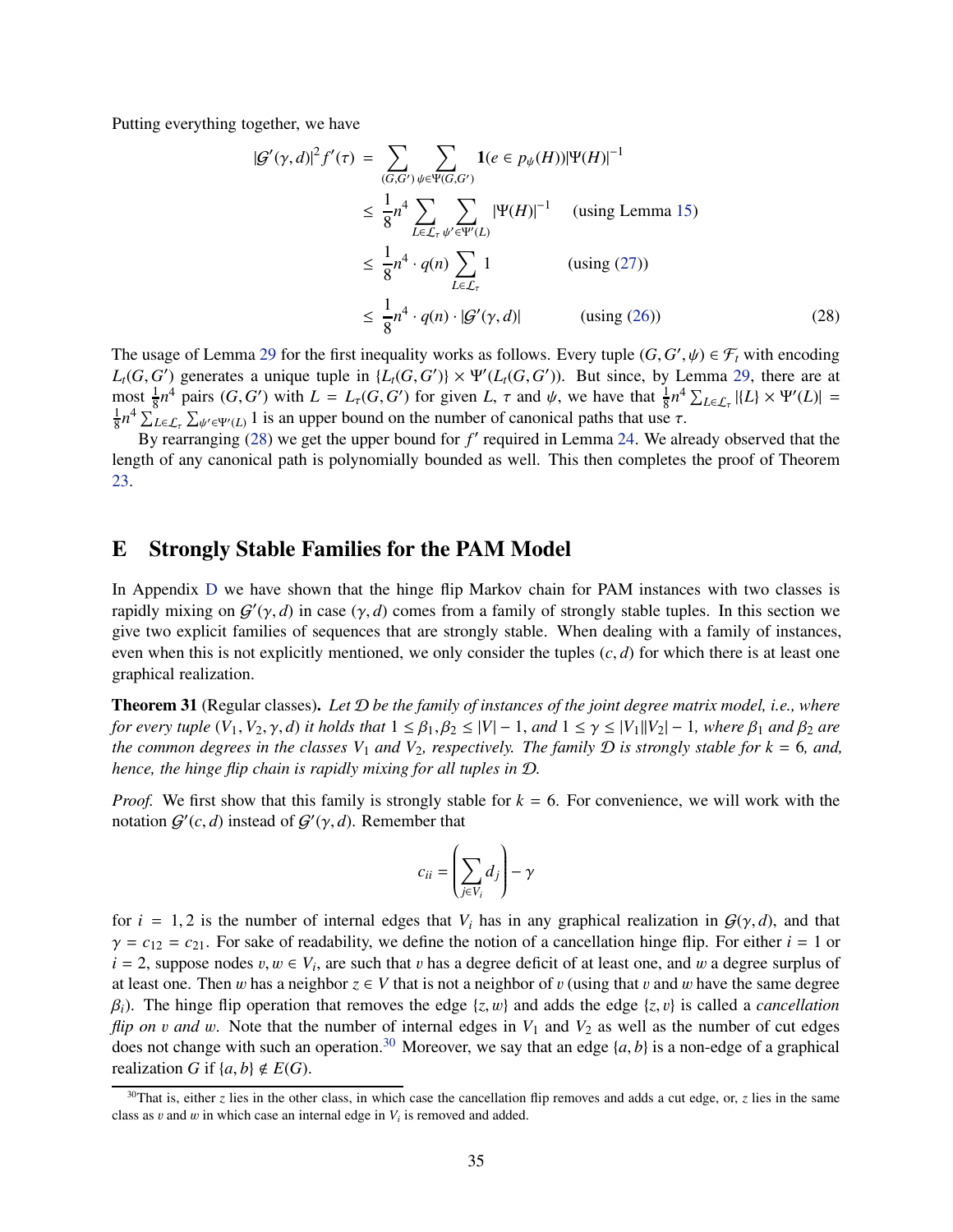Let  $G \in \mathcal{G}'(c,d)$  for some tuple  $(c',d')$  as in the definition of  $\mathcal{G}'(c,d)$  at the start of Section [D.](#page-24-0) We first show that with at most four hinge flip operations, we can obtain a perturbed auxiliary state  $G^* \in \mathcal{G}'(c,d)$  for which its tuple  $(c^*, d^*)$  is edge-balanced. That is, it satisfies  $c^* = c$ . Remember that the value  $c'_{12}$  uniquely determines the matrix *c'*, and, by assumption of  $G'(c,d)$ , we have  $c'_{12} \in \{c_{12} - 1, c_{12}, c_{12} + 1\}$ . We can therefore distinguish the following cases.

• Case 1:  $c'_{12} = c_{12} + 1$ . Then, by Proposition [20,](#page-24-3) either  $c'_{11} = c_{11} - 1$  and  $c'_{22} = c_{22}$ , or,  $c'_{22} = c_{22} - 1$ and  $c'_{11} = c_{11}$ . Assume without loss of generality that we are in the first case. Then it holds that

<span id="page-37-0"></span>
$$
\sum_{j \in V_1} d'_j = \left(\sum_{j \in V_1} d_j\right) - 1 \quad \text{and} \quad \sum_{j \in V_2} d'_j = \left(\sum_{j \in V_2} d_j\right) + 1. \tag{29}
$$

Moreover, there must be at least one node  $v_2 \in V_2$  with a degree surplus (of either one or two), and there is at least one non-edge  $\{a, b\}$  with both endpoints in  $V_1$ . If  $v_2$  is adjacent to either *a* or *b*, we can perform a hinge flip to make the realization *G* edge-balanced, so assume this is not the case. Also, if the total deficit of *a* and *b* is  $-2$ , there must be a node in  $V_1$  with degree surplus, otherwise [\(29\)](#page-37-0) is violated. Then we can perform a cancellation flip in  $V_1$  to remove the deficit at either *a* or *b*. Hence, we may assume without loss of generality that *a* does not have a degree deficit.

– **Case A:**  $v_2$  has a neighbor  $v_1 \in V_1$ . If  $v_1$  has a degree surplus we can perform a cancellation flip in  $V_1$  to remove it, which must exist by [\(29\)](#page-37-0). So assume  $v_1$  has no degree surplus. As node *a* has no deficit, and is not connected to  $v_2$ , whereas  $v_1$  is, there must be some neighbor *p* of *a* which is not a neighbor of  $v_1$ . This holds since  $v_1$  and *b* have the same degree  $\beta_1$  in the sequence *d*. Then the path  $v_2 - v_1 - p - a - b$  alternates between edges and non-edges of *G*, and with two hinge flips we can obtain an edge-balanced realization in  $G'(\gamma, d)$ .



Figure 23: Sketch of first case with subcase A.

– Case B:  $v_2$  has no neighbors in  $V_1$ . We know that there is at least one cut edge  $\{q, r\}$  in the realization *G*, since  $c'_{12} = c_{12} + 1$ . If *q* has a degree surplus, we are in the situation of Case A. Otherwise  $v_2$  has a neighbor *u* which is not a neighbor of *q*, since *q* and  $v_2$  have the same degree  $\beta_2$  in the sequence *d*. We can then perform the hinge flip that removes  $\{v_2, u\}$  and adds  $\{u, q\}$ . If *q* now has a degree surplus, we are in Case A. Otherwise, in case this hinge flip cancelled out a degree deficit at  $q$ , there must be at least one other node in  $V_2$  with a degree surplus, because of [\(29\)](#page-37-0). We can then perform the same step again, which will now result in a degree surplus at *q*. This is true since the node *q* cannot have a deficit of −2, since [\(29\)](#page-37-0) would then imply that the the total degree surplus of nodes in  $V_2$  is at least three, which violates the second property defining  $G'(c, d)$ . That is, we can always reduce to the situation in Case A.

Summarizing, we can always find an edge-balanced realization *G* ∗ using at most four hinge flip operations in case  $c'_{12} = c_{12} + 1$ .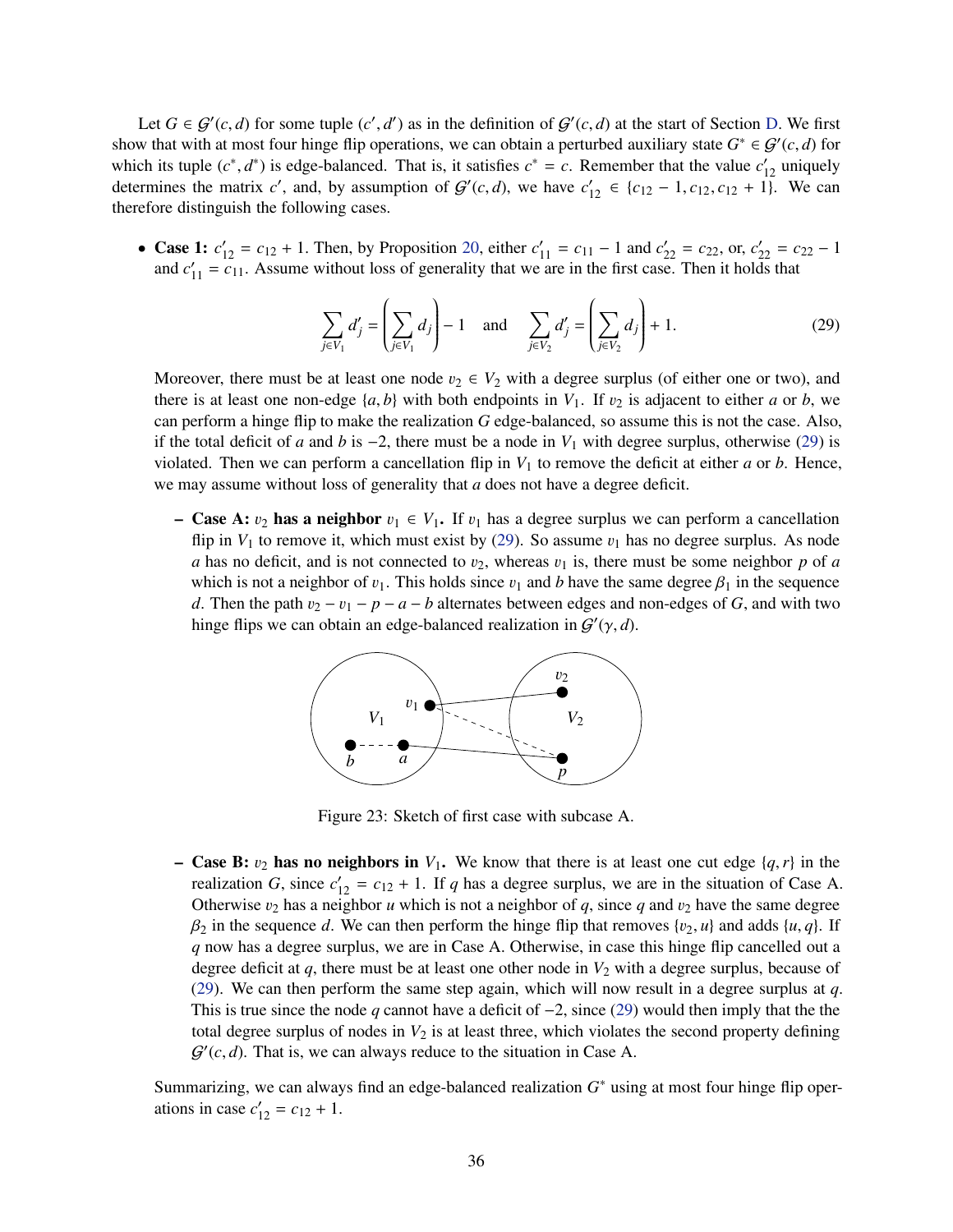- Case 2:  $c'_{12} = c_{12} 1$ . Using complementation, it can be seen that this case is similar to Case 1. That is, we consider the tuple  $(\bar{c}, \bar{d})$  in which all nodes in  $V_1$  have degree  $|V| - \beta_1$ , all nodes in  $V_2$  have degree  $|V| - \beta_2$ , and where all feasible graphical realizations have  $\bar{c}_{12} = |V_1||V_2| - c_{12}$  cut edges. The case  $c_{12} = c_{12} - 1$  then corresponds to the case  $\bar{c}'_{12} = \bar{c}_{12} + 1$ .
- Case 3:  $c'_{12} = c_{12}$ . If also  $c_{11} = c'_{11}$  we are done. Otherwise, suppose that  $c_{11} = c'_{11} + 1$ . Then it must be that  $c_{22} = c'_{22} - 1$ , as  $c'_{12} = c_{12}$ , and it holds that

<span id="page-38-0"></span>
$$
\sum_{j \in V_1} d'_j = \left(\sum_{j \in V_1} d_j\right) + 2 \quad \text{and} \quad \sum_{j \in V_2} d'_j = \left(\sum_{j \in V_2} d_j\right) - 2. \tag{30}
$$

Then there is at least one edge  $\{a, b\}$  in the graphical realization with  $a, b \in V_1$ . Moreover, we may assume that *a* has a degree surplus. If not, then there is at least one other node *u* with a degree surplus because of [\(30\)](#page-38-0). Performing a cancellation flip then gives the node *a* a degree surplus (it could not be that *a* had a degree deficit, as this would imply, in combination with [\(30\)](#page-38-0), that the total degree surplus of nodes in  $V_1$  is at least three).



Figure 24: Sketch of last situation in Case 3.

Now, if there is a non-edge of the form  $\{b, v_2\}$  for some  $v_2 \in V_2$ , we can perform a hinge flip operation removing  $\{a, b\}$  and adding  $\{b, v_2\}$  in order to end up in Case 1. Otherwise, assume that *b* is adjacent to all  $v_2 \in V_2$ . As *b* is also adjacent to *a*, and *a* has a degree surplus of at least one,<sup>[31](#page-38-1)</sup> it follows that  $\beta_1 \geq |V_2|$ . Now, by the assumption that  $c_{12} \leq |V_1||V_2| - 1$ , there is at least one non-edge  $\{p, q\}$ with  $p \in V_1$  and  $q \in V_2$ . As  $p$  is not adjacent to  $q$ , but has degree at least  $\beta_1 \geq |V_2|$ , it must be that *p* is adjacent to some  $r \in V_1$ . If *r* has a degree surplus, then we can perform a hinge flip that removes  $\{p, r\}$  and adds  $\{p, q\}$  in order to end up in the situation of Case 1. Otherwise, node *a*, which has a degree surplus, has some neighbor w which is not a neighbor of r. This implies the path  $a-w-r-p-q$  alternates between edges and non-edges of *G*. Performing two hinge flips then brings us in the situation of Case 1.

We have shown that with at most four hinge flips we can always obtain some  $G^* \in \mathcal{G}'(c,d)$  that is edge-balanced. This implies that

<span id="page-38-2"></span>
$$
\sum_{j \in V_1} d_j^* = \sum_{j \in V_1} d_j \quad \text{and} \quad \sum_{j \in V_2} d_j^* = \sum_{j \in V_2} d_j. \tag{31}
$$

Now, if  $v \in V_1$  has a degree surplus, there must be some  $w \in V_1$  that has a degree deficit, because of [\(31\)](#page-38-2). We can then perform a cancellation flip to decrease the sum of the total degree deficit and degree surplus. A similar statement is true if  $v \in V_2$  has a degree surplus. By performing this step at most twice, we obtain a realization *H* ∈  $G(c, d)$ . That is, with at most six hinge flip operations in total we can transform *G* into a graphical realization in  $G(c, d)$ . This shows that *D* is strongly stable for  $k = 6$ . graphical realization in  $G(c, d)$ . This shows that  $D$  is strongly stable for  $k = 6$ .

<span id="page-38-1"></span><sup>&</sup>lt;sup>31</sup>That is, *b* can have a degree surplus of at most one. A degree surplus of two at *b* would only give a bound of  $\beta_1 \ge |V_2| - 1$ .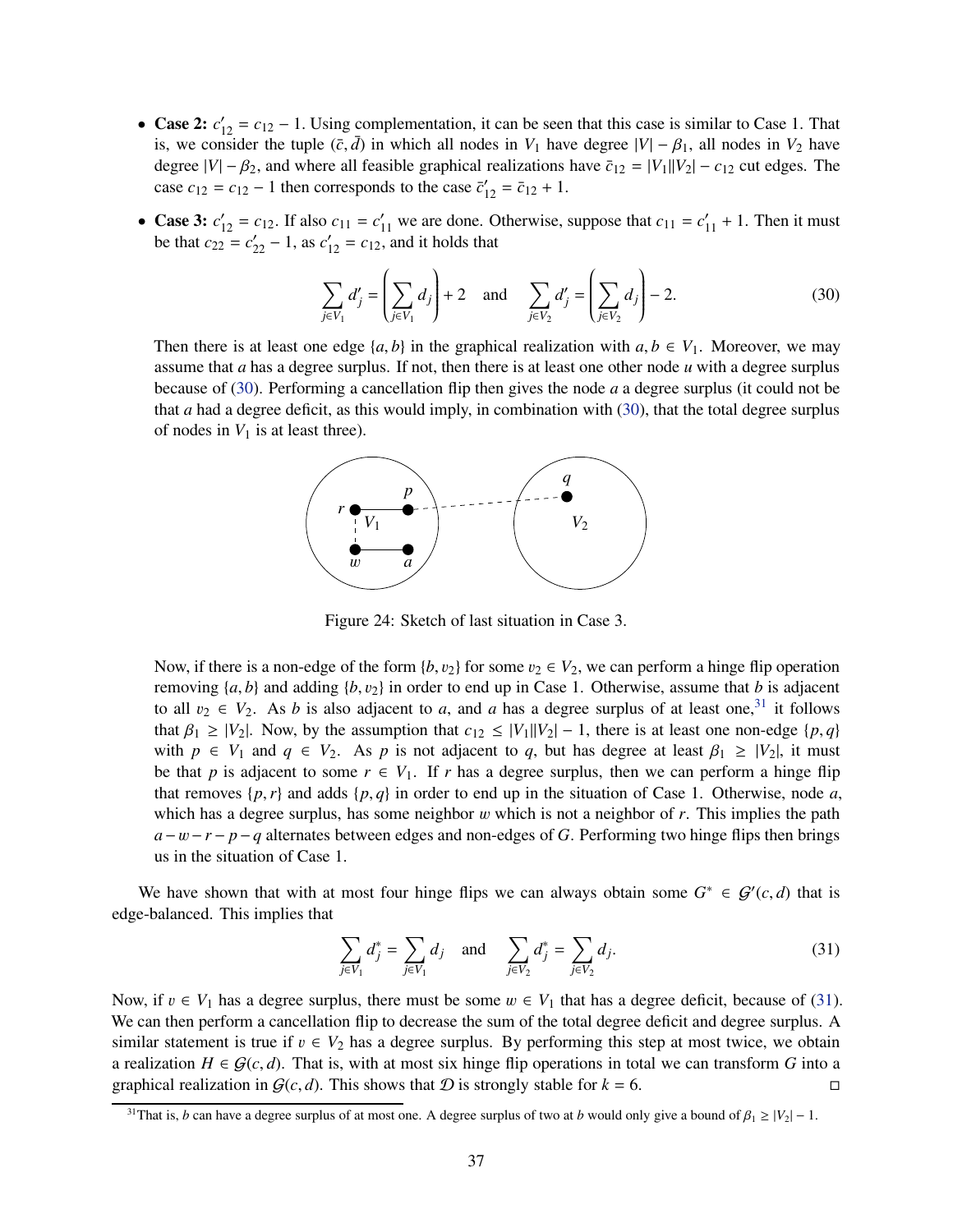We next show that certain families of sparse instances are strongly stable as well. Sparsity here refers to the fact that the maximum degree in a class in significantly smaller than the size of the class, as well as the fact that the number of cut edges is (much) smaller than the total number of edges in a graphical realization.

<span id="page-39-1"></span>**Theorem 32** (Sparse irregular families). Let  $0 < \alpha < 1/2$  be fixed, and let  $\mathcal{D}_{\alpha}$  be the family of tuples  $(V_1, V_2, c, d)$  *for which* 

- $(i)$   $|V_1|, |V_2| \ge \alpha n$ ,
- $(ii)$  2  $\leq d_i \leq \sqrt{\frac{\alpha n}{4}}$  $\frac{\pi}{4}$  *for i* ∈  $V_1$  ∪  $V_2$ *, and,*
- *(iii)*  $1 \le c_{12} \le \frac{\alpha n}{2}$  $\frac{\nu n}{2}$ .

*The class*  $\mathcal{D}_{\alpha}$  *is strongly stable for*  $k = 9$ *, and, hence, the hinge flip chain is rapidly mixing for all tuples in*  $\mathcal{D}_{\alpha}$ .

*Proof.* We proceed in a similar fashion as the proof of Corollary [31.](#page-36-1) We will use the notion of an alternating path. For a given graph  $H = (W, E)$ , an alternating path  $(x_1, \ldots, x_q)$  is an odd sequence of nodes so that {*x<sub>i</sub>*, *x<sub>i+1</sub>*} ∈ *E* for *i* even, and {*x<sub>i</sub>*, *x<sub>i+1</sub>*} ∉ *E* for *i* odd.

<span id="page-39-0"></span>**Lemma 33** (following from [\[28\]](#page-44-14)). Let  $\delta = (\delta_1, \ldots, \delta_r)$  be a degree sequence with  $1 \leq \delta_i \leq \sqrt{r/2}$  for all  $i = 1, \ldots, r$ . Fix  $x, y \in [r]$  *and let*  $H = ([r], E)$  *be a graphical realization of the degree sequence*  $\delta'$  *where*  $\delta'_x = \delta_x + 1$ ,  $\delta'_y = \delta_y - 1$  and  $\delta'_i = \delta_i$  for all  $i \in [r] \setminus \{x, y\}$ . Then there exists an alternating path of length at *most four starting at x and ending at* y*.*

Now, let  $G \in \mathcal{G}'(c,d)$  for some tuple  $(c',d')$  as in the definition of  $\mathcal{G}'(c,d)$  at the start of Section [D.](#page-24-0) We show that with at most four hinge flip operations, we can transform *G* into a perturbed auxiliary state  $G^* \in \mathcal{G}'(c,d)$  for which its tuple  $(c^*, d^*)$  is edge-balanced.

• Case 1:  $c'_{12} = c_{12} + 1$ . Then, by Proposition [20,](#page-24-3) either  $c'_{11} = c_{11} - 1$  and  $c'_{22} = c_{22}$ , or,  $c'_{22} = c_{22} - 1$ and  $c'_{11} = c_{11}$ . Assume without loss of generality that we are in the first case. Then it holds that

$$
\sum_{j \in V_1} d'_j = \left(\sum_{j \in V_1} d_j\right) - 1 \quad \text{and} \quad \sum_{j \in V_2} d'_j = \left(\sum_{j \in V_2} d_j\right) + 1. \tag{32}
$$

Moreover, there must be at least one node  $v_2 \in V_2$  with a degree surplus (of either one or two).

- Case A:  $v_2$  has a neighbor  $v_1 \in V_1$ . By assumptions *i*) and *ii*) it must be that there is some  $b \in V_1$  so that  $v_1$  is not a neighbor of *b*. Then we can perform the hinge flip that removes  $\{v_2, v_1\}$ and adds {v1, *b*}, resulting in an edge-balanced realization.
- Case B:  $v_2$  has no neighbors in  $V_1$ . Since  $c_{12} \ge 1$  by assumption *iii*), there is some edge  $\{a, b\}$ in *G* with *a* ∈ *V*<sub>1</sub> and *b* ∈ *V*<sub>2</sub> \ {*v*<sub>2</sub>}. We consider the induced subgraph *H* on the nodes in *V*<sub>2</sub> and use  $\delta'$  to denote its degree sequence. We next apply Lemma [33](#page-39-0) with  $v_2 = x$  and  $b = y$ . To see that this is possible, note that  $c_{12} \le \alpha n/2$  by assumption *iii*). This implies, in combination with assumption *i*) that at least  $\alpha n/2$  nodes in  $V_1$  have degree at least one in *H*. Thus, we may apply Lemma [33](#page-39-0) with  $r = |V(H)| \ge \alpha n/2$ , since  $d_i \le \sqrt{\alpha n/4}$  by assumption *ii*) (which is less or equal than  $\sqrt{r/2}$  if  $r \ge \alpha n/2$ ). Hence, there exists an alternating path of length at most four starting at  $v_2$  and ending at *b*. Then by performing two hinge flips, resulting in the removal of  $\{v_2, f\}$ ,  $\{g, h\}$ and addition of  $\{f, g\}$ ,  $\{h, b\}$ , we are in the situation of Case A where *b* now plays the role of  $v_2$ .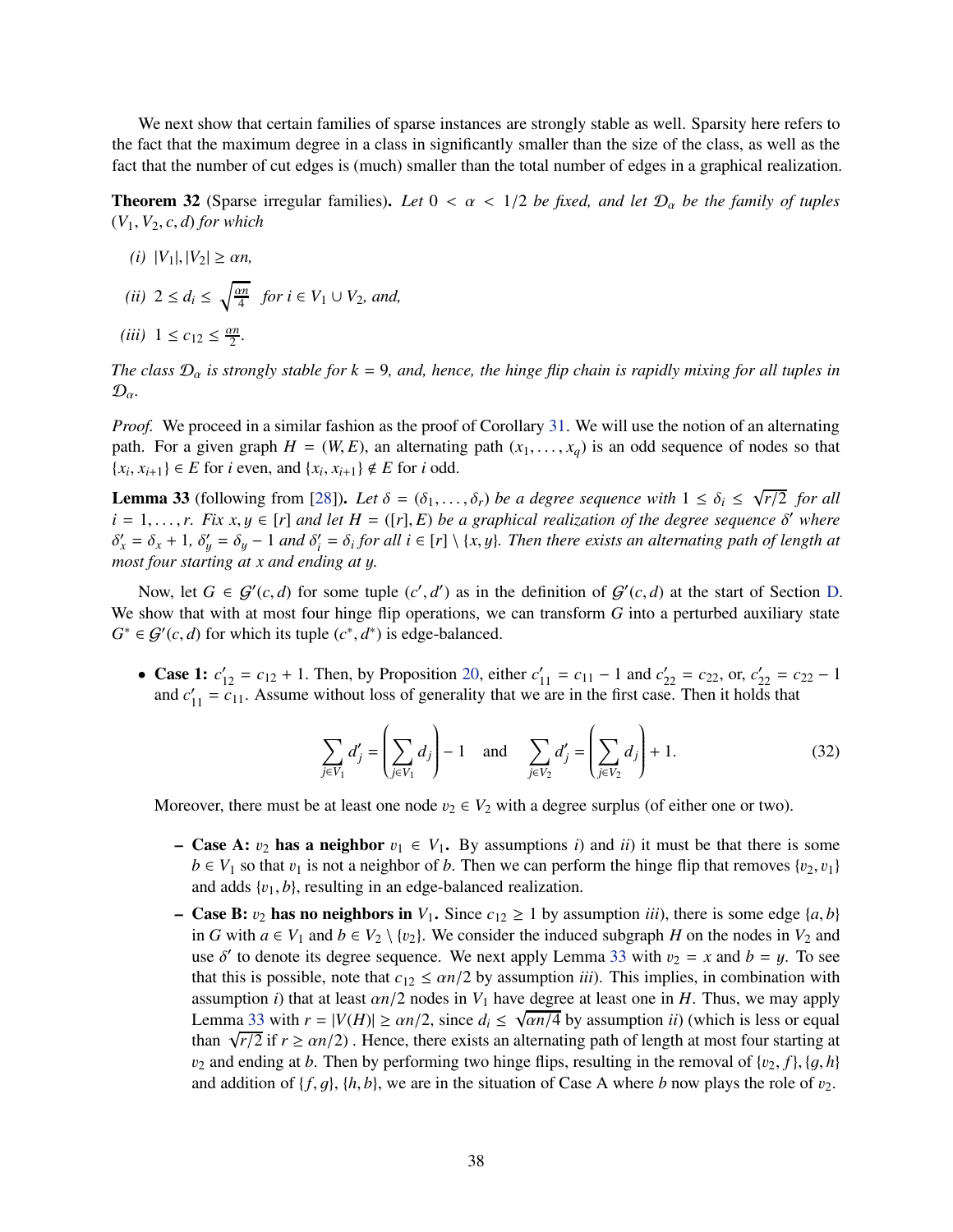

Figure 25: Sketch of subcase B in Case 1.

• Case 2:  $c'_{12} = c_{12} - 1$ . Suppose without loss of generality that  $c'_{11} = c_{11} + 1$  and  $c'_{22} = c_{22}$ , and note that there must be at least one node  $v_1 \in V_1$  with a degree surplus. If  $v_1$  has a neighor in  $V_1$  we can perform a hinge flip operation to obtain an edge-balanced realization as desired (as this neighbor has at least one non-neighbor in  $V_2$  by assumptions *i*) and *ii*)). Therefore, assume that all neighbors of  $v_1$  lie in  $V_2$ . Pick some neighbor  $b \in V_2$  of  $v_1$ . Since all nodes in  $V_1$  have degree at least one, and  $c_{12} \leq \alpha n/2$ , it must be that *b* is not adjacent to some node  $a \in V_1$  that has degree at least one in the induced subgraph *H* on the nodes of  $V_1$ , as  $d_b \le \sqrt{\frac{\alpha n}{4}}$  and  $|V(H)| \ge \frac{\alpha n}{2}$ . Let *c* be some neighbor of *a* in *V*<sup>1</sup> that exists by assumption that *a* has degree at least one in *H*. Also, *c* is not adjacent to some  $d \in V_2$  for similar reasons as that *b* was not adjacent to *a*. This means that with two hinge flip operations we can obtain an edge-balanced realization.



Figure 26: Sketch of Case 2.

• Case 3:  $c'_{12} = c_{12}$ . If also  $c_{11} = c'_{11}$  we are done. Otherwise, suppose that  $c_{11} = c'_{11} + 1$ . Then it must be that  $c_{22} = c'_{22} - 1$ , as  $c'_{12} = c_{12}$ , and it holds that

$$
\sum_{j \in V_1} d'_j = \left(\sum_{j \in V_1} d_j\right) + 2 \quad \text{and} \quad \sum_{j \in V_2} d'_j = \left(\sum_{j \in V_2} d_j\right) - 2. \tag{33}
$$

There is at least one node  $v_1 \in V_1$  with a degree surplus. If  $v_1$  has a neighbor  $a \in V_1$ , which in turn has a non-neighbor  $b \in V_2$  by assumptions *i*) and *ii*), then we can reduce to the situation of Case 1 by performing a hinge flip removing  $\{v_1, a\}$  and adding  $\{a, b\}$ . Therefore, assume that all neighbors of  $v_1$  are in  $V_2$ . We can then pick some neighbor  $b \in V_2$  and perform a similar step as in Case 2 to find an alternating path  $(v_1, b, a, c)$  with  $v_1, a, c \in V_1$  and  $b \in V_2$ . Then we can perform two hinge flip operations to reduce to Case 1 again.

We have shown that with at most three hinge flips we can always obtain some  $G^* \in \mathcal{G}'(c,d)$  that is edge-balanced. This implies that

<span id="page-40-0"></span>
$$
\sum_{j \in V_1} d_j^* = \sum_{j \in V_1} d_j \quad \text{and} \quad \sum_{j \in V_2} d_j^* = \sum_{j \in V_2} d_j. \tag{34}
$$

Now, if  $v \in V_1$  has a degree surplus, there must be some  $w \in V_1$  that has a degree deficit, because of [\(34\)](#page-40-0). Moreover, if all neighbors in of  $v$  are in  $V_2$ , we can transfer the degree deficit to some node with degree at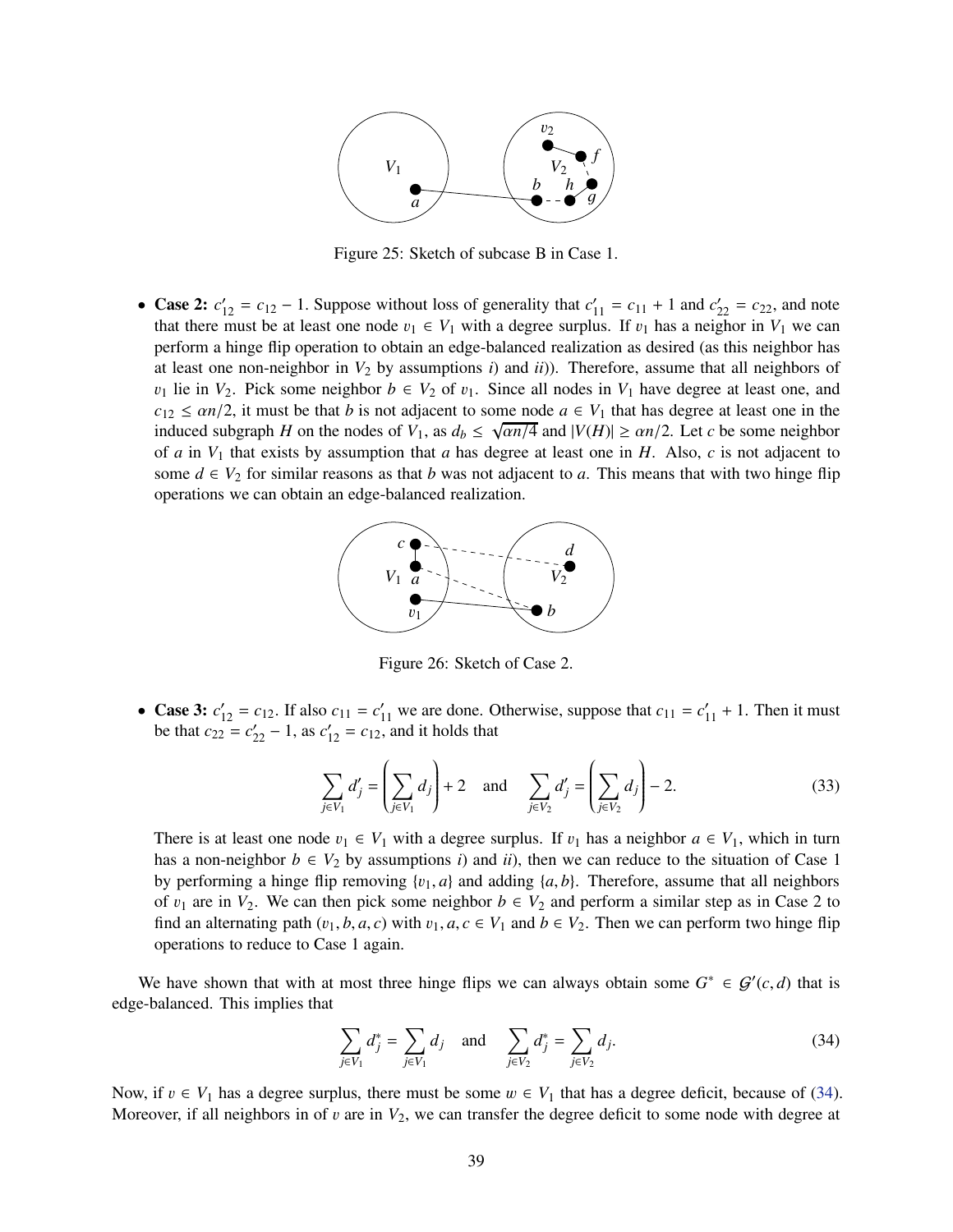least one in the subgraph induced on  $V_1$  at the cost of one hinge flip operation (similar as the analysis in Case 2). That is, we may assume that  $v$  has a neighbor in  $V_1$ . Then, using similar arguments as in Case 1.B, it follows that there exists an alternating path from  $v$  to  $w$  in  $V_1$ , which allows us to decrease the total degree surplus/deficit using two hinge flip operations. This can be repeated to obtain a feasible realization  $H \in \mathcal{G}(\gamma, d)$ .

Overall, this can be done using at most nine hinge flip operations.

In particular, Theorem [32](#page-39-1) directly implies the following which, to the best of our knowledge, is the first result of its kind for the PAM model.

<span id="page-41-2"></span>**Corollary 34.** Let  $\mathcal{D}_{\alpha}$  be as in Theorem [32.](#page-39-1) Then there is an fully polynomial almost uniform generator for *tuples in the family*  $\mathcal{D}_{\alpha}$ *.* 

# <span id="page-41-0"></span>F Switch Markov Chain for Two Regular Degree Classes

In this section we will use an embedding argument similar to that in the proof of Theorem [8](#page-8-5) to show the switch chain is rapidly mixing in case both classes are regular, i.e., for instances that are essentially JDM instances with two degree classes. Recall the *restricted switch Markov chain* for sampling graphical realizations of  $G(c, d)$  defined in Section [2:](#page-4-0) Let G be the current state of the *switch chain*.

- With probability  $1/2$ , do nothing.
- Otherwise, perform a *switch move*: select two edges  $\{a, b\}$  and  $\{x, y\}$  uniformly at random, and select a perfect matching *M* on nodes  $\{x, y, a, b\}$  uniformly at random (there are three possible options). If *M* ∩  $E(G) = ∅$  and  $G + M - \{a, b\} ∪ \{x, y\} ∈ G(c, d)$ , then delete  $\{a, b\}, \{x, y\}$  from  $E(G)$  and add the edges of *M*. This local operation is called a *switch*.

As usual, graphs  $G, G' \in \mathcal{G}(c,d)$  are said to be *switch adjacent* if *G* can be obtained from *G'* with positive probability in one transition of this chain. The *switch-distance* dist $_{G(c,d)}(G, G')$  is the length of a shortest path between *G* and *G*<sup> $\prime$ </sup> in the state space graph of the switch chain. Also recall,  $P(G, G')^{-1} \leq n^4$  for all adjacent  $G, G' \in \mathcal{G}'(c,d)$ , and also the maximum in- and out-degrees of the state space graph of the switch chain are bounded by  $n^4$ .

While this chain is known to be irreducible for the instances of the JDM model [\[1,](#page-42-4) [11\]](#page-43-5), in general this is not true [\[15\]](#page-43-8). To the best of our knowledge, there is no clear understanding for which pairs *c* and *d* it is irreducible in general. Nevertheless, we present the following meta-result for the rapid mixing of the switch chain, which in particular applies in case the degrees are component-wise regular (Theorem [10\)](#page-11-1).

<span id="page-41-1"></span>Theorem 35. *Let* D *be a strongly stable family of tuples* (γ, *d*) *with respect to some constant k, and suppose there exists a function*  $p_0 : \mathbb{N} \to \mathbb{N}$  *with the property that, for any fixed*  $x \in \mathbb{N}$ *: if*  $(\gamma, d) \in \mathcal{D}$ *, and*  $G, G' \in \mathcal{G}(\gamma, d)$  *so that*  $|E(G) \triangle E(G')| \leq x$ , the switch-distance satisfies dist $g_{(\gamma,d)}(G, G') \leq p_0(x)$ . Then the *switch chain is rapidly mixing for all tuples in the family* D *with respect to the uniform stationary distribution over*  $G(\gamma, d)$ *.* 

*Proof (sketch).* First note that by definition of the function  $p_0$  the switch chain is irreducible. Moreover, it is not hard to see that the switch chain is aperiodic and symmetric as well. This implies that it has a unique stationary distribution which is the uniform distribution over  $G(\gamma, d)$ . Moreover, by assumption of strong stability, we know that the auxiliary chain  $M(\gamma, d)$  is rapidly mixing. In particular, from Theorem [23,](#page-26-0) we know there exists a flow *f* that routes  $1/|G'(y, d)|^2$  units of flow between any pair of states in  $G(y, d)$  in the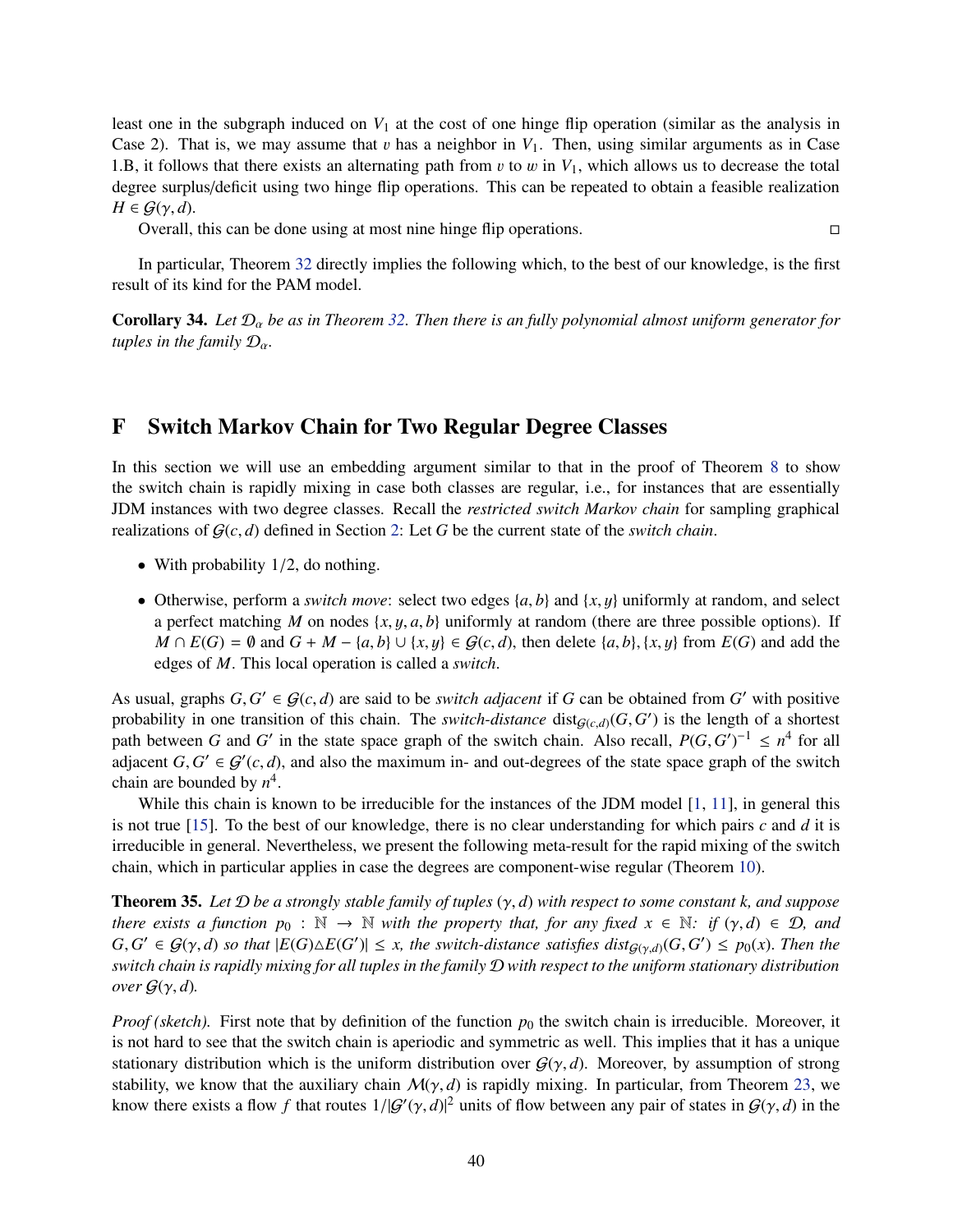state space graph of the chain  $M(\gamma, d)$ , with the property that  $f(e) \leq p(n)/|G'(\gamma, d)|$ , and  $\ell(f) \leq r(n)$ , for some polynomials  $p(\cdot), r(\cdot)$  whose degrees may only depend on  $k(\gamma, d)$ .

One can then use exactly the same embedding argument as in the proof of Theorem [8.](#page-8-5) The existence of the function  $p_0$ , together with the notion of strong stability as defined in Appendix [D,](#page-24-0) are sufficient for reproducing all the arguments.

Theorem [10.](#page-11-1) *Let* D *be the family of instances of the joint degree matrix model with two degree classes. Then the switch chain is rapidly mixing for instances in* D*.*

*Proof.* Strong stability was shown in the previous section in Theorem [31.](#page-36-1) Moreover, from the proof of Lemma 7 in [\[1\]](#page-42-4) it follows that for any two graphs  $H, H' \in \mathcal{G}(\gamma, d)$ , *H* can be transformed into *H*<sup>'</sup> using at most  $\frac{3}{2}|E(H)\triangle E(H')|$  switches of the restricted switch chain. That is, we may take  $p_0(x) = \frac{3}{2}$  $\frac{3}{2}x$ . Then the statement follows from Theorem [35.](#page-41-1)

# <span id="page-42-4"></span>References

- <span id="page-42-5"></span>[1] Georgios Amanatidis, Bradley Green, and Milena Mihail. Graphic realizations of joint-degree matrices. *CoRR*, abs/1701.03856, 2008.
- [2] Georgios Amanatidis, Bradley Green, and Milena Mihail. Connected realizations of joint-degree matrices. *Discrete Applied Mathematics*, 2018.
- <span id="page-42-8"></span>[3] Mohsen Bayati, Jeong Han Kim, and Amin Saberi. A sequential algorithm for generating random graphs. *Algorithmica*, 58(4):860–910, 2010. *A preliminary conference version appeared in APPROX-RANDOM 2007*.
- <span id="page-42-6"></span>[4] Nayantara Bhatnagar, Dana Randall, Vijay V. Vazirani, and Eric Vigoda. Random bichromatic matchings. *Algorithmica*, 50(4):418–445, Apr 2008. *A preliminary conference version appeared in LATIN 2006*.
- <span id="page-42-0"></span>[5] Joseph Blitzstein and Persi Diaconis. A sequential importance sampling algorithm for generating random graphs with prescribed degrees. *Internet mathematics*, 6(4):489–522, 2011.
- <span id="page-42-3"></span>[6] Corrie Jacobien Carstens and Pieter Kleer. Speeding up switch Markov chains for sampling bipartite graphs with given degree sequence. In *Approximation, Randomization, and Combinatorial Optimization. Algorithms and Techniques, APPROX*/*RANDOM 2018, August 20-22, 2018 - Princeton, NJ, USA*, volume 116 of *LIPIcs*, pages 36:1–36:18. Schloss Dagstuhl - Leibniz-Zentrum fuer Informatik, 2018.
- <span id="page-42-1"></span>[7] Colin Cooper, Martin E. Dyer, and Catherine S. Greenhill. Sampling regular graphs and a peer-to-peer network. *Combinatorics, Probability* & *Computing*, 16(4):557–593, 2007. *A preliminary conference version appeared in SODA 2005*.
- <span id="page-42-7"></span>[8] Colin Cooper, Martin E. Dyer, and Catherine S. Greenhill. Corrigendum: Sampling regular graphs and a peer-to-peer network. *CoRR*, abs/1203.6111, 2012.
- <span id="page-42-2"></span>[9] Colin Cooper, Martin E. Dyer, Catherine S. Greenhill, and Andrew J. Handley. The flip Markov chain for connected regular graphs. *Discrete Applied Mathematics*, 2018. *A preliminary conference version appeared in PODC 2009*.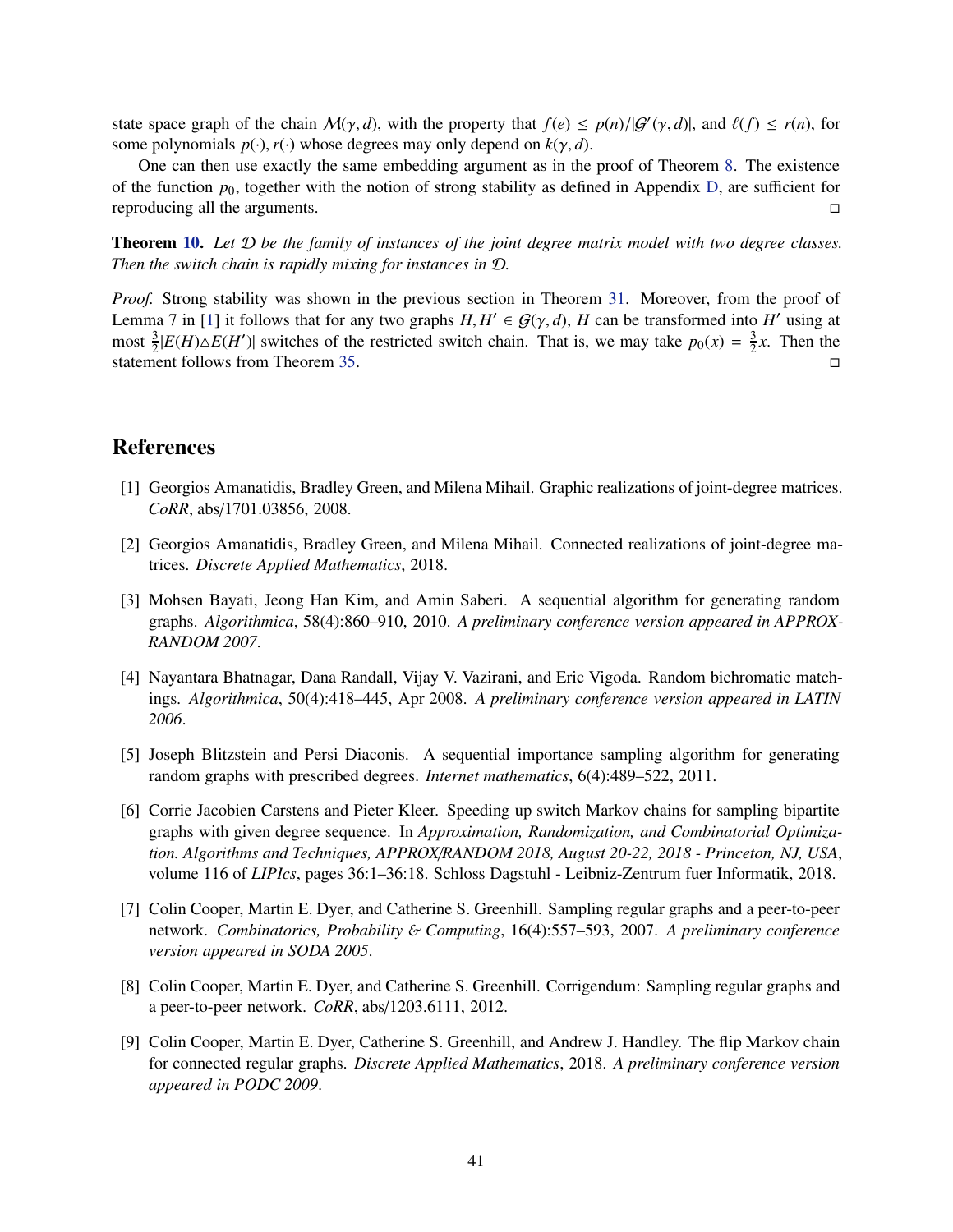- <span id="page-43-7"></span><span id="page-43-5"></span>[10] Éva Czabarka. Partition adjacency matrices in network modeling. *Technical report on GRAPHS project FA9550-12-1-040*, 2014.
- <span id="page-43-15"></span>[11] Éva Czabarka, Aaron Dutle, Péter L. Erdös, and István Miklós. On realizations of a joint degree matrix. *Discrete Applied Mathematics*, 181:283–288, 2015.
- [12] Éva Czabarka, Laszlo A Szekely, Zoltan Toroczkai, and Shanise Walker. An algebraic Monte-Carlo algorithm for the bipartite partition adjacency matrix realization problem. *CoRR*, abs/1708.08242, 2017.
- <span id="page-43-11"></span><span id="page-43-10"></span>[13] Martin Dyer, Leslie Ann Goldberg, Mark Jerrum, and Russell Martin. Markov chain comparison. *Probab. Surveys*, 3:89–111, 2006.
- <span id="page-43-8"></span>[14] Martin Dyer, Mark Jerrum, and Haiko Müller. On the switch Markov chain for perfect matchings. *J. ACM*, 64(2):12:1–12:33, April 2017. *A preliminary conference version appeared in SODA 2016*.
- <span id="page-43-12"></span>[15] Péter L. Erdős, Stephen G. Hartke, Leo van Iersel, and István Miklós. Graph realizations constrained by skeleton graphs. *Electr. J. Comb.*, 24(2):P2.47, 2017.
- <span id="page-43-14"></span>[16] Péter L Erdős, Zoltán Király, and István Miklós. On the swap-distances of different realizations of a graphical degree sequence. *Combinatorics, Probability and Computing*, 22(3):366–383, 2013.
- <span id="page-43-3"></span>[17] Péter L. Erdős, Sándor Z. Kiss, István Miklós, and Lajos Soukup. Approximate counting of graphical realizations. *PLOS ONE*, 10(7):1–20, 2015.
- [18] Péter L. Erdős, Tamás Róbert Mezei, István Miklós, and Dániel Soltész. Efficiently sampling the realizations of bounded, irregular degree sequences of bipartite and directed graphs. *PLOS ONE*, 13(8):1–20, 08 2018.
- <span id="page-43-2"></span>[19] Péter L Erdős, István Miklós, and Zoltán Toroczkai. A decomposition based proof for fast mixing of a Markov chain over balanced realizations of a joint degree matrix. *SIAM Journal on Discrete Mathematics*, 29(1):481–499, 2015.
- <span id="page-43-0"></span>[20] Tomás Feder, Adam Guetz, Milena Mihail, and Amin Saberi. A local switch Markov chain on given degree graphs with application in connectivity of peer-to-peer networks. In *Foundations of Computer Science, 2006. FOCS'06. 47th Annual IEEE Symposium on*, pages 69–76. IEEE, 2006.
- <span id="page-43-9"></span>[21] Pu Gao and Nicholas C. Wormald. Uniform generation of random graphs with power-law degree sequences. In *Proceedings of the Twenty-Ninth Annual ACM-SIAM Symposium on Discrete Algorithms, SODA 2018, New Orleans, LA, USA, January 7-10, 2018*, pages 1741–1758. SIAM, 2018.
- <span id="page-43-6"></span>[22] Minas Gjoka, Balint Tillman, and Athina Markopoulou. Construction of simple graphs with a target joint degree matrix and beyond. In *2015 IEEE Conference on Computer Communications, INFOCOM 2015, Kowloon, Hong Kong, April 26 - May 1, 2015*, pages 1553–1561. IEEE, 2015.
- <span id="page-43-13"></span>[23] Catherine S. Greenhill. A polynomial bound on the mixing time of a Markov chain for sampling regular directed graphs. *Electronic Journal of Combinatorics*, 18(1), 2011.
- <span id="page-43-4"></span>[24] Catherine S. Greenhill. The switch Markov chain for sampling irregular graphs. In *Proceedings of the Twenty-sixth Annual ACM-SIAM Symposium on Discrete Algorithms*, SODA '15, pages 1564–1572, Philadelphia, PA, USA, 2015.
- <span id="page-43-1"></span>[25] Catherine S. Greenhill and Matteo Sfragara. The switch Markov chain for sampling irregular graphs and digraphs. *Theor. Comput. Sci.*, 719:1–20, 2018.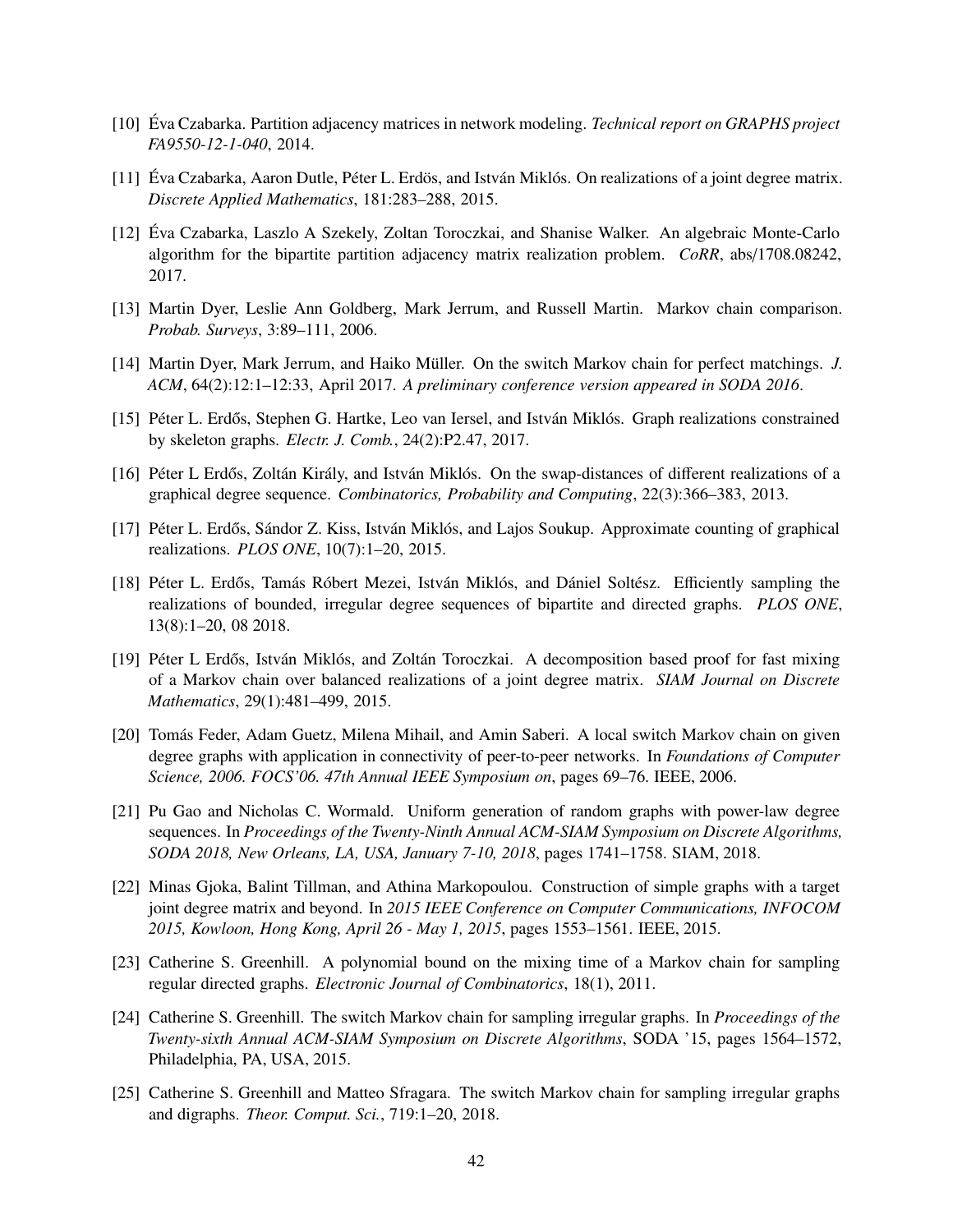- <span id="page-44-9"></span><span id="page-44-8"></span>[26] Tatsuo Homma. A theorem on continuous functions. *Kodai Mathematical Seminar Reports*, 4(1):13– 16, 1952.
- <span id="page-44-14"></span>[27] Mark Jerrum, Brendan D. McKay, and Alistair Sinclair. *When is a Graphical Sequence Stable?* Dep. of Computer Science: Internal report. University of Edinburgh, Department of Computer Science, 1989.
- <span id="page-44-2"></span>[28] Mark Jerrum and Alistair Sinclair. Approximating the permanent. *SIAM Journal on Computing*, 18(6):1149–1178, 1989. *A preliminary conference version appeared in STOC 1988*.
- <span id="page-44-3"></span>[29] Mark Jerrum and Alistair Sinclair. Fast uniform generation of regular graphs. *Theoretical Computer Science*, 73(1):91 – 100, 1990.
- [30] Ravi Kannan, Prasad Tetali, and Santosh Vempala. Simple Markov-chain algorithms for generating bipartite graphs and tournaments. *Random Structures and Algorithms*, 14(4):293–308, 1999. *A preliminary conference version appeared in SODA 1997*.
- <span id="page-44-12"></span><span id="page-44-5"></span>[31] David Asher Levin, Yuval Peres, and Elizabeth Lee Wilmer. *Markov chains and mixing times*. American Mathematical Soc., 2009.
- [32] Priya Mahadevan, Dmitri V. Krioukov, Kevin R. Fall, and Amin Vahdat. Systematic topology analysis and generation using degree correlations. In *Proceedings of the ACM SIGCOMM 2006 Conference on Applications, Technologies, Architectures, and Protocols for Computer Communications, Pisa, Italy, September 11-15, 2006*, pages 135–146. ACM, 2006.
- <span id="page-44-15"></span>[33] Brendan D. McKay and Nicholas C. Wormald. Asymptotic enumeration by degree sequence of graphs with degress  $o(n^{1/2})$ . *Combinatorica*, 11(4):369–382, 1991.
- <span id="page-44-4"></span><span id="page-44-0"></span>[34] István Miklós, Péter L. Erdős, and Lajos Soukup. Towards random uniform sampling of bipartite graphs with given degree sequence. *Electronic Journal of Combinatorics*, 20(1), 2013.
- <span id="page-44-11"></span>[35] Benjamin P. Olding and Patrick J. Wolfe. Inference for graphs and networks: Adapting classical tools to modern data. In *Data Analysis for Network Cyber-Security*, pages 1–31. World Scientific, 2014.
- <span id="page-44-1"></span>[36] A.N. Patrinos and S.L. Hakimi. Relations between graphs and integer-pair sequences. *Discrete Mathematics*, 15(4):347–358, 1976.
- [37] A. Ramachandra Rao, Rabindranath Jana, and Suraj Bandyopadhyay. A Markov chain Monte Carlo method for generating random (0, 1)-matrices with given marginals. *Sankhyā: The Indian Journal of Statistics, Series A*, 58(2):225–242, 1996.
- <span id="page-44-13"></span>[38] Julián Salas and Vicenc Torra. Improving the characterization of P-stability for applications in network privacy. *Discrete Applied Mathematics*, 206:109 – 114, 2016.
- <span id="page-44-7"></span>[39] Alistair Sinclair. Improved bounds for mixing rates of Markov chains and multicommodity flow. *Combinatorics, Probability and Computing*, 1:351–370, 1992. *A preliminary conference version appeared in LATIN 1992*.
- <span id="page-44-10"></span>[40] Alistair Sinclair and Mark Jerrum. Approximate counting, uniform generation and rapidly mixing Markov chains. *Inf. Comput.*, 82(1):93–133, 1989.
- <span id="page-44-6"></span>[41] Isabelle Stanton and Ali Pinar. Constructing and sampling graphs with a prescribed joint degree distribution. *ACM Journal of Experimental Algorithmics*, 17(1), 2011.